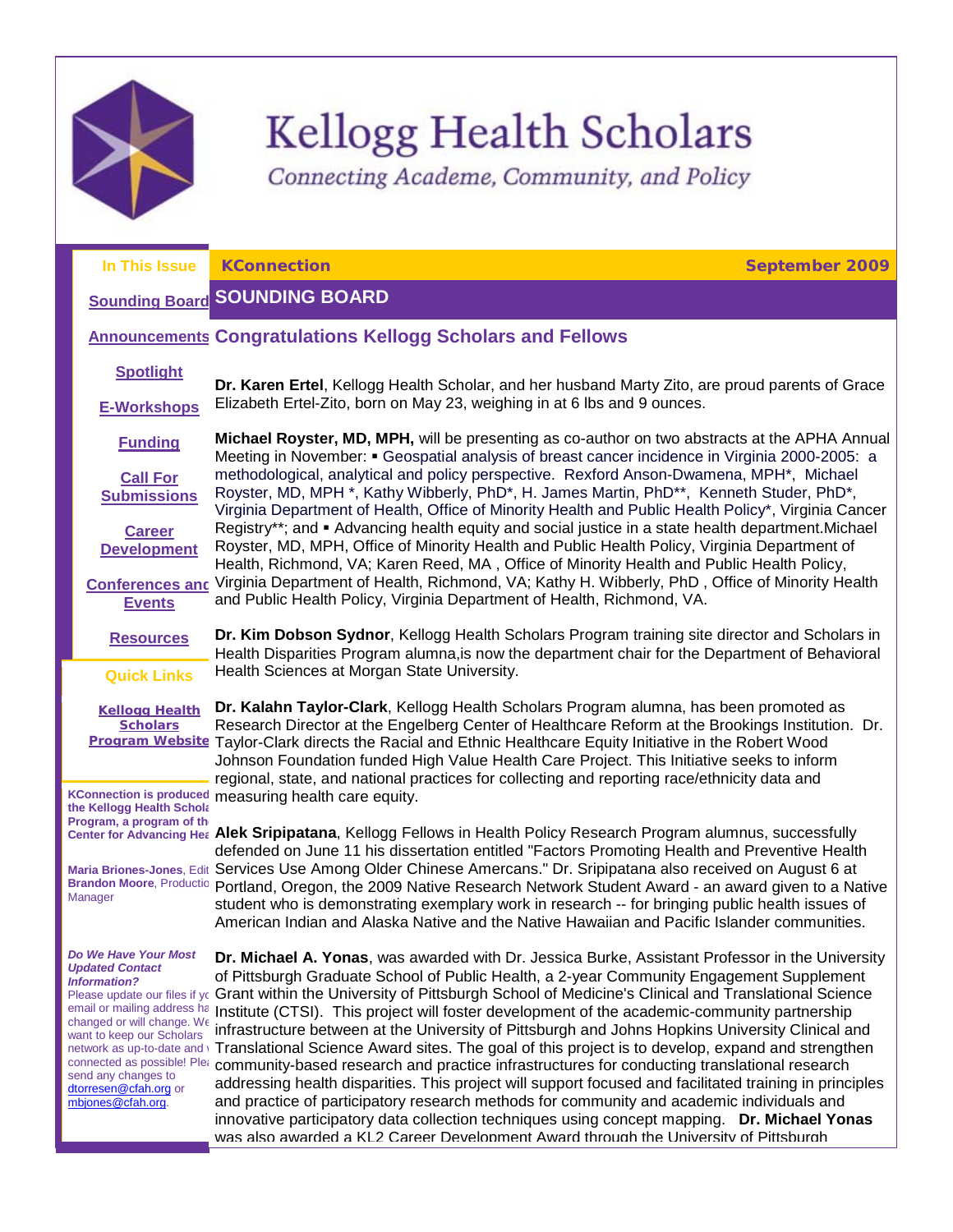Multidisciplinary Clinical Research Scholars Program. His proposal is designed to support academic training, career mentorship and applied research experience necessary for guiding multidisciplinary and community engaged and informed research in the fields of childhood asthma and neighborhood youth violence prevention. This research will identify, examine and characterize the pathway of neighborhood-level stressors on chronic health outcomes in order to inform effective models to care for and control childhood asthma in disadvantages community settings. He also had a recent publication accepted: "Perceptions of Neighborhood Collective Efficacy Moderate the Impact of Maltreatment on Aggression." in *Child Maltreatment,* Yonas MA, Lewis T, Hussey JM, Thompson R, Newton R, English D, Dubowitz H.

**[back to top](#page-0-1)**

# <span id="page-1-0"></span>**ANNOUNCEMENTS**

**The Kellogg Health Scholars Program will very shortly accept applications for its 2010- 2012 cohort!** ONLY online applications are accepted. Go to [www.kellogghealthscholars.org](http://rs6.net/tn.jsp?et=1102701864389&s=1&e=001VaffixYFjpLRXHjy8MvAmmfjQ2gMw6qrSzChgyN-0urnyEcATqDMF_feVQa-SSE-DV4DHyI_OaRMJZ8eRyJ6tiPTxNchqXIr_pGgcnM8NzMcsA1kIWTceLjS8Wy1iRJA) for more information and to access the online application. Please pass this information along to interested, eligible individuals.

**In tandem with issuing the 2010-2012 Call for Applications, the Kellogg Health Scholars Program will also launch its new and improved website, [www.kellogghealthscholars.org!](http://rs6.net/tn.jsp?et=1102701864389&s=1&e=001VaffixYFjpLRXHjy8MvAmmfjQ2gMw6qrSzChgyN-0urnyEcATqDMF_feVQa-SSE-DV4DHyI_OaRMJZ8eRyJ6tiPTxNchqXIr_pGgcnM8NzMcsA1kIWTceLjS8Wy1iRJA) Watch out for the announcement!**

**Kellogg Health Scholars Program is exhibiting with the Community-Campus Partnerships for Health (CCPH)** as usual at the American Public Health Association (APHA) conference, which will take place this year on November 7-11 in Philadelphia, PA. Registration for the APHA meeting is now open at [http://www.apha.org/meetings/registration/.](http://rs6.net/tn.jsp?et=1102701864389&s=1&e=001VaffixYFjpKC3DYbmT8IuOt1OWf2QSMf77S2jR0ttt8RbnmLIorf6LEA0ZDL42fLdhe8CiCy9O3FsK1JZGnjXhQgdC0Dj8bWJ-2-DKhevsUXCJVZbtcoeo7UQnw_HnDA18PObi6SQSk=) Over 100 sessions report on community-based participatory research, many of them sponsored by the Community-Based Public Health Caucus (CBPHC), the "home" for CBPR within APHA. Learn more about the CBPHC at [www.cbphcaucus.org.](http://rs6.net/tn.jsp?et=1102701864389&s=1&e=001VaffixYFjpK-AkzvSRpKLxoPOSqtmq3dweAQbqo4IJ9U6fPJIB5cGcw1VlKMMl6IoK37gXXu_A5e4-S3HJ6vBu6ZOyAG3kRvb6ePoQdsdxmkmxJnvs9JyA==)

**Save the Date! The 2010 Kellogg Health Scholars Program Annual Meeting** will be held **June 9 through June 11, 2010** in Washington, DC. Details to follow.

**Kellogg Fellows Leadership Alliance (KFLA) Forum 09: The Intersection of Hope and Action will take place on June 18-21, 2009 in Tulum, Mexico on the Yucatan Peninsula.** As participants in the various Kellogg programs - Kellogg Health Scholars, Community Health Scholars, Kellogg Scholars in Health Disparities, Kellogg Fellows in Health Policy Research, and Geiger Congressional Health Policy Fellows - you are also a part of a larger network, the KFLA [\(http://kfla.org](http://rs6.net/tn.jsp?et=1102701864389&s=1&e=001VaffixYFjpIks3rAEkqtS-i1TwOAwbWKCRz68QKFVj1MEVDqvSoNI5efFVmtDLIS-h_jdwgLvcBYPuW8JEMheJ-R0bUTxY3U)**).** Here are some Forum 09 logistical details:

Food and Lodging: Dreams Tulum [\(http://www.dreamsresorts.com/dretu/\)](http://rs6.net/tn.jsp?et=1102701864389&s=1&e=001VaffixYFjpKunOcgyz-sBCl2AOfzFzrx3e_mgR2GuxYtFvKMFGZQQhdyvlx-rbQ9TAqkE8xANlpk8KqTdfk23UBneraX8CmAeidMknoLbj6yKOFocShydn4qldn5lpFU) is an all-inclusive resort and conference center:

Carretera Chetumal

Puerto Juárez KM 234

Solidaridad, Tulum

Quintana Roo, México C.P.77780

KFLA has reserved a block of rooms (including two that are wheelchair accessible). Details about reserving your room can be found on the KFLA website. The rates listed below include all taxes and gratuities, meals, snacks, and unlimited beverages, including alcohol:

Single occupancy: \$200 per night

Double occupancy: \$135 per adult per night Triple occupancy: \$132 per adult per night Children age 3 and up: \$45 per night; free for age 2 and under

Registration: The registration fee for Forum 2010 is \$299 for early registration. *Early registration will be in effect until September 15, 2009.* The registration fee includes plenary sessions, workshops, conference materials, and admittance to private Forum events and functions.

Travel: Various airlines, including Delta, American, Continental, and US Airways, fly into Cancun International Airport. Please plan your travel so that you arrive no later than 3pm on Friday, February 12. From Cancun, it is a 1.5 hour drive south to the Dreams Resort.

Forum 09 link at: [http://www.kfla.org/programs/?p=p&c=8.](http://rs6.net/tn.jsp?et=1102701864389&s=1&e=001VaffixYFjpLjV4Ck8AchsFIC0kIrCIuZdNaiJMPgx44emMxd7BtBTqHuKk4QaUCYPl3Gg7MvBVQu9WQxmQAsLiqLTwpRubbolhtzkbKm85E2L5-HvafKOduY-5Q-Z6e7XpxV3mAgL3c=) If you have questions, contact Emily Ihara, Kellogg Fellows in Health Policy Research Program Alumna at [eihara@gmu.edu.](mailto:eihara@gmu.edu)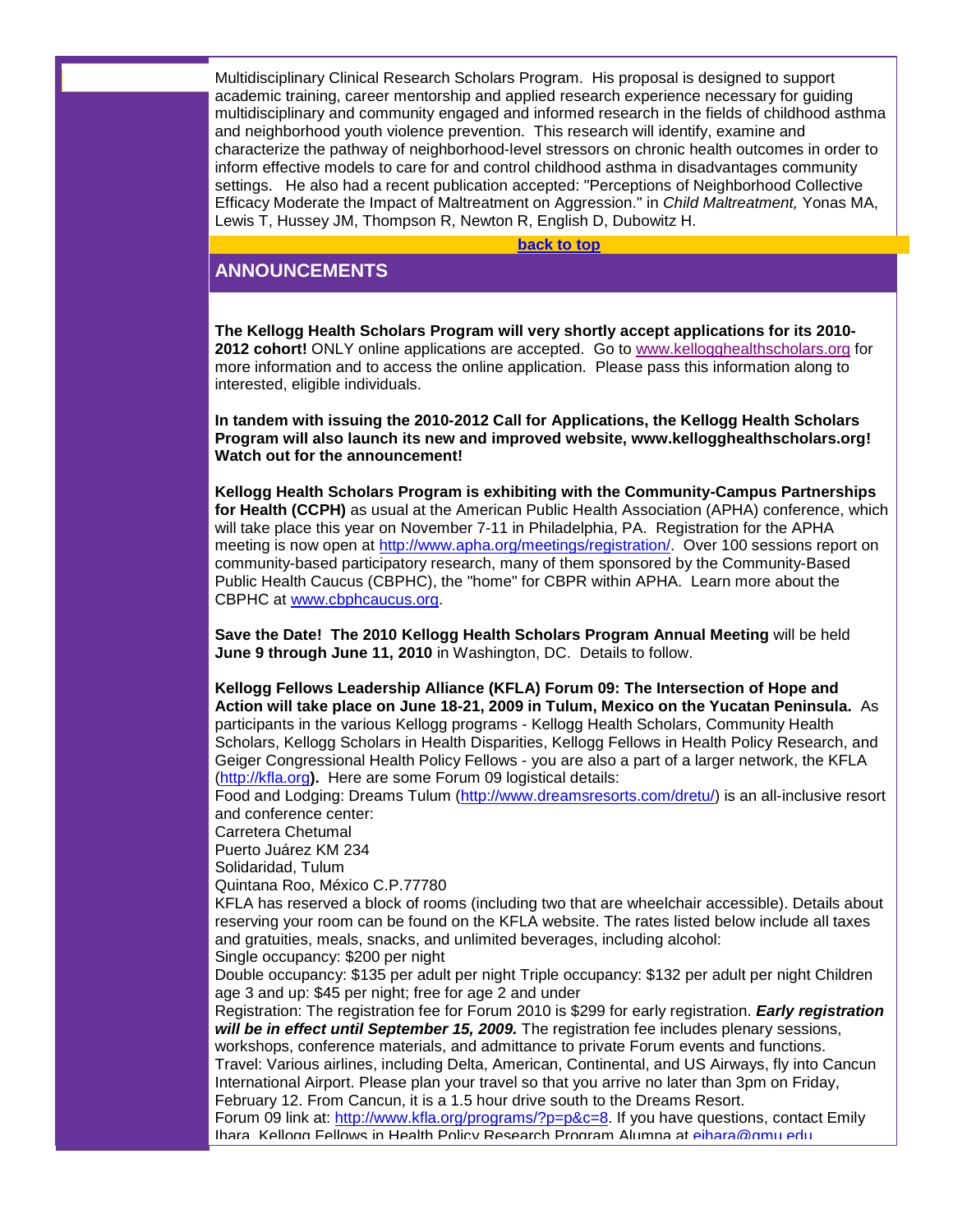**Mark Your Calendars! 8th Disparities in Health in America Workshop** scheduled for **June 21 through June 26, 2010** at the University of Texas M. D. Anderson Cancer Center in Houston, Texas.Details to follow.

#### **[back to top](#page-0-1)**

# <span id="page-2-0"></span>**SPOTLIGHT ON KELLOGG SCHOLARS NETWORK**

Meet Community Health Scholars Program alumna, **Shani Harris Peterson, Ph.D...**

Dr. Shani Harris Peterson is an Assistant Professor in the Psychology Department at Spelman College. Dr. Peterson has a B.A. in Psychology from Spelman College, an M.A. in Clinical Psychology from Duke University, and a Ph.D. in Clinical Psychology, Child/Adolescent Emphasis also from Duke University. As a Postdoctoral Fellow with the W.K. Kellogg Community Health Scholars at Johns Hopkins University Bloomberg School of Public Health from 2003-2005, Dr. Peterson's primary research objective was to marry culturally-relevant models of risk with Entertainment-Education (EE) strategies to guide the development of an interactive, media-based health promotion tool designed to increase sexual health knowledge and reduce HIV risk among African American girls. Her work was based in the Sandtown-Winchester community of west Baltimore, Maryland, where she partnered with Community Building in Partnership, Inc., a CBO committed to empowering residents to direct and sustain the physical, social, and economic development of their community. Dr. Peterson was then accepted to Fellowships in Research and Science Teaching (FIRST) Postdoctoral Fellowship at Emory University School of Public Health in Department of Behavioral Science & Health Education from 2005-2007 where she worked on three NIH-funded research projects related to HIV prevention in African-American girls and women. Currently, Dr. Peterson's research focuses on identifying psychosocial and contextual factors related to sexual risk taking, and discerning their association with HIV incidence among African American adolescent girls; examining the presence the sexual stereotypes in media, and exploring its impact on physiological responsiveness, sexual development and expression; and developing novel media-based interventions based on Entertainment-Education strategies to promote sexual health.

Of the contribution of the Kellogg Community Health Scholars experience made to her academic career, Dr. Peterson writes: "The Kellogg Community Health Scholars Program taught me the fundamentals of engaging communities in truly participatory research. While a Scholar at Johns Hopkins, I worked collaboratively with my community partner, CBO, Inc., and learned how to use my training and skills to contribute to actual, valued change - an experience that set the foundation for the line of research that I continue to pursue today. But for me, what is most remarkable about the program is its ability to continue to support participants as they move beyond the postdoctoral experience. My two years in the program set the stage for my current work, but it has been my continued exposure to the vast and ever-growing network of established and emerging leaders in the field that have helped me cement my research identity. By reconnecting at CHSP/KHSP meetings held in conjunction with APHA's annual convention, or attending and contributing to the annual KHSP meetings, I am able to tap into a supportive network of scholars, alums, and program mentors who encourage, support, and even challenge my work, all things that push me to make a lasting contribution to the field. While this is a lofty goal, having the support of the CHSP/KHSP program network assures me that I am never working in isolation, and that the work I'm doing is needed and valued."

**[back to top](#page-0-1)**

# <span id="page-2-1"></span>**Archived KHSP E-Workshops**

The archived KHSP e-workshops are taped from the live e-workshops of the Kellogg Health Scholars. These live electronic workshops are intended to bring Kellogg Health Scholars together between face-to-face networking meetings to explore topics of mutual interest. Its purpose is to form closer networks between the Kellogg Health Scholars and to provide to them and the Kellogg Community of Scholars support and resources for career development.

Access to archived e-workshops is STRICTLY LIMITED to Kellogg Health Scholars, Kellogg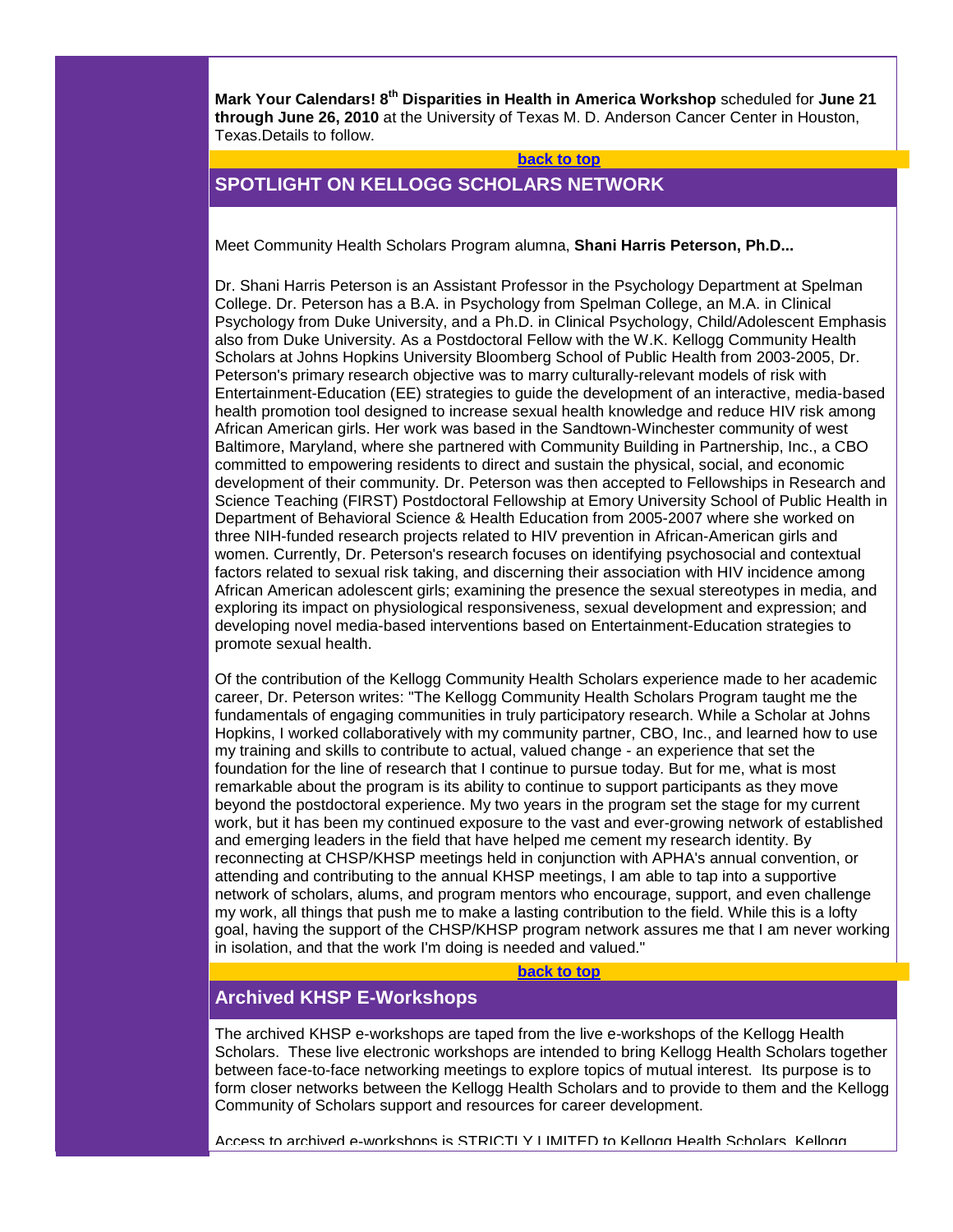Fellows in Health Policy Research (current and alumni), Scholars in Health Disparities and Community Health Scholars program alumni and H. Jack Geiger Congressional Health Policy Fellows program alumni. The contents of these e-workshops are confidential. These archived presentations should not be accessed, copied or forwarded by/to any individuals other than group of scholars, fellows and scholar/fellow alumni that have been identified.

To listen to the archived presentations and download materials, click [http://www.cfah.org/workshops/login.asp.](http://rs6.net/tn.jsp?et=1102701864389&s=1&e=001VaffixYFjpIdA-UdiDkQOH1SvUNlIjYTqjKiNfssjPZlEKeczmjBtbjlG1UUZC3EPzdhYuH9XOaBvPzZhF7a16175wFl0UVHbkMcOrtnT6DOt3f908pNkYwR5mcc8VrU6M50niL3Quk=) For login and passcode information, please contact Brandon Moore at [bmoore@cfah.org.](mailto:bmoore@cfah.org)

**[back to top](#page-0-1)**

# <span id="page-3-0"></span>**FUNDING**

#### **National Institutes of Health Community Participation Research Targeting the Medically Underserved (R01) (PAR-08-075)**

Letters of Intent Receipt Date(s):April 16, 2008, April 15, 2009, and April 14, 2010. NOTE: On time submission requires that applications be successfully submitted to Grants.gov no later than 5:00 p.m. local time (of the applicant institution/organization). Application Submission/Receipt Date(s): May 16, 2008, May 15, 2009, and May 14, 2010. *Purpose.* The ultimate goal of this Funding Opportunity Announcement (FOA) with a special review issued by the Office of Behavioral and Social Sciences Research (OBSSR), National Institutes of Health (NIH) is to solicit Research Project Grant (R01) applications that propose research on health promotion, disease prevention, and health disparities that is jointly conducted by communities and researchers and targets medically underserved areas (MUAs) and medically underserved populations (MUPs) as defined by the Department of Health and Human Services (DHHS) Health Resources and Services Administration (HRSA). This FOA will use the R01 grant mechanism to encourage studies that specifically target medically underserved areas as well as underserved and underrepresented populations. This focus will allow studies to assess the nature and scope of health problems in underserved communities, formulate hypotheses about the relationship of community dynamics and health problems as they relate to underrepresented populations, design targeted interventions aimed at addressing health disparities in specified communities and specific populations, and track the efficacy of outreach efforts that result from CBPR research in the community. The FOA will ensure that the health issues of underserved communities and populations are addressed using CBPR research strategies. Announcement details: [http://grants.nih.gov/grants/guide/pa](http://rs6.net/tn.jsp?et=1102701864389&s=1&e=001VaffixYFjpIKoEH9eeJHmppFr88u14CWNl-avTqe03kQ3zGLx5gSfMBjKWNLDGeaYTpHZ8FwveFbXnfLPjsdZ6WWdrlGEwaO71lbZrXfx7yAasIclbFBb4UiQddYBdj-ruUghjC_1ok0A4EJkwuGaRUZH1Fxxot8d1USKhZStRE=)[files/PAR-08-075.html.](http://rs6.net/tn.jsp?et=1102701864389&s=1&e=001VaffixYFjpIKoEH9eeJHmppFr88u14CWNl-avTqe03kQ3zGLx5gSfMBjKWNLDGeaYTpHZ8FwveFbXnfLPjsdZ6WWdrlGEwaO71lbZrXfx7yAasIclbFBb4UiQddYBdj-ruUghjC_1ok0A4EJkwuGaRUZH1Fxxot8d1USKhZStRE=)

#### **NIH Seeks High Risk, High Impact Proposals through NIH Director's Pioneer, New Innovator, and Transformative R01 Initiatives**

NIH welcomes proposals for 2010 NIH Director's Pioneer Awards and New Innovator Awards. Both programs are part of the NIH Roadmap for Medical Research [http://nihroadmap.nih.gov](http://rs6.net/tn.jsp?et=1102701864389&s=1&e=001VaffixYFjpIgqd510bBMLQCyVfTiV--BLJfWBXixNz_dwf0UAa-TFIKmoMrG5OYIa54AKdW1cT5Qty5Zm8L8W6YZ4cyUsjEIi7vrtt4Vbx0IuLxDVGjZ0w==) and support exceptionally creative scientists who take highly innovative, potentially highimpact approaches to major challenges in biomedical or behavioral research. Pioneer Awards provide up to \$2.5 million in direct costs over 5 years and are open to scientists at any career stage. New Innovator Awards provide up to \$1.5 million in direct costs over the same period and are for early stage investigators (ESI) who have not received an NIH regular research (R01) or similar NIH grant. NIH expects to make at least 7 Pioneer Awards and at least 33 New Innovator Awards in September 2010. To continue its strong record of diversity in these programs, NIH especially encourages women and members of groups that are underrepresented in NIH research to apply.

The deadline for submitting Pioneer Award applications is October 20, 2009. See the instructions in the RFA [<http://grants.nih.gov/grants/guide/rfa-files/RFA-RM-09-010.html>](http://rs6.net/tn.jsp?et=1102701864389&s=1&e=001VaffixYFjpKNIx6-Tzc7M2dld1D1IGQDkr_iJrA5IfasBgcpDfGBwsmXdWS9YTGiEy4t9pR1mgQN8TPWsnWY2seJohVEkFQppMtWZhPIqu-_zjQ5sDtLM69LYi7nQRygIhcKM767yhFC6UARqBoktX8XlXKfW79f_moihge0jEY=) (RFA-RM-09-010) and [http://nihroadmap.nih.gov/pioneer](http://rs6.net/tn.jsp?et=1102701864389&s=1&e=001VaffixYFjpIx7WAtp2ZobYBFUoA9VEBMZ414aPkOrtOQQdDD7HfLV5U8zBvSx4Er1EmwsFpnn3tdGlQ0vWf68sf4x-XVQTHHatD7uDFqpBlTOBlJ00snjGcwG0GFo_LL) for more information. Send

questions to [pioneer@nih.gov.](mailto:pioneer@nih.gov)

The deadline for submitting New Innovator Award applications is October 27, 2009. See the instructions in the RFA [<http://grants.nih.gov/grants/guide/rfa-files/RFA-RM-09-011.html>](http://rs6.net/tn.jsp?et=1102701864389&s=1&e=001VaffixYFjpIlwbfKmaCBf4WxbsBeefh1ciUbBl26spdTlleNQFBDAG0oC70IqbcGcxYdKQieb0OWOXDc6Mis1y-d7FcQusjePuBO4b8HOd1nfdyTVrP96HmjPHLyNxKYRRP2IOY_AaLiEkbGH3uewvvHUJ4al-yoVOjtgFUCm6s=) (RFA-RM-09-011) and [http://nihroadmap.nih.gov/newinnovator](http://rs6.net/tn.jsp?et=1102701864389&s=1&e=001VaffixYFjpL3c10bu_7O3u5AQ6v2ZpqY-f_VsbF4DqgVugtgckuUpTAQTLLB5uaapOcAauKaYlfJGCdZJCFoCyjoscFnCLZ8-WZm-a1anThyYKZDePcFc5TckVKhKUxL) for more information. Send questions to [newinnovator@nih.gov.](mailto:newinnovator@nih.gov)

Transformative R01 Program

The Transformative R01 (T-R01) supports exceptionally innovative, high risk, original and/or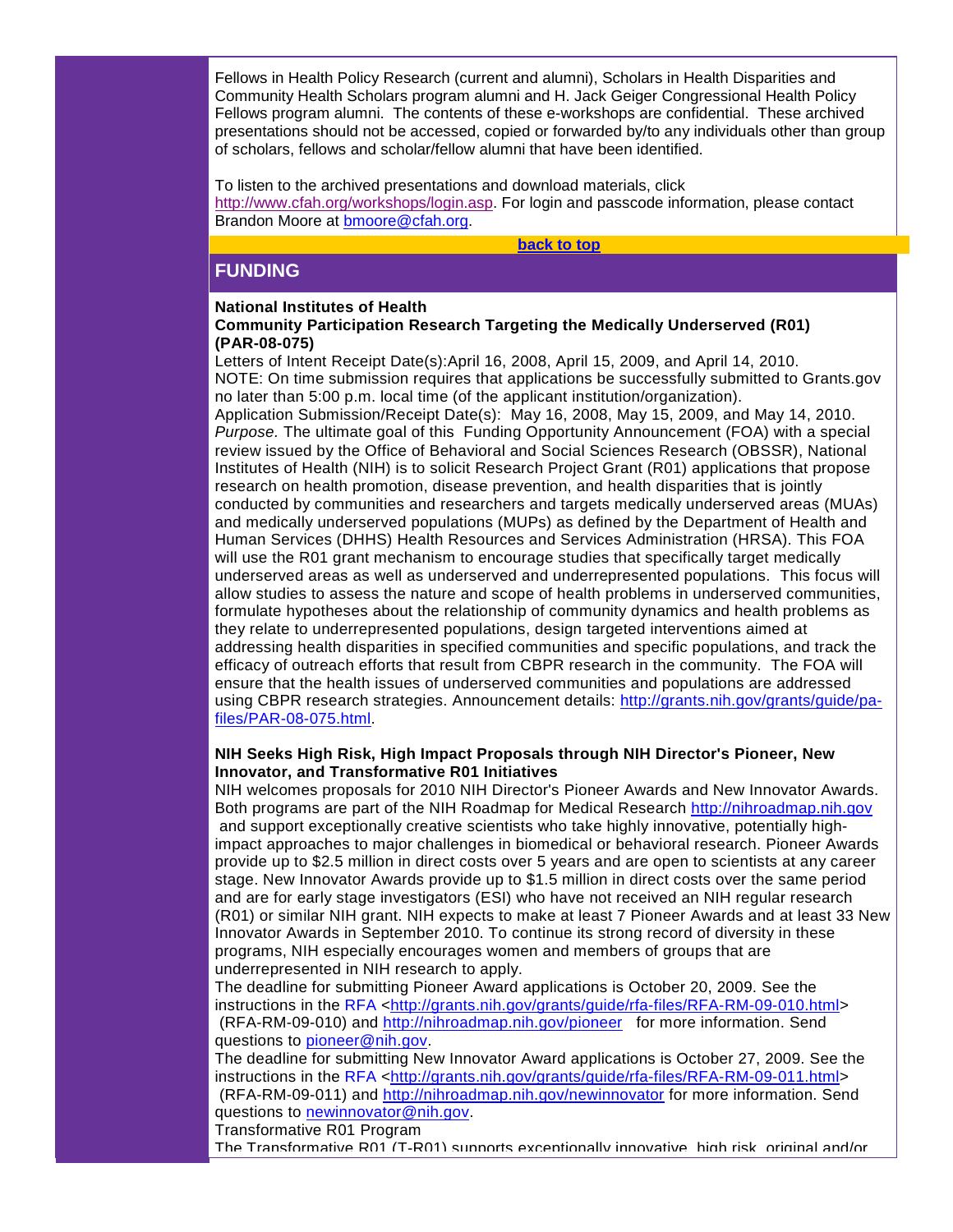unconventional research projects that have the potential to create or overturn fundamental paradigms. Please check [http://nihroadmap.nih.gov/T-R01](http://rs6.net/tn.jsp?et=1102701864389&s=1&e=001VaffixYFjpLJEME_tyEvRP0grjQYCM8ObTaVLmCgevAv2ByT5HfxWBTfLp7gGkDysVx8Tci1dWkNjPQq_-_1W0LVSmH_D5Su4zCOC2Pvb36TPfgUCrRuig==) for more information about the program and upcoming funding opportunities. The NIH Roadmap for Medical Research, launched in 2004, is a series of initiatives designed to address fundamental knowledge gaps, develop transformative tools and technologies, and/or foster innovative approaches to complex problems. Funded through the NIH Common Fund, these programs cut across the missions of individual NIH Institutes and Centers (ICs) and are intended to accelerate the translation of research to improvements in public health. Additional information about the NIH Roadmap and Common Fund can be found at [http://www.nihroadmap.nih.gov.](http://rs6.net/tn.jsp?et=1102701864389&s=1&e=001VaffixYFjpLxjNGdW9FJh1N-Dz0KlJWD2h3_GIUDcIYo-K1qy7rWDUK2FGrzCf1wV3VkyW1WnWzOkzdEP6dfWDM9jitQexw-gQPLIloLSfvx526cvQdGEA==)

#### **National Institutes of Health,** *The Eunice Kennedy Shriver* **National Institute of Child Health and Human Development**

#### **Limited Competition: Addressing Health Disparities in Maternal and Child Health through Community-Based Participatory Research (R03) (RFA-HD-09-010)**

#### **Letters of Intent Receipt Date(s):September 28, 2009 Deadline (Application): October 28, 2009**

NOTE: On-time submission requires that applications be successfully submitted to Grants.gov no later than 5:00 p.m. local time (of the applicant institution/organization).

*Purpose.*Under this Funding Opportunity Announcement (FOA), the Eunice Kennedy Shriver National Institute of Child Health and Human Development requests applications to implement developmental community based participatory research (CBPR) projects planned and developed by recipients of the Phase I Academic-Community Partnerships Conference Series awards under PAR-08-106 and RFA-HD-06-019 [\(http://grants.nih.gov/grants/guide/pa](http://rs6.net/tn.jsp?et=1102701864389&s=1&e=001VaffixYFjpLD1T4iVEQ8DJX5xIG4nLjL-PXQid8V0JZBM-pYp_O0lnXUj9H2_VlNdaVIGY8A_f3ke9sXRTFp_fCFTZB-G8cfdbWsslIbF4SSww8BPUjFwq96_gvfdDpw4bHz0FXtTfz0Pxyy1dEaeM6OwKELMpfuCaLF1ztTKYs=)[files/PAR-08-106.html\)](http://rs6.net/tn.jsp?et=1102701864389&s=1&e=001VaffixYFjpLD1T4iVEQ8DJX5xIG4nLjL-PXQid8V0JZBM-pYp_O0lnXUj9H2_VlNdaVIGY8A_f3ke9sXRTFp_fCFTZB-G8cfdbWsslIbF4SSww8BPUjFwq96_gvfdDpw4bHz0FXtTfz0Pxyy1dEaeM6OwKELMpfuCaLF1ztTKYs=). This initiative will encompass capacity building (i.e., data collection and management, recruitment and outreach, etc) as well as implementation of the developmental translational research projects within specified areas of emphasis (infant mortality; sudden infant death syndrome; fibroid tumors; childhood, adolescent, and/or adult obesity; literacy; techniques for outreach and information dissemination; pediatric and maternal HIV/AIDS prevention; and violence prevention) which were planned and designed in Phase I. Through the Phase I and II community-academic partnerships awards, it is intended that key stakeholders including persons affected by disparities in health outcomes will become full participants in translational research from conception to the design; implementation, analysis, and interpretation; and communication of research results. The development of innovative interventions or the adaptation and implementation of existing advances within the community setting is the expected outcome. Culture and health literacy must be key considerations in the development or adaptation of evidence based interventions for implementation in racial/ethnic minority communities. Announcement details at [http://grants.nih.gov/grants/guide/rfa-files/RFA-](http://rs6.net/tn.jsp?et=1102701864389&s=1&e=001VaffixYFjpL1iBwECA0tEzPVlBh1CrMxHWq_omKByVP46fpQ5wLhOtZwDi7ekbWvmRKeKW9h1y05EuXulWGvNc6VkGT55Dq4EDAImDwTYv0HRxlFVCBEq95YTaX5NTSRYda5LFqdCZpcxJu_TnVxItVGIQ5S4YlRd07hR0VrQl7W4TQ6tebJIkoTnDusYkvr)[HD-09-010.html#EligInstitutions.](http://rs6.net/tn.jsp?et=1102701864389&s=1&e=001VaffixYFjpL1iBwECA0tEzPVlBh1CrMxHWq_omKByVP46fpQ5wLhOtZwDi7ekbWvmRKeKW9h1y05EuXulWGvNc6VkGT55Dq4EDAImDwTYv0HRxlFVCBEq95YTaX5NTSRYda5LFqdCZpcxJu_TnVxItVGIQ5S4YlRd07hR0VrQl7W4TQ6tebJIkoTnDusYkvr)

#### **National Institutes of Health**

#### **Community Participation Research Targeting the Medically Underserved (R21) (PAR-08-076)**

#### **Letters of Intent Receipt Date(s):April 16, 2008, April 15, 2009, and April 14, 2010.**

NOTE: On time submission requires that applications be successfully submitted to Grants.gov no later than 5:00 p.m. local time (of the applicant institution/organization).

Application Submission/Receipt Date(s): May 16, 2008, May 15, 2009, and May 14, 2010. Purpose. The ultimate goal of this Funding Opportunity Announcement (FOA) issued by the Office of Behavioral and Social Sciences Research (OBSSR), National Institutes of Health (NIH) is to solicit Exploratory/Developmental (R21) grant applications that propose research on health promotion, disease prevention, and health disparities that is jointly conducted by communities and researchers and targets medically underserved areas (MUAs) and medically underserved populations (MUPs) as defined by the Department of Health and Human Services (DHHS) Health Resources and Services Administration (HRSA). This FOA will use the R21 grant mechanism to encourage studies that specifically target medically underserved areas as well as underserved and underrepresented populations. This focus will allow studies to assess the nature and scope of health problems in underserved communities, formulate hypotheses about the relationship of community dynamics and health problems as they relate to underrepresented populations, design targeted interventions aimed at addressing health disparities in specified communities and specific populations, and track the efficacy of outreach efforts that result from CBPR research in the community. The FOA will ensure that the health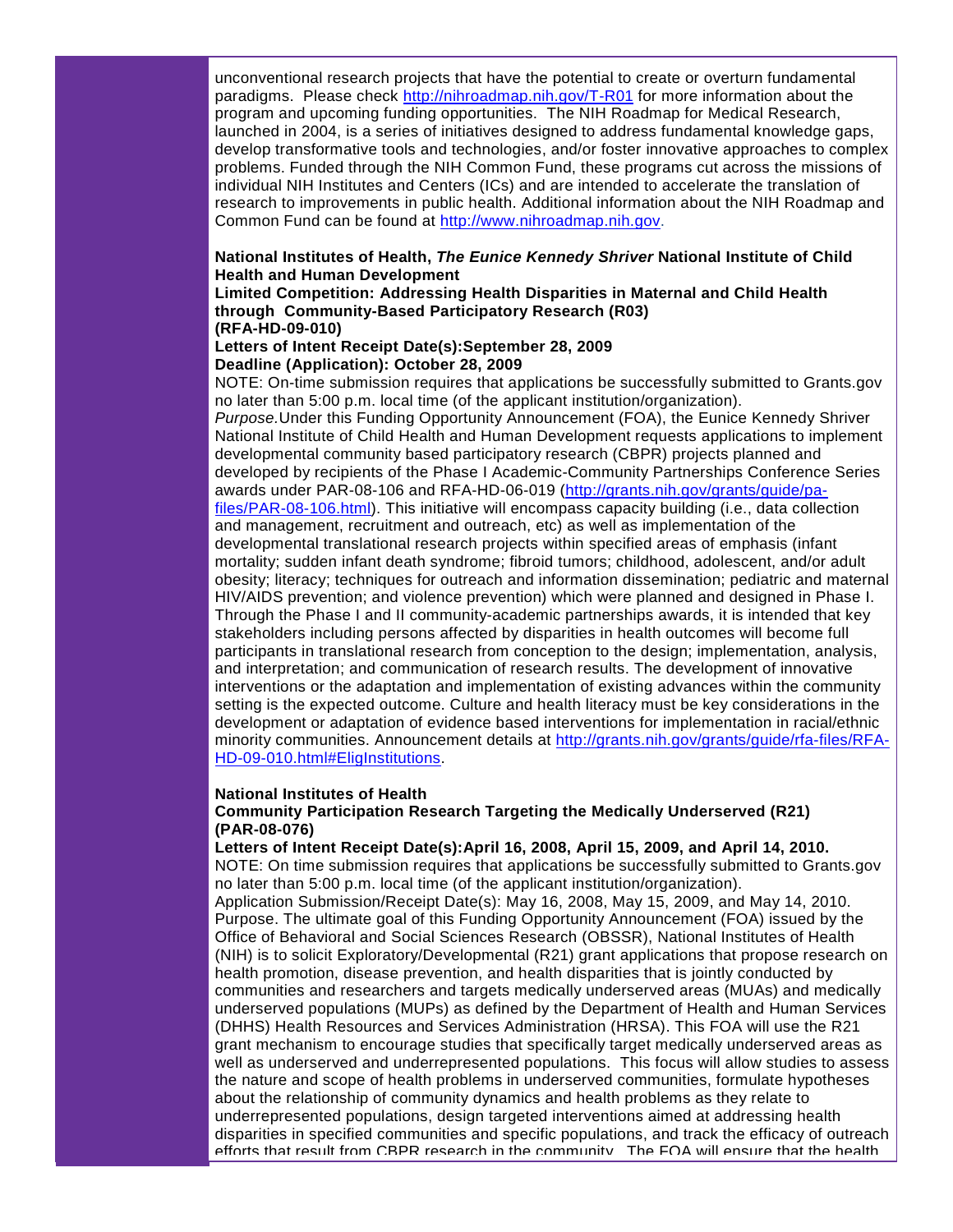issues of underserved communities and populations are addressed using CBPR research strategies. Announcement details at [http://grants.nih.gov/grants/guide/pa-files/PAR-08-](http://rs6.net/tn.jsp?et=1102701864389&s=1&e=001VaffixYFjpLdyFG_c3tur7jUyy-f1p8DgiJOlDXAEXgloFYYCJBgwvtwtW2OTSqYYBQe_HDuh2qkn0zA6oyZ1sBq0L7Sp3FaDwhzSHJjGpZnnwfYG-fkfTexQnG-OkEzPHNNY74-BfjlS_veEeNBE_gfq14NxD6J9mx7nHBnAMA=) [076.html.](http://rs6.net/tn.jsp?et=1102701864389&s=1&e=001VaffixYFjpLdyFG_c3tur7jUyy-f1p8DgiJOlDXAEXgloFYYCJBgwvtwtW2OTSqYYBQe_HDuh2qkn0zA6oyZ1sBq0L7Sp3FaDwhzSHJjGpZnnwfYG-fkfTexQnG-OkEzPHNNY74-BfjlS_veEeNBE_gfq14NxD6J9mx7nHBnAMA=)

#### **National Institutes of Health and the Centers of Disease Control and Prevention Community Participation in Research (R01) PA-08-074**

#### **Letters of Intent Receipt Date(s):Not Applicable.**

NOTE: On-time submission requires that applications be successfully submitted to Grants.gov no later than 5:00 p.m. local time (of the applicant institution/organization). Application Submission/Receipt Date(s): Standard dates apply, please see [http://grants1.nih.gov/grants/funding/submissionschedule.htm](http://rs6.net/tn.jsp?et=1102701864389&s=1&e=001VaffixYFjpK6PbSwOm9p8Phbnrc4aqDIA1VlAJhNNH3HmbJQSZTAve0r-b1XT7pI7PPO-WsrS5sgh1A4GvSteqjJvDnFnH6isFNT01KK5debSpdbnETy99zWmzcXemU8q-MpKtFIRFRHzbrpMxPoy2jrCUg_UQ28) 

#### Expiration Date: May 8, 2011

*Purpose.* This Funding Opportunity Announcement (FOA) issued by the Office of Behavioral and Social Sciences Research (OBSSR), National Institutes of Health (NIH) solicits R01 grant applications that propose intervention research on health promotion, disease prevention, and health disparities that communities and researchers jointly conduct. For the purposes of this FOA, intervention research is quasi-experimental research projects that seek to influence preventive behaviors, treatment adherences, complementary behaviors, and related attitudes and beliefs. Natural experiments also may fall under the interventions rubric. Examples include, and are not limited to promotion of physical activity-friendly neighborhoods; tobacco, alcohol and drug abuse prevention among youth; a community-led action plan for cancer, hypertension and cardiovascular disease prevention and control in minority populations; establishing safer work practices among agricultural workers in rural areas; nutrition and reducing childhood obesity; HIV/AIDS and STD prevalence among young adults; promoting infant mental health; and reducing health disparities.

Announcement details at [http://grants.nih.gov/grants/guide/pa-files/PA-08-074.html.](http://rs6.net/tn.jsp?et=1102701864389&s=1&e=001VaffixYFjpK3Irka_h4F5UOiExO4_buF631gPP7Y5I-57ahzhjXJI30FqoeiWL3QELMh1slATG9JrggOiQ5sv9xGQN38JX2HtnkV63_kiD7zk_NFw_W54jhi2W21kqeBFtgJbmbQBkmyGhtE4UcHBjt8WQg23Nwv)

#### **National Institutes of Health, National Institute of Drug Abuse Behavioral Science Track Award for Rapid Transition (B/START) (R03) (PAR-09-239)**

**Opening Date: September 16, 2009 (Earliest date an application may be submitted to Grants.gov)**

#### **Letters of Intent Receipt Date(s): Letters of intent not required for this funding opportunity**

NOTE: On-time submission requires that applications be successfully submitted to Grants.gov no later than 5:00 p.m. local time (of the applicant institution/organization).

Application Due Date(s): Standard dates apply, please see

[http://grants1.nih.gov/grants/funding/submissionschedule.htm](http://rs6.net/tn.jsp?et=1102701864389&s=1&e=001VaffixYFjpK6PbSwOm9p8Phbnrc4aqDIA1VlAJhNNH3HmbJQSZTAve0r-b1XT7pI7PPO-WsrS5sgh1A4GvSteqjJvDnFnH6isFNT01KK5debSpdbnETy99zWmzcXemU8q-MpKtFIRFRHzbrpMxPoy2jrCUg_UQ28) 

Expiration Date: September 8, 2012

*Purpose.* This FOA will use the NIH Small Research Grant (R03) award mechanism and seeks to facilitate the entry of beginning investigators into the field of behavioral science research related to drug abuse. To be appropriate for a B/START award, research must be primarily focused on behavioral processes and research questions. The R03 grant mechanism supports different types of projects including pilot and feasibility studies; secondary analysis of existing data; small, self-contained research projects; development of research methodology; and development of new research technology. The R03 is intended to support small research projects that can be carried out in a short period of time with limited resources. Announcement details at [http://grants.nih.gov/grants/guide/pa-files/PAR-09-239.html.](http://rs6.net/tn.jsp?et=1102701864389&s=1&e=001VaffixYFjpImcFjJCJlSDriNOUD2iIRVMC-WxURYYsT-YZZe5pSNL7alac2jdSZjJeDvBp4xOlyRJBrEfJS-Nx9gy8rOMshXIc2XMuEdHzvdgmrquQ_pWRFVozqsba2xVrRVzIybXYnIDG0DIDVUcsvUhRkMjreUTDv_uFJyxOA=)

#### **W.K. Kellogg Foundation - Online Grant Application Community-Based Racial Healing Request for Proposals Deadline: September 30, 2009**

The W.K. Kellogg Foundation is pleased to announce a new and exciting grant opportunity in response to our commitment to becoming an effective, anti-racist organization that promotes racial equity. *Racial Equity* refers to principles of fairness and justice. Racial equity work describes actions designed to address historic burdens as well as to remove present day barriers to equal opportunities. This is accomplished by identifying and eliminating systemic discriminatory policies and practices. Specific remediating strategies, policies, and practices are also required. These actions address the effects of historic injustice and prevent present and future inequities. Our approach to racial equity is inclusive. We will focus on priority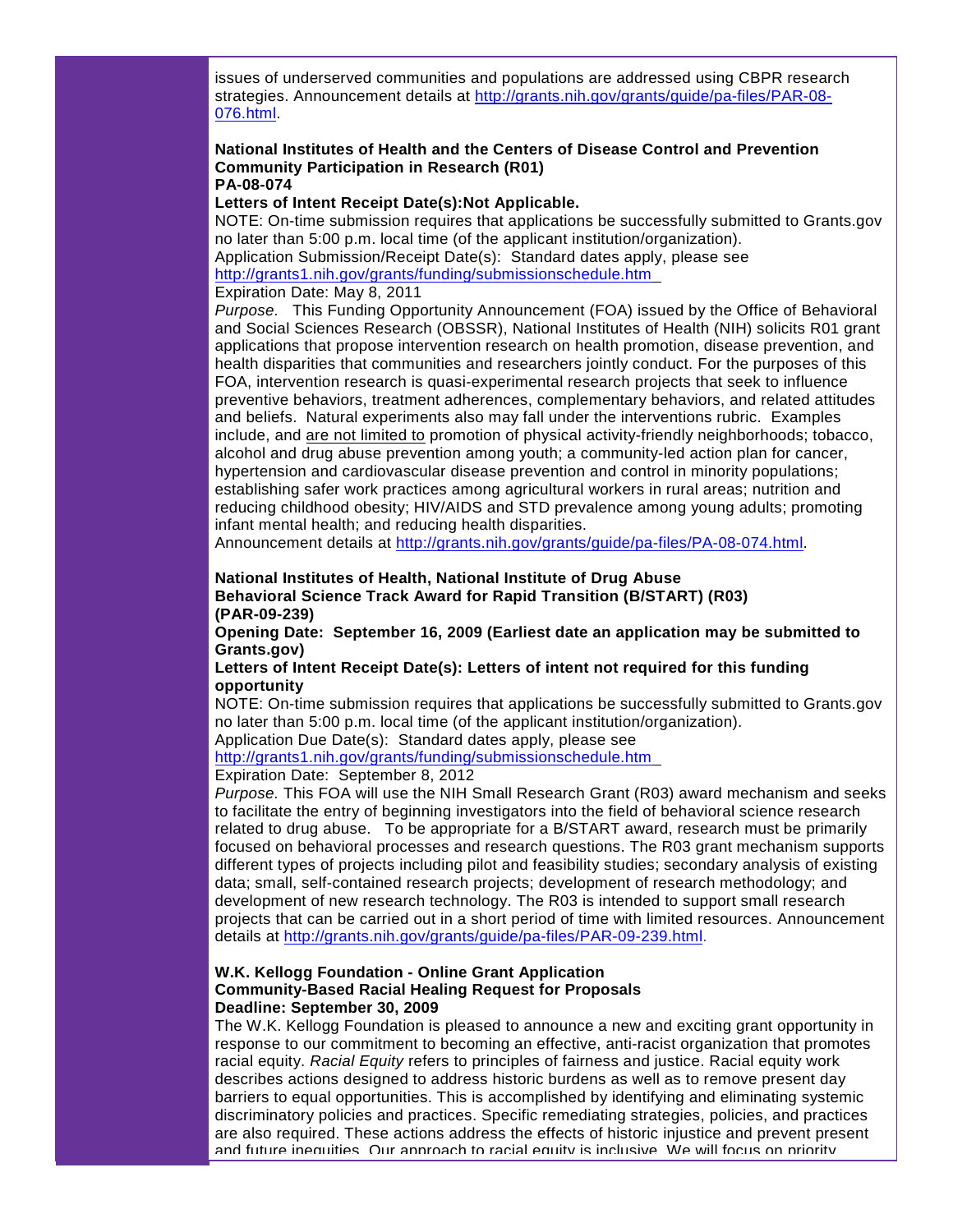concerns for vulnerable African American, Native American, Latino/Hispanic American, Asian American, Pacific Islander, Native Hawaiian, Arab American, and European American children and families within the context of their communities. This grant opportunity seeks to strengthen and bolster community-based approaches for racial healing and racial equity efforts targeting vulnerable and marginalized children. The Kellogg Foundation anticipates awarding grants up to \$400,000. You are invited to submit a proposal for our Community-Based Racial Healing work as outlined in the Request for Proposals (RFP). To review the RFP, [click here](http://ui.constantcontact.com/visualeditor/click%20here%20(http:/wrm.wkkf.org/uWebRequestManager/UI/Racial_Equity_RFP_Final.pdf).)  [\(http://wrm.wkkf.org/uWebRequestManager/UI/Racial\\_Equity\\_RFP\\_Final.pdf\).](http://ui.constantcontact.com/visualeditor/click%20here%20(http:/wrm.wkkf.org/uWebRequestManager/UI/Racial_Equity_RFP_Final.pdf).) **To be considered for this grant, please submit your proposal online no later than September 30, 2009. The review and decision-making process will be ongoing throughout the RFP period from July 1, 2009 to September 30, 2009.** W.K. Kellogg Foundation's standard grants do not support direct or grassroots lobbying. Please also note levels of Kellogg funding are relative to your operating budget per IRS code (see more details in RFP). To submit an online application: [http://wrm.wkkf.org/uWebRequestManager/UI/Application.aspx?tid=b9d2b664-15ff-](http://rs6.net/tn.jsp?et=1102701864389&s=1&e=001VaffixYFjpJDfGWlz-5uHDEwJmR2mwTQQq70NCJhB3POP1dKw9K3KeWR4lvG7TQ3z3ZdMrCiKgVDqkyPGFL3vbd6lEzuEfPyNgD-3ogNG8PoyK5IMTB9hlNnjJQbEPoWToP6rp95Sfr-G0gN4cjZ06Fu5TaiqRlgjlWhcHPBgZ7-2iIMILqdHVhJfYaICVG5wendgIArQtenyrie78OXFC0RiMoFfsFhOuKJAJ75vXfCa73GlNDDg_UHttr9tySLCv2F1GTxXsdRjPohNgPNCCqa9gF_BkswRcogPDKtk9I=)[4472-88bd-02f2a2fd8c17&did=dbc976d7-71b7-4984-bbdb-92481b15b497&cp=1.](http://rs6.net/tn.jsp?et=1102701864389&s=1&e=001VaffixYFjpJDfGWlz-5uHDEwJmR2mwTQQq70NCJhB3POP1dKw9K3KeWR4lvG7TQ3z3ZdMrCiKgVDqkyPGFL3vbd6lEzuEfPyNgD-3ogNG8PoyK5IMTB9hlNnjJQbEPoWToP6rp95Sfr-G0gN4cjZ06Fu5TaiqRlgjlWhcHPBgZ7-2iIMILqdHVhJfYaICVG5wendgIArQtenyrie78OXFC0RiMoFfsFhOuKJAJ75vXfCa73GlNDDg_UHttr9tySLCv2F1GTxXsdRjPohNgPNCCqa9gF_BkswRcogPDKtk9I=) In the event you need assistance, please contact the following with: **RFP Content/Questions**

Teresa Odden, Program Associate 269-969-2025 or **[tlo@wkkf.org](mailto:tlo@wkkf.org) Problems Using Online Form** Lea Ann Beacham, Central Proposal Processing Specialist 269-969-2329 or **[lab@wkkf.org](mailto:lab@wkkf.org)**

**[back to top](#page-0-1)**

# <span id="page-6-0"></span>**CALL FOR SUBMISSIONS**

#### **Call for Abstract - Unite For Sight, 7th Annual Conference GH/Innovate 2010, Global Health & Innovation Conference Yale University New Haven, CT April 17-18, 2010**

#### **Deadline: September 20, 2009**

You may be interested in submitting an abstract for presentation at the GH/Innovate 2010 Global Health & Innovation Conference to be held at Yale, or you or your colleagues may be interested in attending the conference. Please let us know if you have any questions, and please feel free to forward this message to others who may be interested. Register Today For Lowest Registration Rate (Rate Increases Monthly): [http://www.uniteforsight.org/conference.](http://rs6.net/tn.jsp?et=1102701864389&s=1&e=001VaffixYFjpJjLN0dm7T0bRjlwMTuFw38FUliv2qi-Yo_CaWFL4c_NWIA3IoNQpiPL2HrvXlNvkAEDc5NxCx4YHRffbDAbddv1gRHs8KkKVxW1cELKln_3enpwA7jnKY6) Call For Abstracts: Submit an abstract online at [http://www.uniteforsight.org/conference.](http://rs6.net/tn.jsp?et=1102701864389&s=1&e=001VaffixYFjpJjLN0dm7T0bRjlwMTuFw38FUliv2qi-Yo_CaWFL4c_NWIA3IoNQpiPL2HrvXlNvkAEDc5NxCx4YHRffbDAbddv1gRHs8KkKVxW1cELKln_3enpwA7jnKY6) The abstract deadline is September 20.

#### "A Meeting of Minds" -- CNN

200 speakers [<http://www.ghinnovate.org/speakers>](http://rs6.net/tn.jsp?et=1102701864389&s=1&e=001VaffixYFjpKYGQD-8vk2W3blmkSvhVt4QzDAOvIWS4m-1g3pH1gsAyn3_q29YbzMjRGnxX1kYniW9RqKe72IAa__30Q3G-kjNPr8Oy5lElUl8X3JX7w1LVQguIHPuQau), including keynote addresses by Seth Godin, Jeffrey Sachs and Sonia Sachs. Social innovation sessions by CEOs and Directors of Acumen Fund, Partners in Health, WaterPartners, Save The Children, HealthStore Foundation, and many others. The Global Health & Innovation Conference convenes more than 2,200 participants from 55 countries. The conference challenges students, public health professionals, educators, doctors, scientists, lawyers, universities, corporations, nonprofits, and others, to develop innovative, effective solutions to achieve global goals. Keynote Speakers:

"Using The Power of Stories and Tribes to Spread Your Messages and Change The World," Seth Godin, MBA, Agent of Change; New York Times Bestselling Author of Tribes: We Need You To Lead Us; Founder, Squidoo.com; Jeffrey Sachs, PhD, Director of Earth Institute at Columbia University, Quetelet Professor of Sustainable Development, Professor of Health Policy and Management, Columbia University; Special Advisor to Secretary-General of the United Nations Ban Ki-moon; Sonia Ehrlich Sachs, MD, MPH, Health Coordinator, Millennium Village Project Leaders in Social Entrepreneurship Speakers -- Gene Falk, Co-Founder, Executive Director, mothers2mothers; Scott Hillstrom, Chairman of the Board, CEO and Co-Founder, HealthStore Foundation; Kevin Jones, Co-Founder, Good Capital

"Creating Viable Enterprises For The Base of the Pyramid," Ted London, PhD, Senior Research Fellow; Director, Base of the Pyramid Initiative, William Davidson Institute at the University of Michigan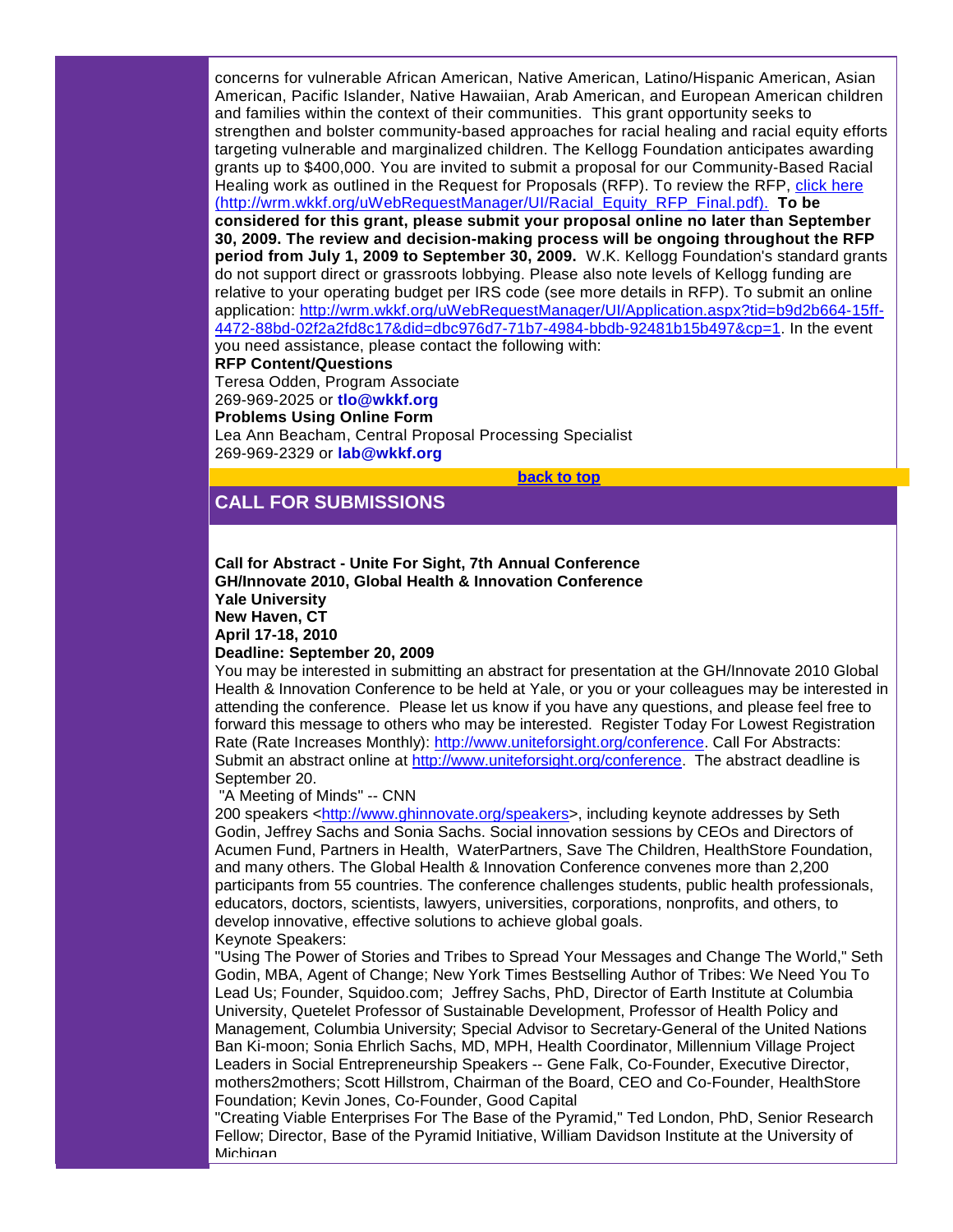"From Ideas To Action Workshop: Creating Viable Enterprises For The Base of the Pyramid," Ted London, PhD, Senior Research Fellow; Director, Base of the Pyramid Initiative, William Davidson Institute at the University of Michigan

"Doing More With Less," Nancy Lublin, CEO, Do Something; Joia Mukherjee, MD, MPH, Medical Director, Partners in Health; Director, Institute for Health and Social Justice; Assistant Professor, Harvard Medical School; Division of Social Medicine and Health Inequalities, Brigham and Women's Hospital; Ajay Nair, MBBS, MPH, Portfolio Associate, Acumen Fund

"Achieving Global Health Through Community Wealth," Billy Shore, Founder and CEO, Share Our Strenath

"Investing in Local Social Entrepreneurship in Developing Countries," Jennifer Staple-Clark, Founder, President and CEO, Unite For Sight

"Solutions That Can Go Big: How To Think About Scalability," Kevin Starr, MD, Rainer Arnhold Fellows Program, Mulago Foundation

"WaterCredit: Driving Financial Innovation in Water Supply & Sanitation For The Poor," Gary White, Executive Director, WaterPartners; Andrew Wolk, CEO, Root Cause Plus 200 Featured Speakers, including:

Ron Adelman, MD, MPH, Associate Professor of Ophthalmology, Yale University Eye Center "HIV Medication to Empower Communities: An International Model," Jesus Aguais, Executive Director, Aid for AIDS

"Reconciling the WHO's International Classification of Functioning, Disability and Health with the Multi-dimensional Resilience Index," Astier Almedom, DPhil, Professor of Practice in Humanitarian Policy and Global Public Health

"Large-Scale Effectiveness Evaluations of Maternal and Child Programs in Low-Income Countries: A New Approach," Agbessi Amouzou, PhD, Assistant Scientist, Institute for International Programs, Johns Hopkins Bloomberg School of Public Health, Tom Arnold, CEO, Concern Worldwide

"Three Unique Models For Services For Orphans and Vulnerable Children: Worldwide Orphans Foundation in Ethiopia, Vietnam, and Bulgaria," Jane Aronson, MD, Director, International Pediatric Health Services; Founder and Executive Officer, Worldwide Orphans Foundation (WWO); Clinical Assistant, Professor of Pediatrics, Weill Medical College of Cornell University "Workshop -- How To Create an NGO That Does Community Work With Children Abroad: The Ins and Outs, The Ups and Downs," Jane Aronson, MD, Director, International Pediatric Health Services; Founder and Executive Officer,

Worldwide Orphans Foundation (WWO); Clinical Assistant Professor of Pediatrics, Weill Medical College of Cornell University

Bob Bollinger, MD, MPH, Professor of Infectious Diseases and International Health; Director, Center for Clinical Global Health Education, Johns Hopkins University

"Meeting The Global Physician Shortage: The Contribution of Cuba's Latin American Medical School," Peter Bourne, MA, MD, Visiting Scholar, Oxford University; Vice Chancellor Emeritus, St. George's University; Formerly Special Assistant to the President of the United States for Health Issues; Chair, Medical Education Cooperation with Cuba (MEDICC)

"Medical Innovation in Humanitarian Situations: The Work of Medecins San Frontieres," Jean-Herve Bardol, MD, Former President of MSF-France; Former Board Member, MSF-USA Kathleen Casey, MD, FACS, Director, Operation Giving Back, American College of Surgeons "The Latin American and Carribean Initiative for the Integration of Prenatal Care with the Testing and Treatment of HIV and Syphilis," Arachu Castro, PhD, MPH, Assistant Professor of Social Medicine; Academic Director, Program in Infectious Disease and Social Change, Department of Global Health and Social Medicine, Harvard Medical School / Partners in Health

James Clarke, MD, Ophthalmologist and Medical Director, Crystal Eye Clinic, Ghana Luz Claudio, MD, Associate Professor of Community and Preventive Medicine, Chief of the Division of International Health, Mount Sinai School of Medicine

"Challenges and Opportunities for Improving Health Care Systems," Paul Cleary, PhD, Dean of Public Health, Chair, Epidemiology and Public Health; Anna M.R. Lauder Professor of Public Health, Yale University School of Public Health

"Diagnosis and Treatment of Glaucoma For Persons on Medical Missions," Gustavo V. de Moraes, MD, Research Assistant Professor, NYU School of Medicine, Department of Ophthalmology, New York Eye and Ear Infirmary; Prabhjot Dhadialla, PhD, Program Director of Health Systems, Development and Research, Columbia Center For Global Health and Economic Development, Community Health Worker Advisor, Millennium Village Project

"Building a Distributed Village Model," Zoravar Dhaliwal, CEO, Community Lab

"Partnerships - Are We There Yet," Amir Dossal, Executive Director, UN Office for Partnerships;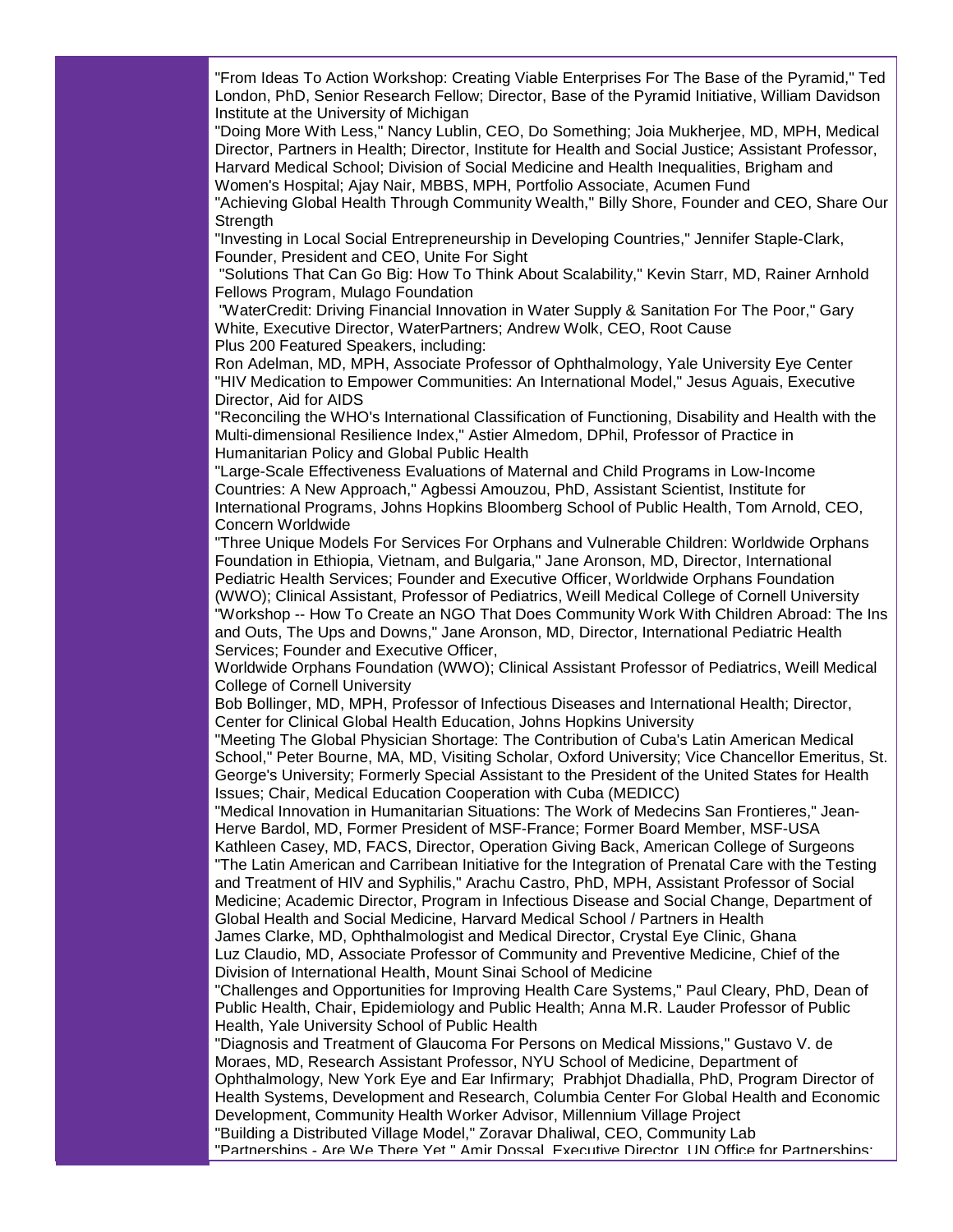Margaret Duah-Mensah, RN, ON, Ophthalmic Nurse, Crystal Eye Clinic, Ghana "America's Vital Interests in Global Health," Harvey Fineberg, MD, PhD, President, Institute of Medicine of The National Academies; Susan Forster, MD, Associate Clinical Professor, Department of Medical Studies, Department of Ophthalmology, Yale School of Medicine; Chief, Ophthalmology, Yale University Health Services; Kevin Frick, PhD, Associate Professor, Johns Hopkins Bloomberg School of Public Health; Pape Gaye, President and CEO, IntraHealth International; Ilene Gipson, PhD, Senior Scientist, Schepens Eye Research Institute; Professor, Department of Ophthalmology, Harvard Medical School

"Simple Solutions To Complex Problems: How A Text Message Can Save A Life," Ashifi Gogo, Co-founder, Sproxil; Holekamp Family PhD Innovation Fellow, Thayer School of Engineering at **Dartmouth** 

"Workshop: How To Advance Global Health Through Technology and Social Entrepreneurship," Ashifi Gogo, Co-founder, Sproxil; Holekamp Family PhD, Innovation Fellow, Thayer School of Engineering at Dartmouth

"Obstetric Fistula - The Ultimate Indignity, Gender Inequality, and Poverty," Kate Grant, Executive Director, The Fistula Foundation; Laura Herman, Managing Director, Social Impact Advisors; Christopher P. Howson, PhD, Vice President for Global Programs, The March of Dimes Foundation

Marcelo Jacobs-Lorena, PhD, Department of Molecular Microbiology and Immunology, Malaria Research Institute, Johns Hopkins School of Public Health

Kaveh Khoshnood, PhD, Assistant Professor in Public Health Practice, Division of Epidemiology of Microbial Diseases, Yale School of Public Health

Norman Kleiman, PhD, Director, Eye Radiation and Environmental Research Laboratory, Department of Environmental Health Sciences, Mailman School of Public Health, Columbia **University** 

"Siyajabula! The Challenges of Developing Empathic Care Intervention Methodology for Children and Guardians Affected by HIV/AIDS in Southern Africa," Jamie Lachman, Clowns Without Borders; Robert Lawrence, MD, The Center for a Livable Future Professor, Professor of Environmental Health Sciences, Health Policy, and International Health; Director, Center for a Livable Future, Johns Hopkins Bloomberg School of Public Health; Bill Livermore, Executive Director, Somaly Mam Foundation

"Changing The World While Keeping Your Day Job," Nicholas Lumpp, Cofounder, Somaly Mam Foundation; Pamela Lynam, MD, Country Director Kenya, JHPIEGO - Johns Hopkins University "An AIDS Vaccine: Progress To End The Epidemic," John McGoldrick, JD, Senior Vice President, International AIDS Vaccine Initiative (IAVI); Carole Mitnick, Sc.D., Instructor, Department of Global Health and Social medicine, Harvard Medical School

"Society, Migration, Culture and Women," Mini Murthy, MD, MPH, MS, MPhil, CHES, Assistant Professor, Department of Health Policy and Management, Global Health Program Director, New York Medical College School of Public Health; Ron Nabors, Chief Executive Officer, Christian Blind Mission-USA; Cliff O'Callahan, MD, PhD, FAAP, Pediatric Faculty, Family Practice Group; Director of Nurseries, Middlesex Hospital; Chair, AAP Section on International Child Health; Rebecca Onie, JD, Co-Founder and Chief Executive Officer, Project HEALTH

"Role of Inflammation in Retinal Degeneration," Santa Ono, PhD, Sr. Vice Provost for Undergraduate Education and Academic Affairs, Emory University; David Oot, Associate Vice President for Health, Save The Children; Sung Chul Park, MD, Glaucoma Fellow, New York Medical College, New York Eye and Ear Infirmary

"Global Health Partnerships--Critical Success Factors and Lessons Learned From A Private Sector Perspective," Steven Phillips, MD, Medical Director, Global Issues and Projects, ExxonMobil Corporation; Maryse B. Pierre-Louis, MD, MPH, MH/HSA, Lead HNP Specialist, Human Development; Coordinator, Booster Program For Malaria Control in Africa, World Bank Africa Region

"Vision 2020/USA and The Future of Collaborative Efforts in Blindness Prevention," Louis Pizzarello, MD, MPH, Secretary General, International Agency for the Prevention of Blindness "Online Innovation and Trends in Global Health," Suzanne Rainey, Forum One Communications "Leveraging Advances in Nanotechnology and Consumer Electronics to Detect Infectious Diseases at the Point of Care," Rebecca Richards-Kortum, PhD,; Stanley C. Moore Professor and Chair of Bioengineering, Rice University

"Partnership Models in International Health, The Yale Experience," Majid Sadigh, MD, Associate Professor of Medicine, Yale School of Medicine

"How To Develop a Sustainable Eye Care Plan For Rural Regions," Sarang Salam, Kalinga Eye Hospital, Orissa, India; Sarwat Salim, MD, Assistant Professor of Ophthalmology, University of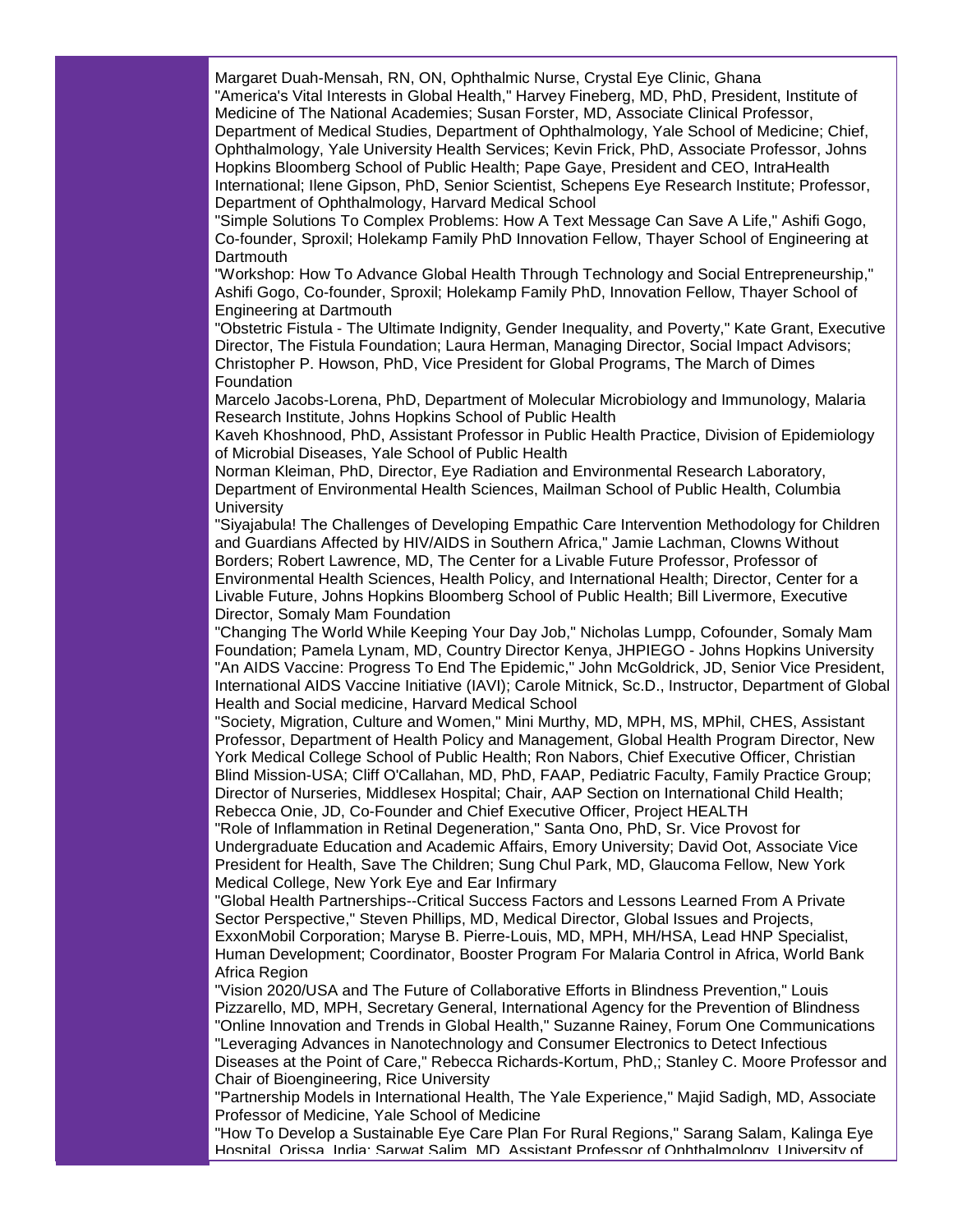Tennessee-Memphis; Georgia Sambunaris, Senior Advisor to the Director, Office of Economic Growth, US Agency for International Development

"Avoidable Blindness and Eye Care in Latin America and the Caribbean," Juan Carlos Silva, MD, MPH, Regional Advisor in Prevention of Blindness, PAHO-WHO

"Integration of Surgery Into Population-Based Healthcare in Learning Models of Integrated Care," David Spiegel, MD, Children's Hospital of Philadelphia; Assistant Professor, University of Pennsylvania School of Medicine

"Where There Is No Light: Using Solar Power to Reduce Maternal Mortality in Nigeria," Laura Stachel, MD, Bixby Center for Reproductive Health, UC; Berkeley School of Public Health; Founder, WE CARE Solar; John E. Tedstrom, PhD, President and CEO, Global Business Coalition on HIV/AIDS, Tuberculosis and Malaria (GBC)

"Trabeculectomy Glaucoma Surgery: Clincal Pearls," James C. Tsai, MD, Robert R. Young Professor and Chairman, Department of Ophthalmology and Visual Sciences, Yale University School of Medicine; Chief of Ophthalmology, Yale-New Haven Hospital; Seth Wanye, MD, Ophthalmologist, Eye Clinic of Tamale Teaching Hospital, Ghana

"Can We Eliminate Blinding Trachoma by 2020?" Sheila West, PhD, El-Maghraby Professor of Preventive Ophthalmology, Wilmer Eye Institute, Johns Hopkins School of Medicine "Innovation in Global Health Research," David Zakus, BSc, MES, MSc, PhD, Director, Centre for International Health; Associate Professor, Dalla Lana School of Public Health; Associate Professor, Department of Health Policy, Management and Evaluation; Faculty of Medicine, University of Toronto, Canada; Derek Yach, Vice President of Global Health Policy, PepsiCo "The Global Fight Against Malaria: U.S. Strategy for Combating Malaria Around The World," Rear Adm. Tim Ziemer, U.S. Malaria Coordinator, President's Malaria Initiative

#### **Call for Session or Poster Presentation Proposal - Community-Campus Partnerships for Health (CCPH)**

# **"Creating the Future We Want to Be: Transformation through Partnerships Portland, Oregon**

**May 12-15, 2010**

#### **Deadline: October 16, 2009**

We invite you to share your knowledge, wisdom and experience! Submit a proposal for a session or poster presentation at the next Community-Campus Partnerships for Health (CCPH) conference, May 12-15, 2010 in Portland, Oregon! The conference, "Creating the Future We Want to Be: Transformation through Partnerships" promises to be CCPH's best yet as hundreds of community and campus partners convene for 4 days of skill-building, networking and agendasetting! Proposals are due Friday October 16, 2009. Download the call for proposals at [http://depts.washington.edu/ccph/conf10-cfp.html.](http://rs6.net/tn.jsp?et=1102701864389&s=1&e=001VaffixYFjpLZRd9Tsc0RPgU7uA3sweFZzF0xy5z1CMPBc1ZGWOH4CQHq3YQ9irnqaFxE68Zg_hI_mkFq494T5UA9UV-H8Kr35I91xfxUMq_r7rLBgEtcgrgDKRIxTZxzzZulFr3ptgJEHHAuPX12Sw==) Whether you are new to community-based participatory research, service-learning or community-campus partnerships and looking for basics to get started, or you've been involved for years and seeking more advanced knowledge and connections, this is one conference you will not want to miss! CCPH conferences consistently get rave reviews for time and money well spent for a number of reasons:

\*The CCPH conference draws diverse participants who share a commitment to social justice and a passion for the power of partnerships to transform communities and academe. Whether a grassroots community activist, a student, a Dean of a medical school, a faculty member, a community health center CEO or a foundation program officer, all CCPH conference participants are embraced for the knowledge, wisdom and experience they bring to the table.

\*The CCPH conference features inspiring keynote presentations, skill-building workshops, discussions by peer group and interest area, educational exhibits, community site visits, local arts programming and many opportunities for informal networking. We emphasize sessions that go beyond describing a particular partnership, project or issue to analyzing what worked, didn't work and why, and offering practical ways to apply the information back home.

\*The CCPH conference is always located in cities with ready access to exemplary communitycampus partnerships that participants can see and learn from.

Portland is home to 10 higher educational institutions, including one (Portland State University) that has received the coveted Carnegie elective classification as a community-engaged institution. Portland is also home to the Northwest Health Foundation, our major conference partner, which identifies community-based participatory research (CBPR) as a significant interest area and is building CBPR capacity in the region.

\*The benefits of attending continue well beyond the conference. As noted by CCPH member Peter Levesque, of Knowledge Mobilization Works in Ottawa, "CCPH puts on a great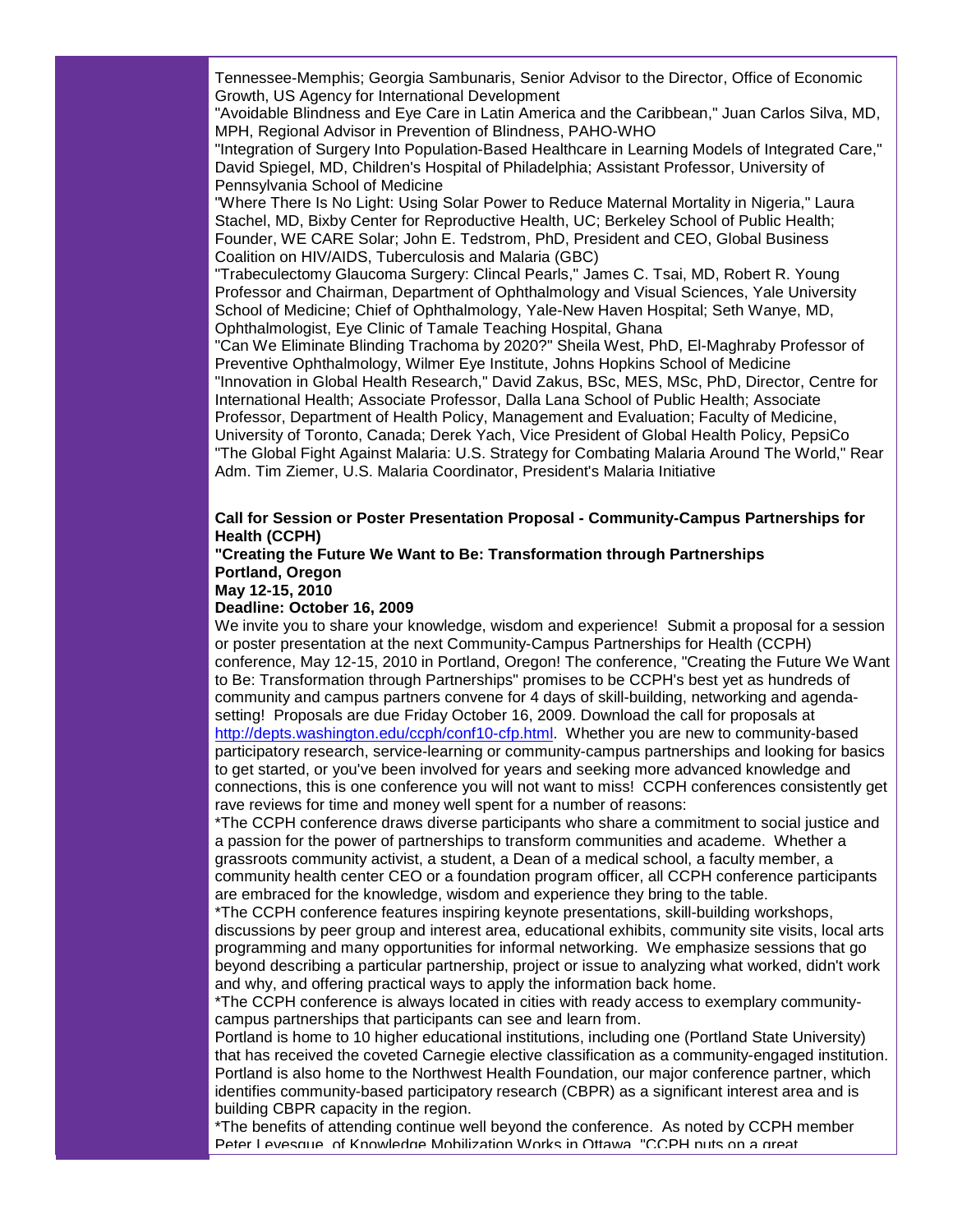conference...informative, well-run, well-attended, and a great resource for continued contacts and resources. In fact, I am currently using some materials for a photovoice project in my community that I collected from the 2004 conference in Atlanta!"

Concerned about the cost of attending? We are committed to keeping conference costs to a minimum and raising funds to support the full participation of community members, students and individuals from countries with emerging and developing economies. Details will be posted on the CCPH homepage at [www.ccph.info](http://rs6.net/tn.jsp?et=1102701864389&s=1&e=001VaffixYFjpIluCN08gPudyGiZGjHZ_In3lKz5Oa2ebkTBIavvLfySoGtzRAoHTKFV9bLp38quiAAYdt8a5vvPpSfwJHCSpwRt-k3lSYtwL0=) as they become available. We look forward to reviewing your proposal and seeing you at the CCPH conference in Portland next May!

#### **Call for Papers -- Health Education Research Deadline: November 1, 2009**

In conjunction with the 20th International Union for Health Promotion and Education World Conference in July 2010, Health Education Research announces a call for papers based on the conference's theme of "Health, equity, and sustainable development. Judy Orme and Prof. James Longhurst will lead a team from the University of West England's Institute for Sustainability, Health and Environment in Bristol to serve as the guest editors for this special issue.

Submitted papers should be focused on the Conference's three subthemes: Sustainable environment and health, Equitable and sustainable health development, or Participatory governance as they apply to health promotion. HER's standard formatting guidelines will apply and can be found at [http://www.oxfordjournals.org/our\\_journals/healed/for\\_authors/index.html.](http://rs6.net/tn.jsp?et=1102701864389&s=1&e=001VaffixYFjpIvoxeSzJugIRwpY0Z_V2WBMWbExgFFOlYFLdHO74iFUAn-z-RK0NvpIm1Nviz_KhKewSb_VzkWQOKPgT1fpi5l6AWnPwKKOHjjKqKHvdy2ws8WapZe5Up4mMI2gYURN7T-hRIIr-lQx1_I9-k5id8YYjnw1M0J0yrbxVQhS48vHw==) The deadline for submission is November 1st, 2009. Please submit manuscripts at [http://mc.manuscriptcentral.com/her.](http://rs6.net/tn.jsp?et=1102701864389&s=1&e=001VaffixYFjpK9cA0EelsWVCAr1d3DOcjLHfEqS6vWG-n4ETOnlgrrs5rhL1IY84WdqzprzgMu5A9w-Kkj1mZvn0NUdDLNsbBqaI4d5V8kyyYgN61OO7TGijx9JOLzQgCw) If you have additional questions, please contact Judy Orme at [Judy.Orme@uwe.ac.uk](mailto:Judy.Orme@uwe.ac.uk) or Tina Hoang at [her@gsu.edu.](mailto:her@gsu.edu) For more info on the conference, visit [http://www.iuhpe.org/index.html?page=33&lang=en.](http://rs6.net/tn.jsp?et=1102701864389&s=1&e=001VaffixYFjpJ0iUOMYDbMoBbcEywawIZ3B38E0OcC3IUEO0hP-fMLR8UVdKjG2iNkSj0z4YX_YR7w14C40vvCN1CrGiTJLA12hpaieOUGZxS-8nPLWD6W8zGU-GFuOg3MtHAnnxC5ovQePqNwG7eM9Q==)

#### **Call for Papers - International Journal of Environmental Research and Public Health (IJERPH)**

#### **Special Issue on "Cardiovascular Diseases and Public Health Deadline: December 31, 2009**

There will be a special issue on "Cardiovascular Diseases and Public Health" for the International Journal of Environmental Research and Public Health (ISSN 1660-4601, [http://www.mdpi.com/journal/ijerph/\)](http://rs6.net/tn.jsp?et=1102701864389&s=1&e=001VaffixYFjpIclmir5qRyNLO07ElQwNwEtqBK5gDSvAmBtS6xw_nBVtQGh6trJdeIbInN6ZSjLYMxyHIv7_r73R1d1C1cnwPxujjsHdYuO2MrYmd3yJTG1aEk8jpIOxAt). On behalf of the Guest Editor, Dr. Kathryn M. Rose, we would like to invite you to contribute a review or full research paper for publication in the special issue "Cardiovascular Diseases and Public Health". For more information, please visit the special issue website at [http://mdpi.com/journal/ijerph/special\\_issues/cardiovascular-diseases-health.](http://rs6.net/tn.jsp?et=1102701864389&s=1&e=001VaffixYFjpK3FCgIa3T72jRdQXJd25e8urpeMlT70NztcV0-EJi4QOeR_DVihkzGLsA9Xw97wqaR2r0SyBby28ZVP4z6SXRAGAe-3hkvKESg4qHACdfJSShF6vmqQGkwVfKVkg0cGnUlZP0toA1-Th4obncwwZHhE7GvC6BDdfz38bLQDEGwl5Gj_auM50Jl) Manuscript Submission Deadline: 31 December 2009. Papers can be submitted now and will be published continuously until 31 December 2009. All papers will be listed together at [http://mdpi.com/journal/ijerph/special\\_issues/cardiovascular-diseases-health.](http://rs6.net/tn.jsp?et=1102701864389&s=1&e=001VaffixYFjpK3FCgIa3T72jRdQXJd25e8urpeMlT70NztcV0-EJi4QOeR_DVihkzGLsA9Xw97wqaR2r0SyBby28ZVP4z6SXRAGAe-3hkvKESg4qHACdfJSShF6vmqQGkwVfKVkg0cGnUlZP0toA1-Th4obncwwZHhE7GvC6BDdfz38bLQDEGwl5Gj_auM50Jl) IJERPH is an Open Access and online journal, with its main Editorial Office located in Basel, Switzerland. All papers published in IJERPH have DOI numbers and a new website, [http://www.mdpi.com/journal/ijerph/](http://rs6.net/tn.jsp?et=1102701864389&s=1&e=001VaffixYFjpIclmir5qRyNLO07ElQwNwEtqBK5gDSvAmBtS6xw_nBVtQGh6trJdeIbInN6ZSjLYMxyHIv7_r73R1d1C1cnwPxujjsHdYuO2MrYmd3yJTG1aEk8jpIOxAt) was set up in October 2008 containing many new functions. Since January 2009, we started to publish IJERPH monthly (for the table of contents, see [http://www.mdpi.com/1660-4601/6/\)](http://rs6.net/tn.jsp?et=1102701864389&s=1&e=001VaffixYFjpJ--_Ogrx_gHmLV_evZjTCKvOJqKi7gTC54De7KEdFwj7iGMB7uifIyEYMY5qyH5IPs3W084IBp6mX2iVnIDnFj9JUioyGUq3L3Ry0bLsXunY1_rLBVUmSl). Because it is an online journal, papers published in IJERPH receive very high publicity. This journal is abstracted and indexed very rapidly by different databases, including SCI-Expanded (known as Web of Science, starting from 2009 issues), MEDLINE/PubMed and full text in PubMed Central. The Editorial team consists of trained scientists (Managing Editors Dr. Shu-Kun Lin, PhD from the ETH Zurich, and Dr. Francisco Teixeira Jr., PhD from University of Basel and the Production Editor: Dr. Derek McPhee, California, USA). We publish several peer-reviewed open access journals listed at [http://www.mdpi.com/.](http://rs6.net/tn.jsp?et=1102701864389&s=1&e=001VaffixYFjpI6OFEUnpAIwVQ56fjNsIi8tThIS1_4-qMDXVvga1xNbMszJkiqpw5rxDnjd2z4DPoVeEb3x1snaB2kWwc3YjraO1JXW5WzR5I=) The editorial board members, including several Nobel Laureates [\(http://www.mdpi.com/about/nobelists/\)](http://rs6.net/tn.jsp?et=1102701864389&s=1&e=001VaffixYFjpJ-TNEt9VZYpTrZDGqCa3QoRgsoLixS6-Od3Q5yz-qrgZm1ORIN7f_jF-522FSCB_UsvBWvaRm26w5hdiV2MqNZNr7dS9Ivz0fhT7935ba3BUJOXLdobMhg) are all leading active scholars. All these journals maintain rapid yet rigorous, peer-review, manuscript handling and editorial processes. All of our journals have increased impact factors, see the editorial "Full Open Access Journals Have Increased Impact Factors", [http://www.mdpi.com/1420-3049/14/6/2254/.](http://rs6.net/tn.jsp?et=1102701864389&s=1&e=001VaffixYFjpLw9VYh5fHxFwn1d4AjOPJ5Q-X8cFxDkUlocZaGvuXYL5Cucbixg758CWK53RatKWmdTXnWtQuyjw_zPyTRT5c0nphHGoaiuhK2AmYLzqWizr21GuOm_75U5ahwWuLX8UU=) Please visit the website of Instructions for Authors before submitting a paper

[\(http://www.mdpi.com/journal/ijerph/instructions/\)](http://rs6.net/tn.jsp?et=1102701864389&s=1&e=001VaffixYFjpJUyMZKrqu5fj1dDQoLjIUGOQhSaN2OsNgsTPyNcU0aiEgwg4d8SSrXoIrCxAn-reUGtPsX4JMR8GwaWCttRlNmx5CYXQ8pOE5lcuQGdEkvXmhhAkG2f18A9NQgCGDz_XJEKXDhDJQDmA==). You may download a template file at [http://www.mdpi.com/files/word-templates/ijerph-template.dot.](http://rs6.net/tn.jsp?et=1102701864389&s=1&e=001VaffixYFjpLBdjsVnzsHXkn9L5ypMxp0LiCUOUY5ejfpE_1jMTa9R9keC7pVs3AAH0N__kb-cKmEjqlSOhA1lhaKLl9ooQPtkT2CFQDSpBbgz9xinm1uGeBK5b1thInuelW3Cd4s598MVUc9_EY5_6kxZ1dfIJyR) Manuscripts should be submitted by e-mail to [ijerph@mdpi.org](mailto:ijerph@mdpi.org) with copies to the Guest Editor. The subject title of the message should be "Manuscript for Special Issue "Cardiovascular Diseases and Public Health"". If you have any question, suggestion or recommendation, please let us know. On behalf of the Guest Editor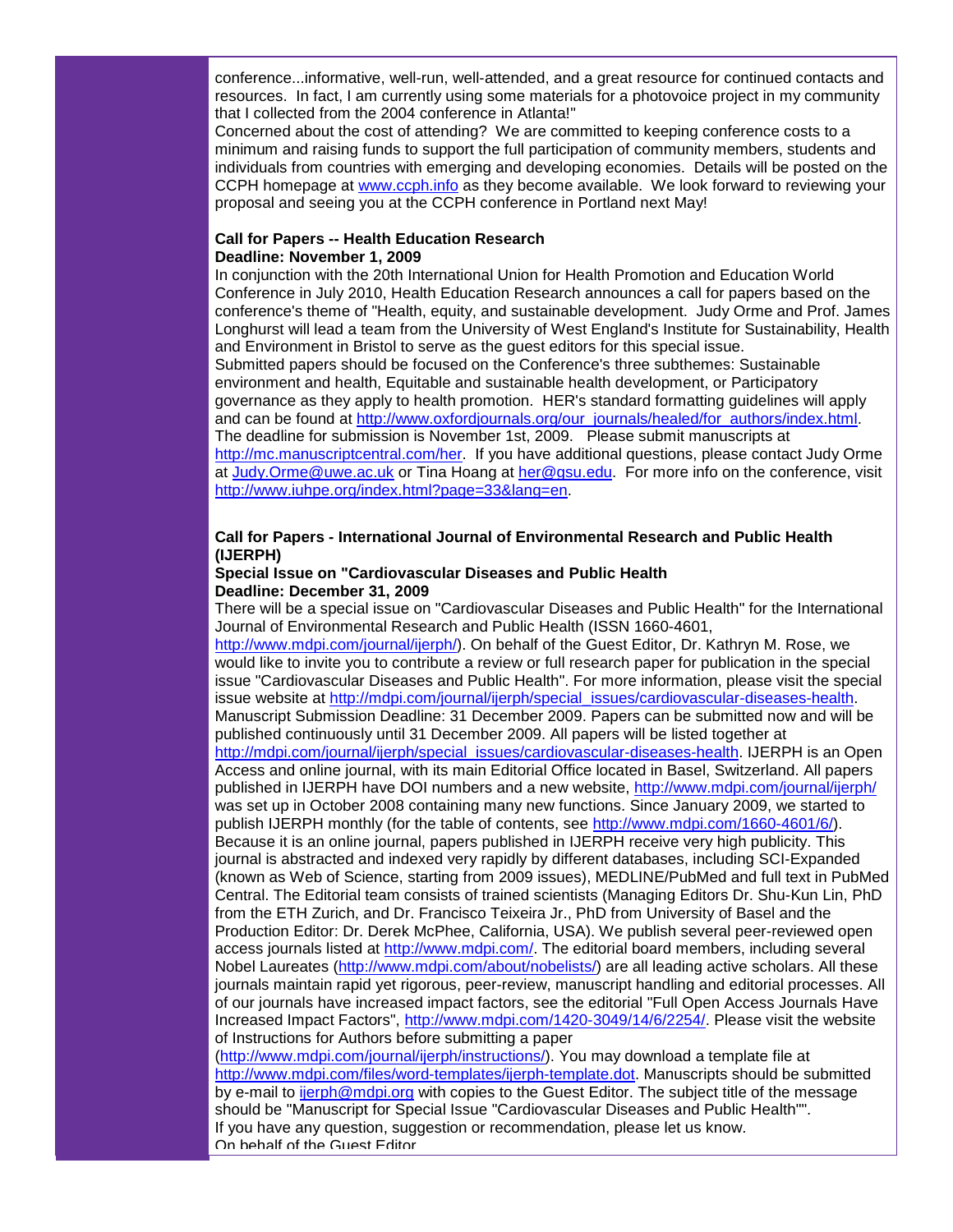Dr. Kathryn M. Rose Cardiovascular Disease Program, Department of Epidemiology University of North Carolina at Chapel Hill 137 E Franklin Street, Suite 306, Chapel Hill, NC 27514, USA E-mail:kathryn\_rose@unc.edu

#### **Universidad Iberoamericana Puebla and the "Consejo Nacional para la Enseñanza y la Investigación en Psicología" of México**

## **3rd International Conference on Community Psychology, "Community Agendas on Contemporary Social Problems"**

# **Puebla, Mexico**

# **June 3-5, 2010**

The conference main theme "Community Agendas on Contemporary Social Problems" will be delivered through a number of diverse community agendas focusing on four pressing problems of our times: Economic polarization, New Technologies, Interculturality and Politicization of violence. Abstracts will be accepted for the following types of session to be held at the 3rd International Conference of Community Psychology: oral presentation, international symposium, thematic panel, interactive posters, roundtables, interdisciplinary debates, workshops, view/creative expositions, innovation sessions and book presentations. Guidelines for submitting proposals:

- Closing date for the First call submissions is July 31, 2009.
- Authors will be notified by e-mail whether submissions were accepted on October 30, 2009.
- \* Closing date for Second call submission is December 11, 2009.
- No submissions will be accepted after this date.
- Authors will be notified by e-mail whether submissions were accepted on February 25, 2010.
- Abstracts should be submitted through"Submit now" on line facility [\(www.3iccp2010.org\)](http://rs6.net/tn.jsp?et=1102701864389&s=1&e=001VaffixYFjpKOam-EBqu6OAfXtGR06KyHUrWb-WZ-zrYHs0IWPRUC91oTCwV0S6QYZ0-XnczoIqEthuCBVmRSr7BSmlkhyNExZVBTYbQad5gJaBKyLqSJeg==).
- All proposals will be in English.
- All submitted abstracts will be acknowledged within 10 working days of receipt.
- All proposals will be reviewed by at least two members of the scientific committee.

- One individual should not submit more than two presentations as a primary author and no more than four presentations (including roles as moderator, discussant, or co-author) altogether.

- Working languages are Spanish, English, Portuguese and French.
- There will be simultaneous translation at some sessions.

# **Call for Speakers - National Hispanic Medical Association (NHMA)**

**NHMA 14th Annual Conference, "Health Care Transformation to Increase Prevention and Health Promotion for the Hispanic Community**

#### **Marriott Wardman Park Hotel**

**Washington, DC**

#### **March 25-28, 2010**

The NHMA 14th Annual Conference, "Health Care Transformation to Increase Prevention and Health Promotion for the Hispanic Community" --- will occur March 25-28, 2010 at the Marriott Wardman Park Hotel, Washington, DC. We

encourage you to nominate a speaker or pass the Call for Abstracts to your colleagues ---or tell them to go to our website - [www.nhmamd.org.](http://rs6.net/tn.jsp?et=1102701864389&s=1&e=001VaffixYFjpIuZQpkqXQa26aJmU5kaToxQDgYWU6yzaIG1TLhrCxclIKrA4ROwhI71kYuaBJwjUyDymPMKf3xtz-chs1hIHo3i80Iy1H6bsA=) Our conference is a National CME conference focused on innovation and culturally competence in the delivery of health care, research, medical education training, Federal policy, and private sector programs impacting Hispanics. If you are a health professional caring for Hispanics, you

should join us and network with hundreds of other Hispanic health leaders.

#### **[back to top](#page-0-1)**

# <span id="page-11-0"></span>**CAREER DEVELOPMENT**

**California State University, San Bernardino**

**Assistant Director for Operations, Center for the Promotion of Health Disparities Research and Training**

A job announcement for a doctorally-trained Assistant Director for Operations of the Center for the Promotion of Health Disparities Research and Training at California State University San Bernardino: :

[http://tinyurl.com/nz8t72.](http://rs6.net/tn.jsp?et=1102701864389&s=1&e=001VaffixYFjpIAYTxHTzKlfFMiyQLByGISLz24GHRTlF2sSYkaAf0vRge5xX0TmYFm7bnW9VzcFD8niyjddB2XBvzm8K36IKTlyUnpF6zDG83RXsiERo8hyrhwI4vBOwj26U2Wl--PsamXYoNBPjTIY3X5EVoZcI61zIqaAvDqFq5fnoGQK43mFQ==) The Center has an emerging group of scientist using the CBPR model to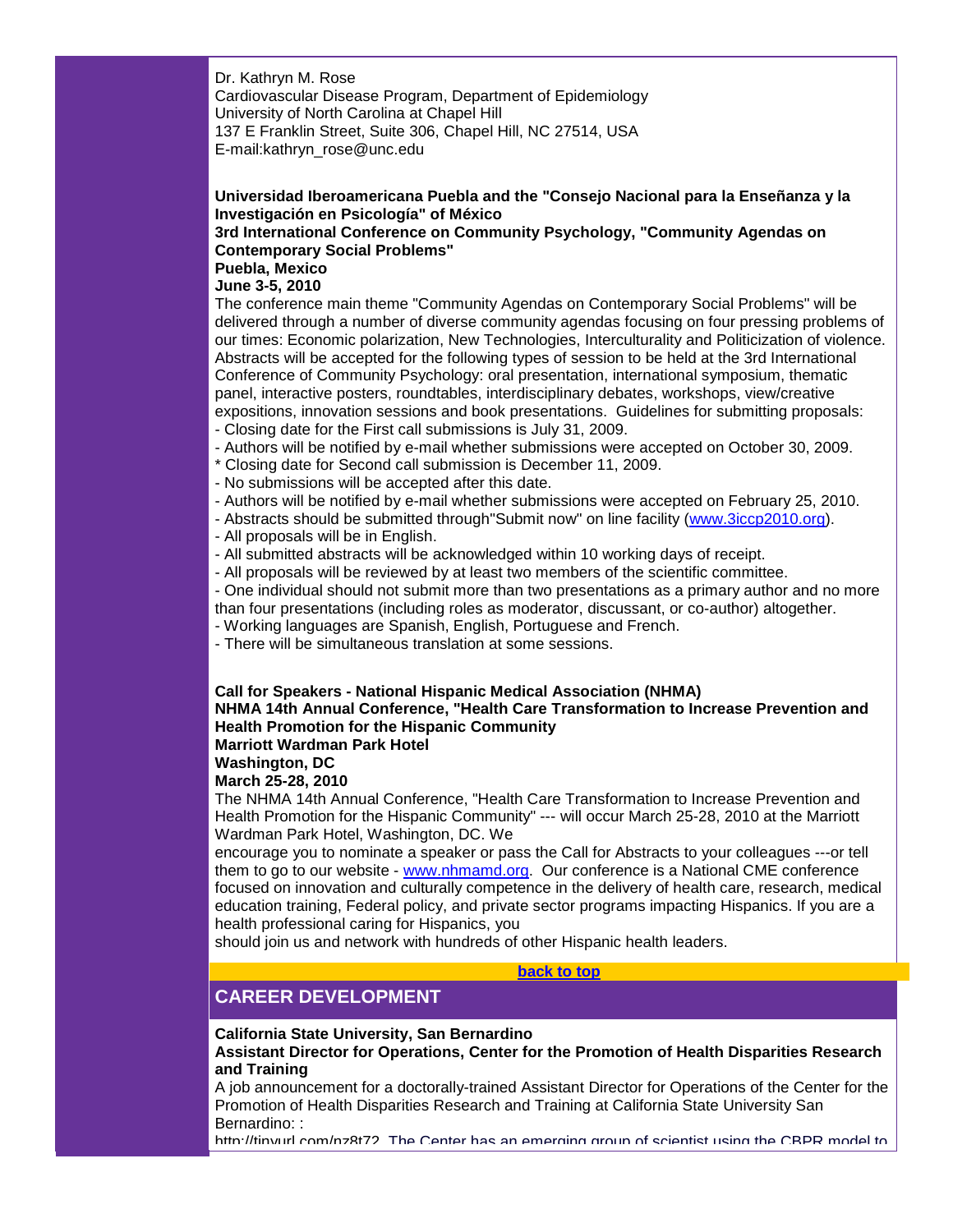address health disparities issues. This would be an excellent position for an individual who has just completed their doctorate on a health disparities and/or CBPR topic, who wants to work with a university community and in a region of the country where no one racial or ethnic group is in the majority, and who is interested in melding grant administration and research responsibilities. Files will be reviewed as early as the end of August but will hold the position open until the right person for the job is found.

#### **Centers for Disease Control and Prevention, Atlanta, GA Public Policy Researcher, Social Scientist**

**Deadline: The review of applications will begin on September 15th, 2009. Applications received by that time will receive full consideration.**

Centers for Disease Control and Prevention - Public Policy Researcher, Social Scientist, or Economist: Serves as a scientific officer in the Prevention Development and Evaluation Branch (PDEB), Division of Violence Prevention (DVP), National Center for Injury Prevention and Control (NCIPC), providing expert consultation on public policy research related to the prevention of child maltreatment, sexual violence, intimate partner violence, youth violence, or suicide prevention. Category: Government & Public Policy

Location: Atlanta, Georgia

Required Education: Doctorate

Application Deadline: The review of applications will begin on September 15th, 2009. Applications received by that time will receive full consideration.

For more information, please go to: [http://employment.ncfr.org/jobdetail.cfm?job=3173864.](http://rs6.net/tn.jsp?et=1102701864389&s=1&e=001VaffixYFjpKj77MJ5UfnDeWn78_ikoaqQV7rBPcXbEQrPZuYb7QKvvCxN4VjYaZeHJaYS7mQVeuurpAU7X23X-dEG8TwXw-YqFtJ_XJPlBNOTvP74qNZmeii0HAD4nLlQ0TNvIDfIIYGol4myyzWvg==)

#### **Department of Health and Human Services, Division of Population Surveys, Office of Applied Studies, Substance Abuse and Mental Health Services Administration, Rockville, MD**

#### **Statistician (GS12/13)**

The Division of Population Surveys, Office of Applied Studies, Substance Abuse and Mental Health Services Administration, DHHS, has an opening for a statistician GS 12/13 in its office in Rockville, MD. The Division of Population Surveys is responsible for managing the design, conduct, and data analysis for the National Survey on Drug Use and Health (NSDUH), an annual household survey of 67,500 respondents age 12 and older. The survey collects data on alcohol, tobacco, and illicit drug use, as well as mental illness. For information on NSDUH and the Office of Applied Studies, go to [http://www.oas.samhsa.gov/.](http://rs6.net/tn.jsp?et=1102701864389&s=1&e=001VaffixYFjpKwi3dr_xOqslC5qYyYM7OhBmAaps_wm4T3-mJjvufWaaS8FnaFe2dsZy4jrmMrcyj6C2YuBte81EO-PGfmO6FQKPv--rjs-Hg25Qh56qXlhQ==) For further information on the position, call Joe Gfroerer at 240-276-1262. The vacancy (number HHS-SMA-2009-0061) is open to the public and is posted at:

[http://tinyurl.com/nt9ul7](http://rs6.net/tn.jsp?et=1102701864389&s=1&e=001VaffixYFjpK6W29ZzuTisa8GcNlyiNL3iPk69ZhYBsk_pzul7ryo_NM5ieBVfC7IocVcqx-Bp81Ki3XVRfGxr8YWY1_jPZuJ86Gky_EGh5qvb5uNLwPn5LkU2n4GUquir1hQi5IGslsVx8H3ZtJPuV3aCKB0yHRjw7wZbm-4HeCBfLRgvaxU-GIr7aKrlpK8MbsNWouPvkYZkO1mIdylmgMGhYVr7FgTSeMyY_4Z2JRm-Mu48thnaZkWPnKxr3oU4FD4Iy6l-xdPVMk1qlhNXn24BsSxUiRVAYRgUNL7jXrw7hRhQwjaaPbtBJa__zTTHScHtrrm2LRpG2qmGVtpJISJ9O3qmBUqKBXDZfSf8yQ=)

#### **Georgia Southern University's Jiann-Ping Hsu College of Public Health**

**Tenure-track, open rank faculty position in Health Policy and Management** Georgia Southern University's Jiann-Ping Hsu College of Public Health invites applications for tenure track, open rank, faculty position in Health Policy and Management. The full text advertisement, including information about the department, faculty, and the complete position announcement with all qualifications and application instructions, is available at [http://jphcoph.georgiasouthern.edu.](http://rs6.net/tn.jsp?et=1102701864389&s=1&e=001VaffixYFjpI7b1ncjxvds8YM7t4WGkHpYFFXqGuAvYitFuGI2LUyGQ3v9Lm850XqHS7PpAsG2DItreRHsVqU3E6iq-X119TNoQBveqO9UcrK5i79dY5oQVun3lYhvCxB) Screening of applications begins October 19, 2009, and continues until the position is filled. Georgia Southern seeks to recruit individuals who are committed to excellence in teaching, scholarship, and professional service within the University and beyond and who are committed to working in diverse academic and professional communities. Finalists will be required to submit to a background investigation. Georgia is an open records state. Georgia Southern is an AA/EO institution. Individuals who need reasonable accommodations under the ADA to participate in the search process should contact the Associate Provost. Applications and nominations should be sent to: Russ Toal, MPH, Clinical Associate Professor and Search Chair, Health Policy and Management, Search # 56680, Jiann-Ping Hsu College of Public Health, Georgia Southern University, P. O. Box 8015, Statesboro GA 30460-<br>Bottonic mail: mail: rtoal@georgiasouthern.edu. [rtoal@georgiasouthern.edu.](mailto:rtoal@georgiasouthern.edu) Telephone: 912-478-2291.

#### **Harvard Center for Population and Development**

**Call for Applications - David E. Bell Fellowship and RWJF Health and Society Scholars programs** The Harvard Center for Population and Development Studies announces its Call for Applications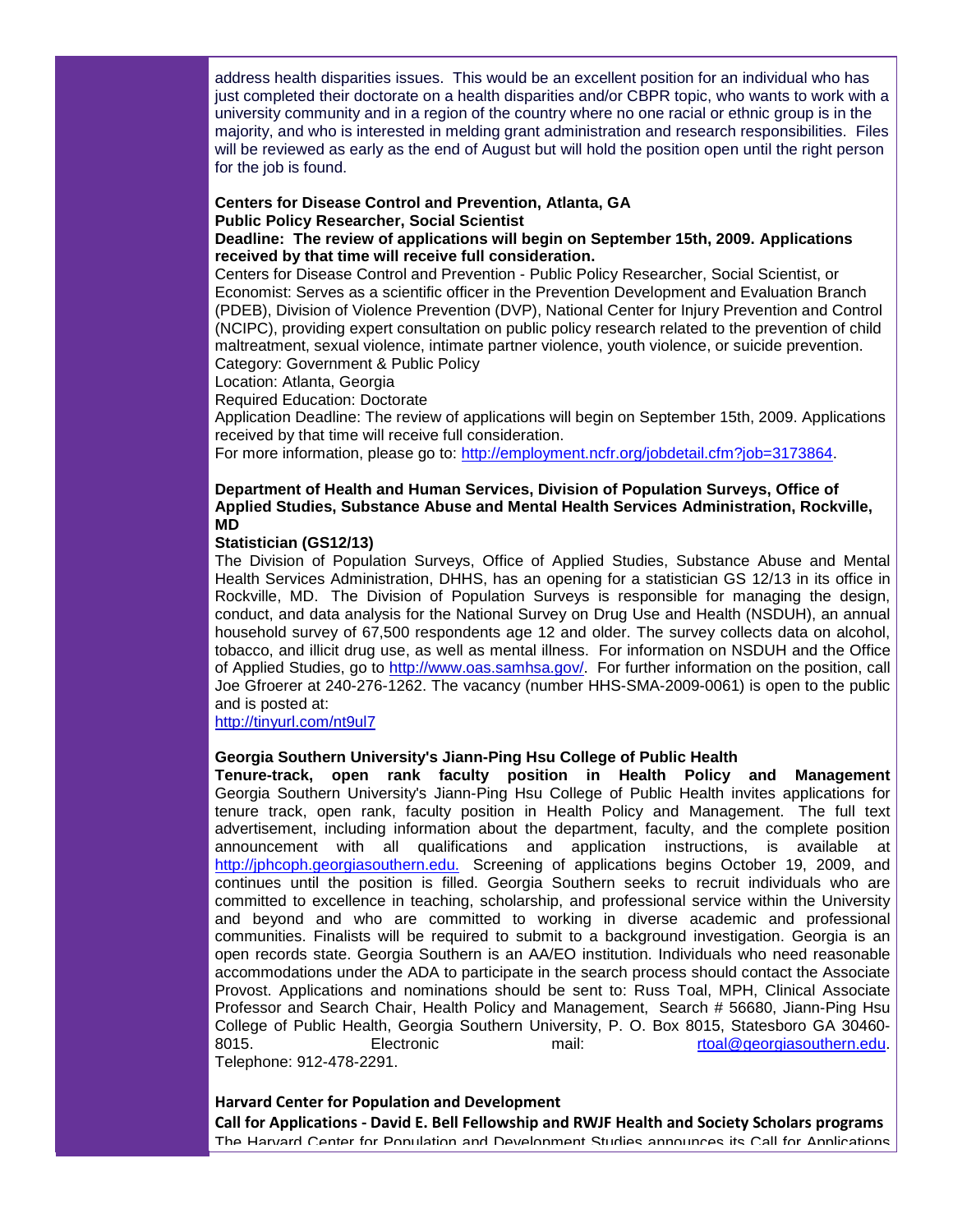for both the David E. Bell Fellowship and RWJF Health and Society Scholars programs. Please forward to anyone you feel may be interested. **Bell Fellowship** - This is an interdisciplinary, postdoctoral research program housed at the Pop Center that attracts qualified candidates from all over the world. Fellows may choice a one or two year fellowship. Info can be found on our web site at - [http://tinyurl.com/lxrdvr](http://rs6.net/tn.jsp?et=1102701864389&s=1&e=001VaffixYFjpIFLbFpLUg70yRfhq1eSRMyNjNqNpFkKm8v02i_Gr1LeRBzdqLnMJYAb-QhPWzReZyoixGBTWRwDmiJL6GVdeW209rL3P4YB8h1PXjy_YRYNQ==) **Deadline to apply is December 4, 2009.** *RWJ Health and Society Scholars* - Harvard is one of six sites nationally to host this two-year, interdisciplinary postdoctoral training program. Restricted to U.S. citizens. See link for complete info - [http://tinyurl.com/lelavm](http://rs6.net/tn.jsp?et=1102701864389&s=1&e=001VaffixYFjpIibIM5GagljnNxr4LuOLUMe3lGZTgXstxz8u20FHtH7KTKnjsMKRv3glUw2eOzyMXEWJ8ZypqDVblTRAH7ZUvVvBKPyuT2WyhInjVSF2RDDg==) **Deadline to apply is October 2, 2009.**

### **Indiana University - Bloomington, The School of Health, Physical Education and Recreation Three full Professor and Chair Positions (Tenured) and Five Assistant Professor Positions (Tenure Track0**

#### **Deadline: All searches remain open until filled.**

Job Announcements. The School of Health, Physical Education, and Recreation (HPER) at Indiana University - Bloomington is forming the necessary prerequisites to transition to an accredited school of public health. The following tenure line positions are available through a competitive search with anticipated hire dates on July 1, 2010. All searches will remain open until filled.

#### **(a) Three Full Professor and Chair Positions (Tenured):** � Environmental Health �

Epidemiology � Public Health Administration. The three Full Professor and Chair positions

are twelve month appointments. Each Chair will provide leadership for research, teaching, and service in the department's professional discipline. An established record in funded scientific research is essential along with the capacity to mentor junior faculty in successful research grant acquisition. For Environmental Health and Epidemiology, the successful candidates must desire to help organize and build cohesive departments that include both public health master and doctoral degree programs; Public Health Administration will focus on the masters degree initially. All Chairs are expected to manage departmental budgets, secure financial resources to meet program objectives; and facilitate interaction among faculty, staff, students, and alumni. The successful candidate will work closely with the Dean to further the School's goals and research mission for the School. Candidates for the position must hold a doctoral degree in the department's professional discipline from an accredited school of public health, school of medicine, or related educational institution, have several years of funded research in that discipline, a record of demonstrated scholarly achievement, an ability to collaborate across disciplines, significant administrative experience, and national/international professional engagement sufficient for a tenured appointment at the Full Professor rank. Salary is competitive depending upon qualifications and experience. Please send cover letter, curriculum vita, and six letters of recommendation to the address listed at the bottom.

#### **(b) Five Assistant Professor Positions (Tenure Track):** � Two Biostatisticians � One

Environmental Health Toxicologist (or related specialty) � Public Health Administration

Specialist � One Social Epidemiologist (or related specialty). The five Assistant Professor

positions are for the 10-month academic year with the potential to earn additional income over the summer months. The successful candidates will provide evidence of the potential to secure funded research grants, conduct research, write for peer reviewed scholarly publications, and teach undergraduate and graduate classes in the candidates' specified area of expertise. Candidates for each of the positions must hold a doctoral degree in the department's professional discipline from an accredited school of public health, school of medicine or related educational institution, a record demonstrating the potential for significant scholarly achievement, and an ability to collaborate with others. Salary is competitive depending upon qualifications and experience.

Please send cover letter, curriculum vita, and three letters of recommendation to: Dean Robert M. Goodman, Ph.D., MPH C/o Margi Lockhart, Director of Human Resources School of Health, Physical Education and Recreation Indiana University 1025 East 7th Street, HPER 121B Bloomington, IN 47405-4801.

**Network for Multicultural Research on Health and Healthcare Healthcare Quality Scholars Program - 2010 Request for Research Proposals Deadline: See Key Dates**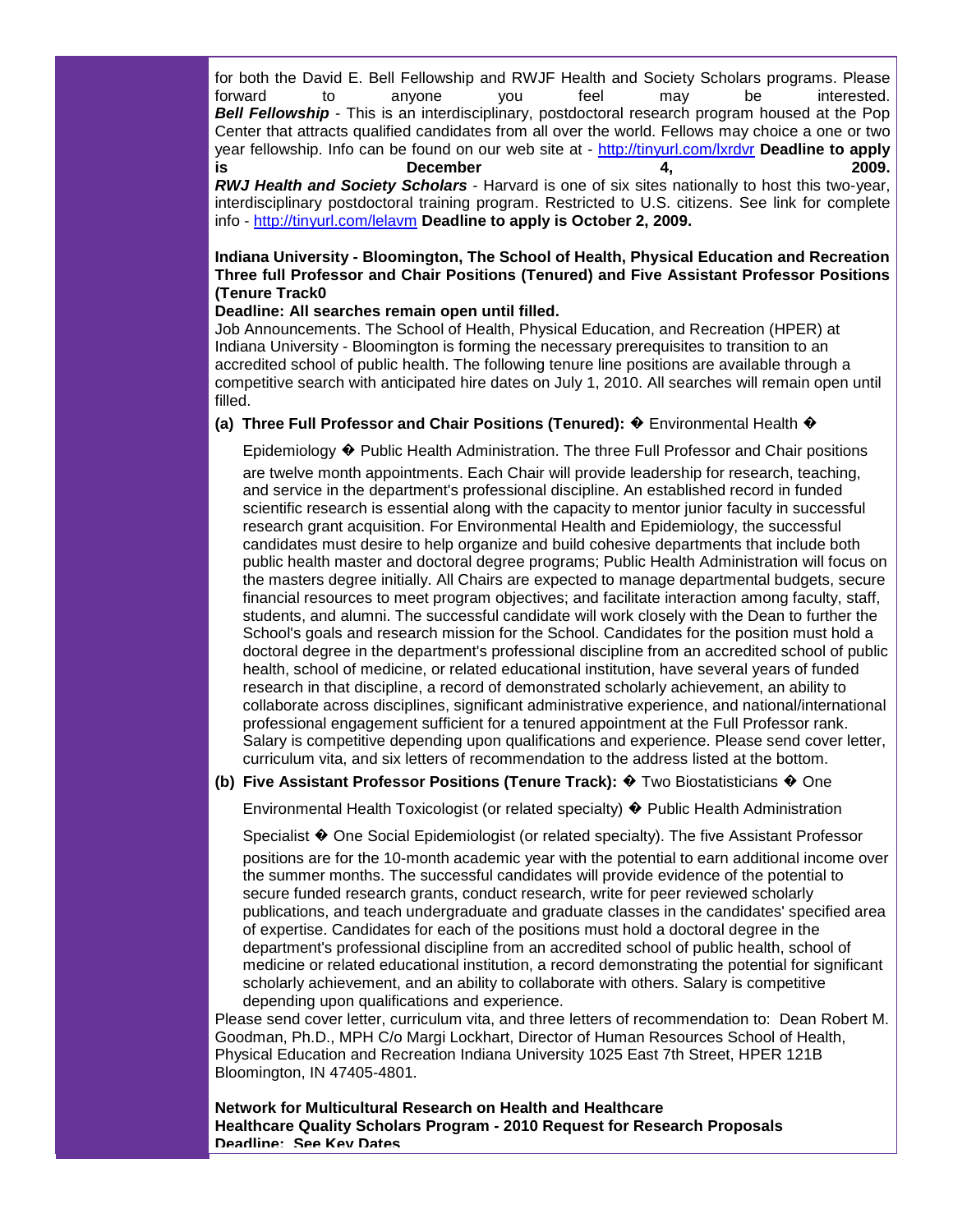The Network for Multicultural Research on Health and Healthcare is pleased to announce its 2010 Request for Research Proposals for its Healthcare Quality Scholars Program. We hope you will be willing to spread this announcement around and help us encourage interested individuals to apply. The announcement is pasted below and it can also be found on our website at [http://multiculturalhealthcare.net/.](http://rs6.net/tn.jsp?et=1102701864389&s=1&e=001VaffixYFjpI4PPGGjcvGRi-OBhuW68dwxkm54syuK2HcITUdr_8SGf8L3cPzU4n51Pj5_gKT89_VOZs70AK8L8kQCYf_UCYxavZ3ZtxO2kTlxcV2DV-ricvZmWMAypvw)

| Key                                                        |          |       |           |          |     |          |     | Dates: |
|------------------------------------------------------------|----------|-------|-----------|----------|-----|----------|-----|--------|
| One-page                                                   | proposal |       | due       | on:      |     | Sept     | 28. | 2009.  |
| Notification                                               | Ωt       |       | review    | results: |     | October  | 9   | 2009.  |
| Three-page                                                 | expanded |       | proposal  | due      | on: | November | 9   | 2009.  |
| Notification                                               | Ωt       | final | decision: | Around   |     | December |     | 2009.  |
| Program Dates: from January 15, 2010 to November 14, 2010. |          |       |           |          |     |          |     |        |

#### **National Institutes of Health**

#### **Director, Office of Behavioral and Social Sciences Research (OBSSR) Deadline: September 30, 2009** (**New Closing Date**)

The National Institutes of Health (NIH) is seeking exceptional candidates for the challenging position of Director, Office of Behavioral and Social Sciences Research (OBSSR). The Director, who also functions as the NIH Associate Director for Behavioral and Social Sciences Research, serves as the NIH focal point for establishing agency-wide policies and goals in behavioral and social sciences research, coordinates the activities undertaken in the performance of this research, and provides advice and staff support to the NIH Director, Deputy Director, and Division of Program Coordination, Planning, and Strategic Initiatives within the Office of the Director. The position functions as a liaison between the NIH and the extramural behavioral and biomedical research communities; and with other Federal agencies, academic and scientific societies, national voluntary health agencies, the media, and the general public on matters pertaining to behavioral and social sciences research. Specifically, the Director is responsible for: (1) advising the NIH Director and other key officials on matters relating to research on the role of behavioral and social factors in the promotion of health and prevention of disease; (2) fostering research projects in the behavioral and social sciences conducted or supported by the NIH Institutes and Centers (ICs); and (3) working collaboratively with the ICs to develop new research and training programs in the behavioral and social sciences. The Director, OBSSR, manages a staff, demonstrating commitment to work force diversity enhancement. The OBSSR employs approximately 14 full time positions: 9 scientific staff, 2 program analysts, 1 communications specialist, and 2 support staff, and has a FY 2009 estimated budget of more than \$27M. For more complete information, see [http://www.jobs.nih.gov/vacancies/executive/directorobssr.htm.](http://rs6.net/tn.jsp?et=1102701864389&s=1&e=001VaffixYFjpIKW1GDdUt2msD3JeW-_YT87MZC5OrwRF1adVw-dw1QERTimHuInoRXMlhWBkzZfoJwylDGDUjnus2uzooEBNGa2iQayeiw5KrEk1elD_kdoKEMXPc8EsZvIMcjjc2R3VqvvC3kkjgpfqdWA4-PRAqLhRG4xhLdRWU=)

#### **National Science Foundation**

# **2009-2010 Graduate Research Fellowship program**

#### **[http://pull.xmr3.com/p/2172-21CD/42010677/http-www.nsf.gov-grfp.html](http://rs6.net/tn.jsp?et=1102701864389&s=1&e=001VaffixYFjpLDElFFTU9D9MjfgeCrEUbGvMi7VmHc79pWd15zVrYt7SIsWLkvzcu4scZ1A3qyNdGkcvJQz1iHuHeVzQPH-56urmI2gB9VbTiaSGTNPO3VGkBvEyj93MzPRFjv7ObdXyoHVUJnzoqjMSFenRmjFd-p--o3XtNueRsSuMxdC_biTg==)**

The National Science Foundation (NSF) has announced the opening of the 2009-2010 competition for the Graduate Research Fellowship Program (GRFP). The NSF GRFP is one of the most prestigious science and engineering fellowship programs in the United States. Awardees are provided three years of graduate school support. Fellows receive a \$30,000 annual stipend, a \$10,500 annual cost of education allowance, a one-time \$1,000 international travel allowance, and access to TeraGrid supercomputing facilities. The program ensures the quality, diversity and vitality of the next generation of U.S. scientists and researchers. The GRFP is intended for students in the early stages of their graduate career who are seeking research-based master's or PhD degrees in NSF-supported disciplines. Applicants should have completed no more than 12 months of graduate study and must be U.S. citizens, U.S. nationals, or permanent residents prior to the application deadline date. Women, under-represented minorities, and persons with disabilities are strongly encouraged to apply for the GRFP. The application is currently open online at [http://tinyurl.com/ncbwfq](http://rs6.net/tn.jsp?et=1102701864389&s=1&e=001VaffixYFjpK_D4gqcnHZ4bjp2_uPZvDA_j7Tz4yMwGJx6XtxFflM5j_QyUjzLi6uRGoeRM96knhOpq0QaHk8jypMLzeBLOe3fNtuPzTsfM-VkGIC5Y9tFA==) and deadlines are November 2-12,depending on field of study. For more information concerning benefits, eligibility, and tips on applying, applicants are encouraged to visit [http://pull.xmr3.com/p/2172-5541/42033587/http-www.nsfgrfp.org-.html](http://rs6.net/tn.jsp?et=1102701864389&s=1&e=001VaffixYFjpJ2jgtJzPdOig8osr3pJuwuEb7Vf5upitXM_TuKS7lAW1qXOG8ITBVFPs4s9li6r7vTPhRsxG56FcHAX5OhMSe6YEo-7j69i7eSWXxQhqjZPXmrX-4RV24f6aa9UR553uKWUMT1tC7mJWU8wO7X87btKVMat6zTMmeFUhJqteyflw==) and [http://pull.xmr3.com/p/2172-F1E0/42087158/http-www.nsf.gov-grfp-.html.](http://rs6.net/tn.jsp?et=1102701864389&s=1&e=001VaffixYFjpLt3JiWpCSs11uXHN92pKFPUrGiJzB3rKEu9fE8xmjYhapOglad22CRYIZ2ew1PEUfs7fXT-6rT390lJl9JoMr8I4Dj7-Ww8mGiDmcQUhHJeovjeYASlQBfDC71U2IaQZV0bX_1JJbsSsWj6rN_VBACtw3hQdSb9igWvY-5VMThLw==) Faculty with significant research experience and interaction with graduate students are encouraged to register as panel reviewers for the NSF GRFP at [http://tinyurl.com/ll7bcf](http://rs6.net/tn.jsp?et=1102701864389&s=1&e=001VaffixYFjpKZfmQadXuC2S4djLxcyH7CLXPdGpbDb_-Nh2c6Zv8st8h84vWX72gFnpIzFFLTCUoUjMJ0DK1HBj-PJ_0ssR9i1qnMowj-pvhg4_Yv3ovYuw==) If selected, panelists will be invited for a three-day review session that

takes place in the Washington, DC, area in early February. Since 1952, NSF has funded more than 42,000 Graduate Research Fellows. President Obama has vowed to triple the number of awards in this program, from about 1,000 per year to 3,000 per year by 2012. The NSF-GRFP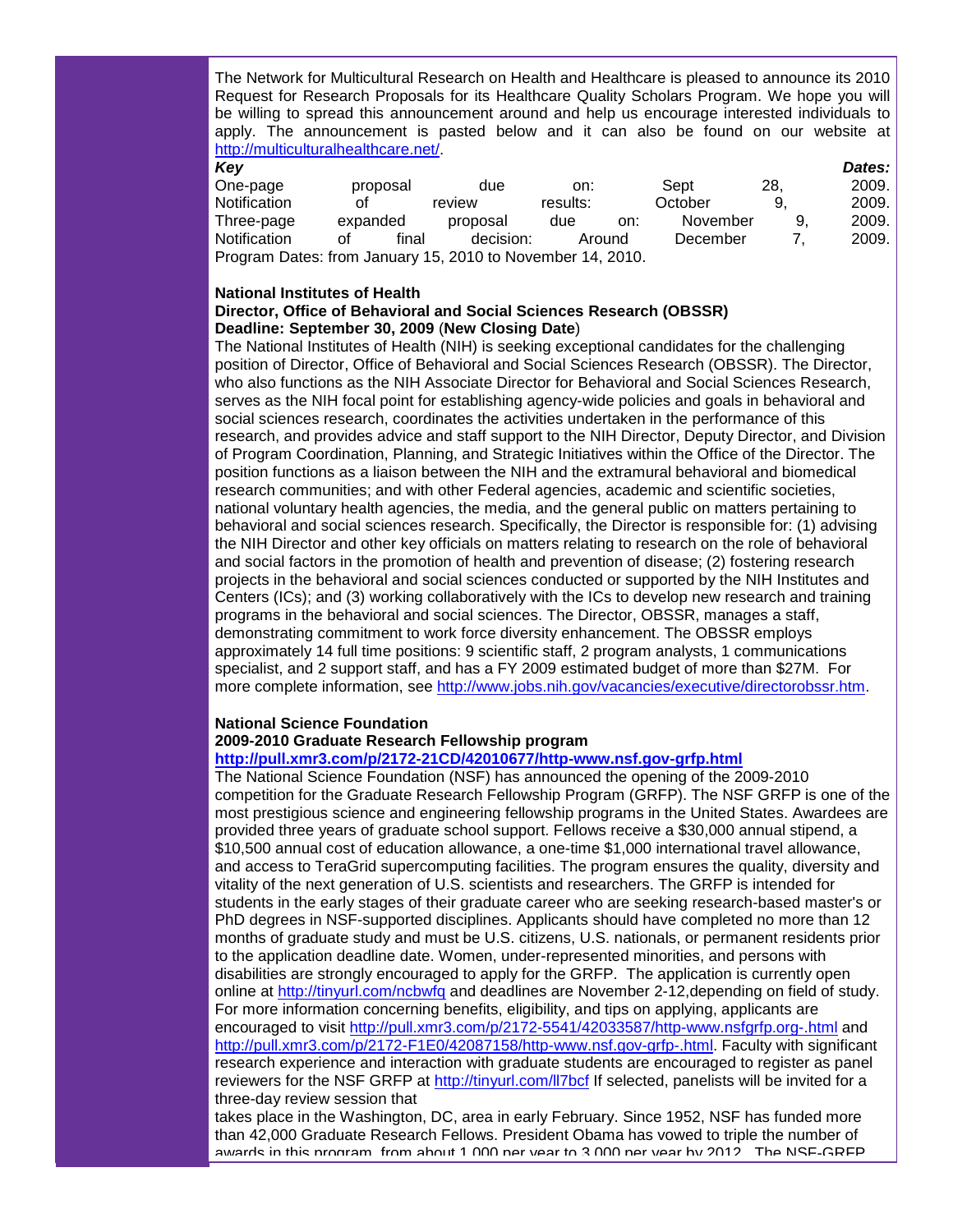Operations Center [\(info@nsfgrfp.org](mailto:info@nsfgrfp.org) or 1-866-NSF-GRFP) is administered by the American Society for Engineering Education [http://tinyurl.com/mjrfaq.](http://rs6.net/tn.jsp?et=1102701864389&s=1&e=001VaffixYFjpLUcwz2X_V0e-jAVzrMWFWUzDPOzYjJuZ6JuUp-qkVodL7ybL_2WTV4PiZTpTKMu42Dw3EsYRPwDupEDe3UcY3I1TLvsses6wZW2B8-snKhdg==) If you would like to ensure you continue receiving program announcements for the NSF GRFP, please consider registering to do so on the [http://tinyurl.com/ndaej8](http://rs6.net/tn.jsp?et=1102701864389&s=1&e=001VaffixYFjpLtLWI6Pg5OgvG7vgDHEbHZIiP2NHkHwnV802UHZHHLAt865B6b8-MHsb3TyffIYNs2adZKGRWvm0Wg6edvsW69x1c8TPH5Oa-apxNOJXvsZQ==) homepage. National Science Foundation 1818 N St NW, Suite 600 Washington, DC 20036.

## **Occidental College, Urban & Environmental Policy/Diplomacy & World Affairs, Los Angeles, CA**

#### **Instructor**

Instructor sought for course on Public Health in Global Context. Term: spring semester, 2010. Instructor: Qualified instructor for undergraduate course in global public health. Course emphases: Some focus on the global aspects of public health(HIV/AIDS and/or other pandemics; water; food/hunger; climate change; racial, ethnic and class disparities in health outcomes; and the work of international organizations, states, global civil society; and/or community activists on such issues) as well as the basics of public health in a domestic and/or global context (epidemiology, comparative look at health care systems in the U.S. and other countries). Specific approaches and content are at the instructor's discretion. Contact: Sylvia Chico at [schico@oxy.edu.](mailto:schico@oxy.edu)

#### **Purdue University**

#### **Project Director for an NIH-Funded study**

Project Director: A full-time position for an NIH-funded study examining contextual aspects of nonmedical prescription drug use and risk taking among young women and men in New York City. Responsibilities:

- \* Acting as lead ethnographer of the project
- \* Project management
- \* Supervising the implementation of qualitative interview and quantitative survey assessments
- \* Training and supervision of project staff.
- \* Supervision of participant recruitment, enrollment, and retention
- \* Data analysis.

Requirements:

\* Candidates with a Ph.D. in a social/behavioral science are preferred, although candidates with a Master's degree and experience in research project management will also receive consideration.

- \* Excellent written and verbal communication skills.
- \* Experience using ethnographic methods.

\* Knowledge about substance use and its effects, as well as some experience with quantitative data analysis are ideal.

Opportunities for professional development through authorship on publications and mentoring by senior investigators are available.

Salary: Commensurate with experience

To Apply: Interested applicants should email a CV and cover letter to Prof. Brian Kelly, Ph.D. at [bckelly@purdue.edu](mailto:bckelly@purdue.edu)

Review of applications to begin August 31st

#### **Robert Wood Johnson Foundation Health & Society Scholars Program 2009-2010 Call for Applications Deadline: October 2, 2009**

#### **[www.rwjf.org/cfp/healthandsocietyscholars](http://rs6.net/tn.jsp?et=1102701864389&s=1&e=001VaffixYFjpK-AkzvSRpKL3nqlOslh4VzBvxTuIcJDy7WMkSGt8-WvPYYUV4kWuQXn0CPwZb2xAUwg8XmPTd4z14C0uzTYxsDI9F-7QN-kJxljzEXVMC3YuFT-oauxgHw-J51vkTg4Gfu1XqGwyRHmQ==)**

The Robert Wood Johnson Foundation Health & Society Scholars program provides two years of support to postdoctoral scholars at all stages of their careers to build the nation's capacity for research and leadership to address the multiple determinants of population health and contribute to policy change. The program is based on the principle that progress in the field of population health depends upon multidisciplinary collaboration and exchange. Its goal is to improve health by

training scholars to: � investigate the connections among biological, genetic, behavioral,

environmental, economic and social determinants of health; and  $\bullet$  develop, evaluate and

disseminate knowledge and interventions that integrate and act on these determinants to improve health. The program is intended to produce leaders who will change the questions asked, the methods employed to analyze problems, and the range of solutions to reduce population health disparities and improve the health of all Americans. Key dates: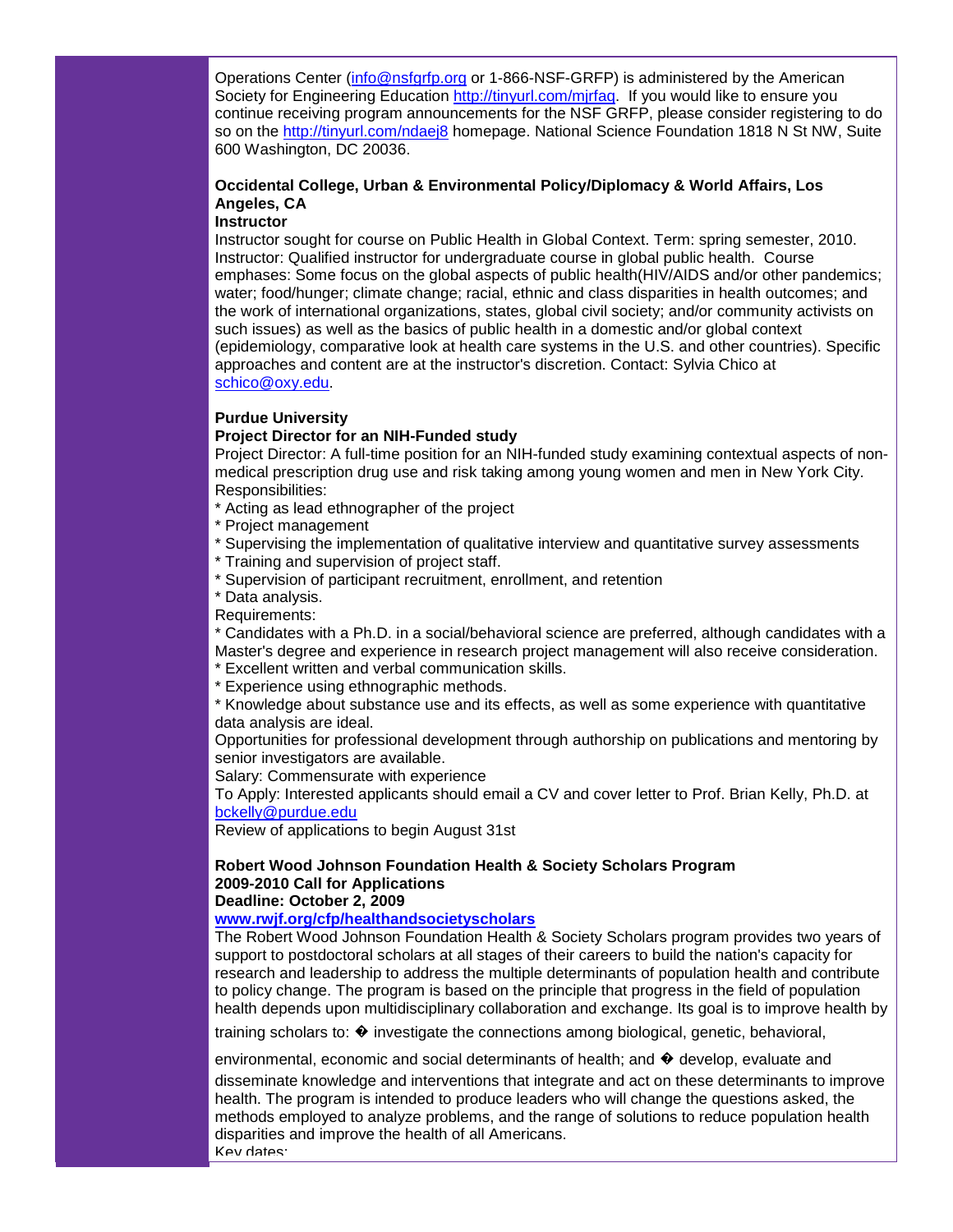July 13, 2009 online application is available October 2, 2009 deadline for receipt of applications Contact: Gerard P. Lebeda, deputy director T: 212 419-3566 E: [hss@nyam.org](mailto:hss@nyam.org)

#### **Society for Research in Child Development (SRCD) 2010-2011 SRCD Policy Fellows Deadline: December 15, 2009**

Policy Fellowships with the *Society for Research in Child Development* will be available for 2010- 2011. SRCD Policy Fellows - in both Congressional and Executive Branch placements - work as "resident scholars" at the interface of science and policy. *Both early and mid-career doctoral level professionals of all scientific disciplines related to child development* are encouraged to apply. *The deadline for applications is December 15, 2009*. For more information and application instructions, please visit [http://tinyurl.com/mzmkjz.](http://rs6.net/tn.jsp?et=1102701864389&s=1&e=001VaffixYFjpIdA-UdiDkQOPgu1uXBuUSQgZTiIPZAFDjN6QXl-mTYDSdx100EeG20Sev8-1sDdUPWhYnUUxqezKL82SP8OcvO4Mu0fy9VUsgO2HbMRIBFcg==)

#### **The University of Texas School of Public Health Assistant or Associate Professor Levels, Tenure-track (10 openings)**

*Description:*Due to the strong commitment of the State of Texas to improving the health of the public, The University of Texas School of Public Health (UTSPH) is recruiting at least 10 faculty across all divisions and campuses. Divisions are Environmental and Occupational Health, Epidemiology & Disease Control, Biostatistics, Health Promotion and Behavioral Sciences, and Management Policy & Community Health. Campuses are in Houston, Austin, Brownsville, Dallas, El Paso, and San Antonio. The positions are tenure-track and at the assistant or associate professor levels. The UTSPH main campus in Houston is an integral part of The University of Texas Health Science Center at Houston, located in the Texas Medical Center. The five regional campuses (RCs) are located strategically throughout Texas. The UTSPH currently has approximately 150 faculty members and over 1000 students. The RCs have an average of 10 faculty members located at each campus with an average of about 50 students. Each campus offers Master's and Doctoral degrees. Each RC works in collaboration with a local University of Texas institution as follows: The University of Texas at Austin (Austin RC); The University of Texas at Brownsville (Brownsville RC); The University of Texas Southwestern Medical Center (Dallas RC); The University of Texas at El Paso (El Paso RC); The University of Texas Health Science Center at San Antonio and The University of Texas at San Antonio (San Antonio RC). *Requirements:* Investigators with a track record of extramural funding will be given preference. Qualified candidates must have a doctoral degree in one of the five core areas of public health or a field relevant to public health, or a medical degree. Responsibilities will include teaching graduate-level courses, conducting funded research, and public health service. Areas of particular interest include: child and adolescent health; aging and health of elderly adults; prevention of obesity, diabetes, and cardiovascular disease; cancer and infectious disease epidemiology; biostatistics and clinical trials; health disparities; behavioral science and social epidemiology; domestic violence and injury; community-based participatory research;

environmental/occupational health; and comparative effectiveness research. Review of applications will begin immediately and continue until all the positions are filled. Interested applicants should send a letter describing their qualifications and interests along with their curriculum vitae, and contact information for three professional references to: Guy Parcel, Search Committee Chair, C/O Sharon Cummings, The University of Texas School of Public Health, 1200 Herman Pressler, Suite W130, Houston, TX 77030, e-mail:

[Sharon.S.Cummings@uth.tmc.edu](mailto:Sharon.S.Cummings@uth.tmc.edu) (Electronic submissions are preferred). There is a need to fill faculty positions in all UTSPH locations and applicants should state in their letter which of the one or more campuses they want to be considered. The University of Texas Health Science Center at Houston is an EO/AA employer. M/F/D/V. Minorities and women are strongly encouraged to apply. This is a security-sensitive position and thereby subject to Texas Education code §51.215. A background check will be required for the final candidates. *About* **The University of Texas School of Public Health:** The University of Texas School of Public Health (UTSPH) is one of eight institutions of The University of Texas Health Science Center at Houston. UTSPH is accredited by the Council on Education for Public Health (CEPH) and offers the quality graduate education needed for public health careers. The main campus, located in the heart of the Texas Medical Center in Houston, offers MPH, MS, DrPH and PhD degrees. Five regional campuses, each established to meet the public health education and research needs of its community, are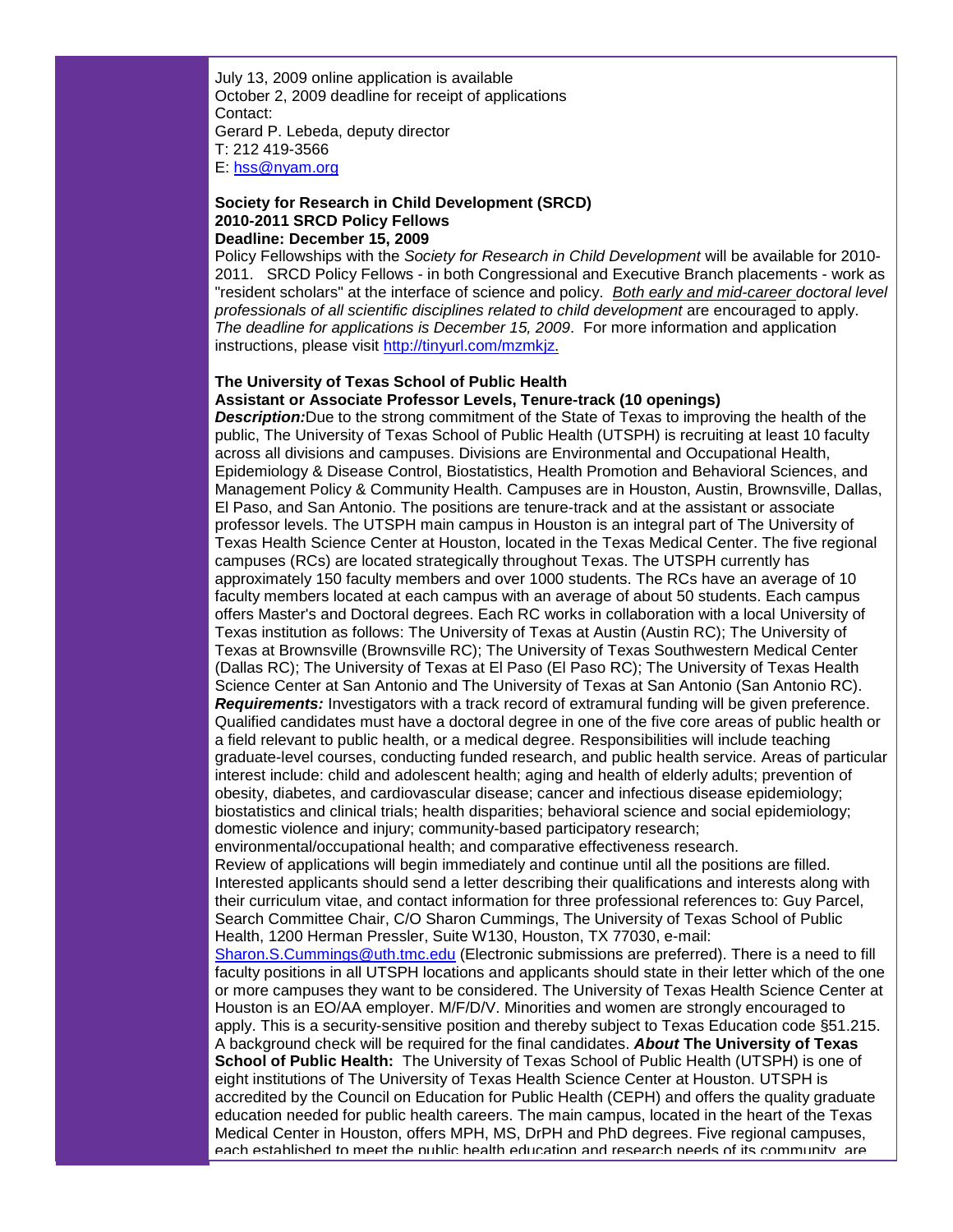located throughout Texas.

#### **University of California, Berkeley, School of Public Health Assistant Professor of Health and Social Behavior Deadline: November 30, 2009**

The School of Public Health at the University of California at Berkeley invites applications for a new faculty position at the assistant professor level (tenure-track) in Health and Social Behavior. The mission of the Health and Social Behavior program is to train scholars and practitioners to 1) identify and analyze the major social, cultural, and bio-behavioral determinants of health and health behavior and 2) design, implement, and evaluate social and behavioral interventions and social policies aimed at improving community and population health. The School of Public Health is particularly interested in candidates who have experience working with students from diverse backgrounds and a demonstrated commitment to improving access to higher education for disadvantaged students. Applicants must have a doctoral degree in anthropology, psychology, social psychology, sociology, epidemiology, public health, medicine, or a related discipline. A strong background in population health and relevant theories in social science and human development to guide health promotion and disease prevention at the individual and community levels. Excellent research skills in areas of Qualitative Methods, Mixed Methods, Survey Research, and Theories of Health and Social Behavior. Experience and commitment to teaching in the areas of and mentoring of graduate students in public health. Experience in working collaboratively with diverse community stakeholders. Preference for candidates who focus their research on issues related to health disparities and in particular obesity, diet/nutrition, and/or HIV/AIDS. Salary: Depends upon individual qualifications. Deadline: November 30, 2009. Please self-register a[thttp://tinyurl.com/knkgnh](http://rs6.net/tn.jsp?et=1102701864389&s=1&e=001VaffixYFjpJG4GCW0WQH_Oi74gxo5_85Chb_gSbMWbOiDES2OoIxIH0EACx8PXppq21xSzKaBV4ZNDxFTJW4B7GYSZ1mCPMG4UTqcBEcDAWUOcJEBXdm-Q==) and upload PDF's of a letter of application, including statements of current and future research interests and teaching philosophy, curriculum vitae, sample publications, and names and contact information for three references. You may also mail your requested materials to:

Health and Social Behavior Search Committee c/o Noriko Katagiri School of Public Health 50 University Hall University of California Berkeley, CA 94720-7360 510-642-7061 [norikok@berkeley.edu](mailto:norikok@berkeley.edu)

**[back to top](#page-0-1)**

# <span id="page-17-0"></span>**CONFERENCES AND EVENTS**

**Albert Einstein College of Medicine in Collaboration with New York State's Six Project EXPORT Centers, NYSDOH Office of Minority Health & Public Health Association of New York City**

**Assuring Equity Through Health and Health Care Reform The New York Academy of Medicine October 1-2, 2009**

Featuring: David Williams, MPH, PhD, Norman Professor of Public Health, Professor of African and African American Studies and of Sociology Department of Society, Human Development and Health, Harvard University; Thomas LaVeist, PhD, Director, Center for Health Disparities Solutions; William C. and Nancy F. Richardson Professor in Health Policy, Johns Hopkins Bloomberg School of Public Health; Ron Pollack, JD, Executive Director, Families USA. The conference will highlight the importance of improving social, economic and environmental factors parallel to the health care system to achieve health reform and health equity; present challenges and solutions for the current health care agenda; and discuss strategies that promote environmental solutions and institutional and government policies that foster health equity; Sessions will cover topics such as:

- \* Community Engagement and Grassroots Advocacy
- \* Insuring the Uninsured and Underinsured
- \* Preparing Physicians for the 21st Century
- \* Social Determinants of Health
- \* Sexual and Reproductive Health
- \* Environmental Justice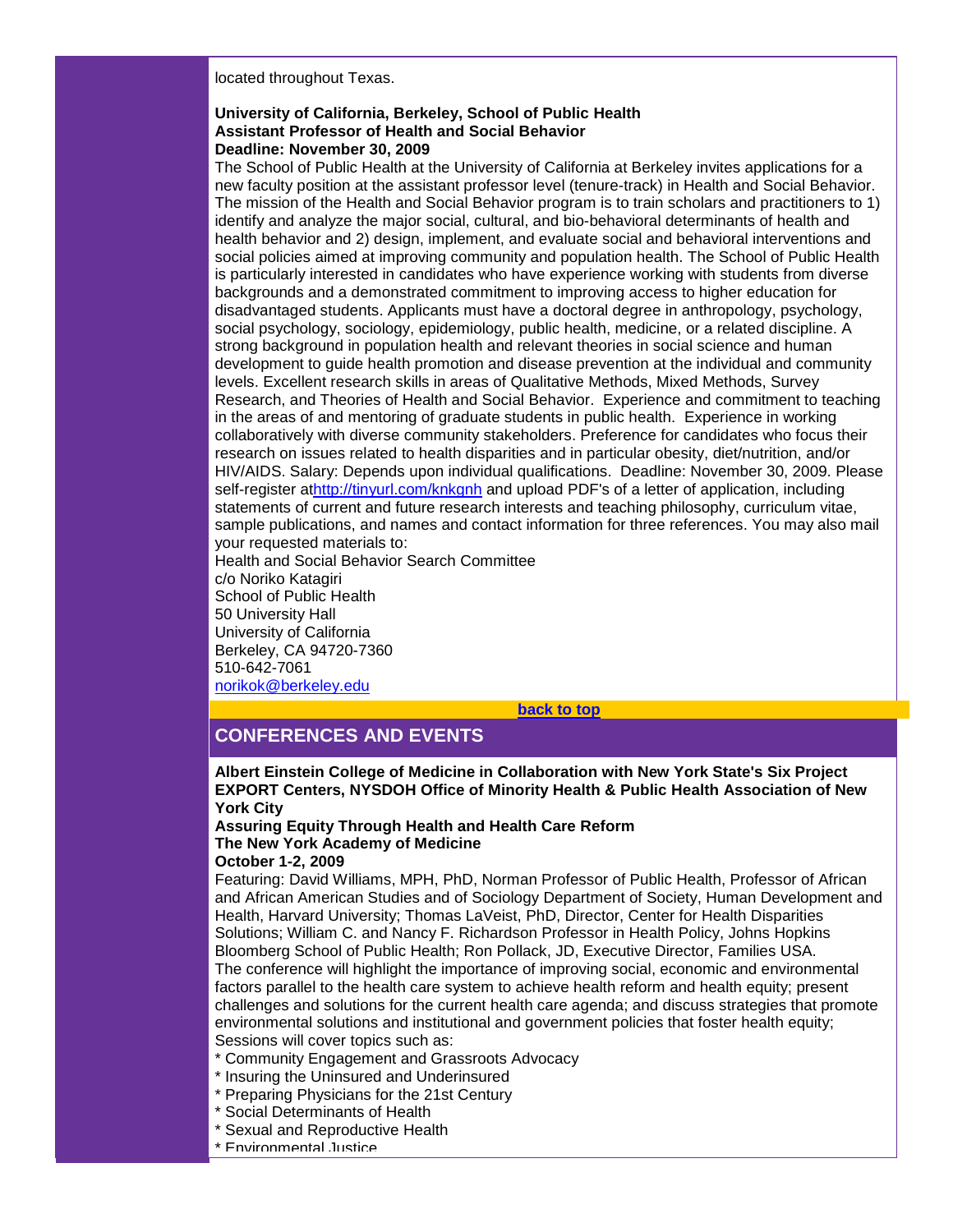\* Mental Health Equity

\* Cultural Competency

\* LGBQT Health

Individuals and organizations interested in submitting a poster, please see attached guidelines. Students are especially encouraged to present posters on ongoing research studies, dissertation, and thesis research. FREE Registration:

Online: [http://healthreform2009.eventbrite.com/.](http://rs6.net/tn.jsp?et=1102701864389&s=1&e=001VaffixYFjpJ_iJah1niCXvKrqggnZiCdbxB6_khRrwF60c4JyHly9FTgxDTLGhfuLzWuqL5NSephE2Hw6QEJDdoGtA40nfuPy_j5UR1MZYEfHek9RvbgeM7oLNNgEZnv) Directions to the New York Academy of Medicine: [http://www.nyam.org/about/directions.shtml.](http://rs6.net/tn.jsp?et=1102701864389&s=1&e=001VaffixYFjpKBdEE3emZiqo0LWW_V1Bxz1sz07hHJOa1Cw63wuAQ2bpE0PshEJENs9XUcdmFV51dEjcPL_Ym-iLzwDGrk82FaJXD-xuXLh83FQF_cJoVU64u7VSeqZPZdblfnh93srOc=) \*To be confirmed

#### **Asian American Justice Center and its affiliates, Asian Pacific American Legal Center, Asian Law Caucus and Asian American Institute 2009 Advancing Justice Conference The Center at Cathedral Plaza**

#### **Los Angeles, CA October 29-30, 2009**

The Asian American Justice Center and its affiliates, the Asian Pacific American Legal Center, the Asian Law Caucus and the Asian American Institute are hosting the 2009 Advancing Justice Conference in Los Angeles, Calif. The annual conference, which will focus on civil rights and social justice issues that impact the diverse Asian American and Pacific Islander communities, will be held Oct. 29-30 at The Center at Cathedral Plaza in downtown Los Angeles. Attendees to the conference will not only have the opportunity to network with fellow attendees in one of the largest Asian American communities in the country, but also get the latest information on legislative policy, Census 2010, immigration reform, hate crimes, health care access, English language acquisition and so much more. The Advancing Justice Conference is an inaugural national civil rights and social justice conference, expected to draw several hundred individuals from across the country. The conference aims to bring together a diverse group of stakeholders in one place to address a broad range of issues facing the Asian American and Pacific Islander community. It serves as a unique forum where researchers, advocates, direct service providers and other leaders can meet face-to-face, talk about their common challenges and find ways to work collaboratively. Taking place over two days, the conference covers a variety of issues including: immigration reform and enforcement, immigrant integration, human rights, civil rights and national security, health care, Census 2010, redistricting, low-wage workers, hate crimes, and LGBT rights.

It also includes presentations on corporate and foundation fundraising, new media, community organizing, board and commission participation, capacity building, and intergroup collaboration. The Advancing Justice Conference is a joint project by the Asian American Institute (Chicago), Asian American Justice Center (Washington, D.C.), Asian Law Caucus (San Francisco) and Asian Pacific American Legal Center (Los Angeles). For more information on the conference, visit [http://advancingjustice.org/.](http://rs6.net/tn.jsp?et=1102701864389&s=1&e=001VaffixYFjpLw9Uue-syzIxmkvQscxajJNLTVrXk10prXIG6Jy7PtLhrKTudnsGRgN8jECWSrl4Y7qAYPEdOXQOk0xFInuhwvMBqG8ib85wai22NsxPuu9Q==)

#### **16th Canadian Conference on International Health (CCIH) Healthy Equity: Our Global Responsibility Crowne Plaza Ottawa 101 Lyon St. N Ottawa, ON, Canada October 25, 2009**

Visi[thttp://www.csih.org/en/ccih/index.asp](http://rs6.net/tn.jsp?et=1102701864389&s=1&e=001VaffixYFjpLtZsxaVBxTH9fZMomMIYr7nj81UWqTccQw8aiiExWFsyXOZTm5HgdW7yWq3JpNu9CON-ajgMaDJPodhv7oi5pZT7VgLDJV8MwfrF6vBl9tZ9ul-inLVQ05EtToZwg_PcY=) to register and for regular conference updates. Conference Highlights: The Conference convenes more than 500 participants from 44 countries. It also creates a unique networking forum for practitioners, researchers, educators, policy makers and community advocates working at the intersection of health and development within and outside Canada, to share knowledge, experience and promote innovation and collaborative action. It provides a peer review process for individuals and organizations involved in health development, building knowledge and strengthening programs in international health. Below you will find the daily conference themes and Keynote Speakers; to view the complete preliminary conference program visit: [http://www.csih.org/en/ccih/program.asp.](http://rs6.net/tn.jsp?et=1102701864389&s=1&e=001VaffixYFjpLmIw0kU-waYyjrp5FtnI8I-i-93PmIydTmUo3Sf1KdigavdFVFvxUFFLjTK5IDzj9ksABayDHHUDNYQum_CLOoGdY6-YiPfiC506a1qIy19iIl6wRhcC3ZlMBesXmcKRw=)

Sunday, October 25 - Pathways to Global Health Competence

Monday, October 26 - Ethical View of Health Equity: Trends and Challenges Tuesday, October 27 - Global Health Diplomacy: A Tool for Global Health and Justice Wednesday, October 28 - Thinking Globally/Acting Locally: The Reality and Challenges for the Future

Keynote Speakers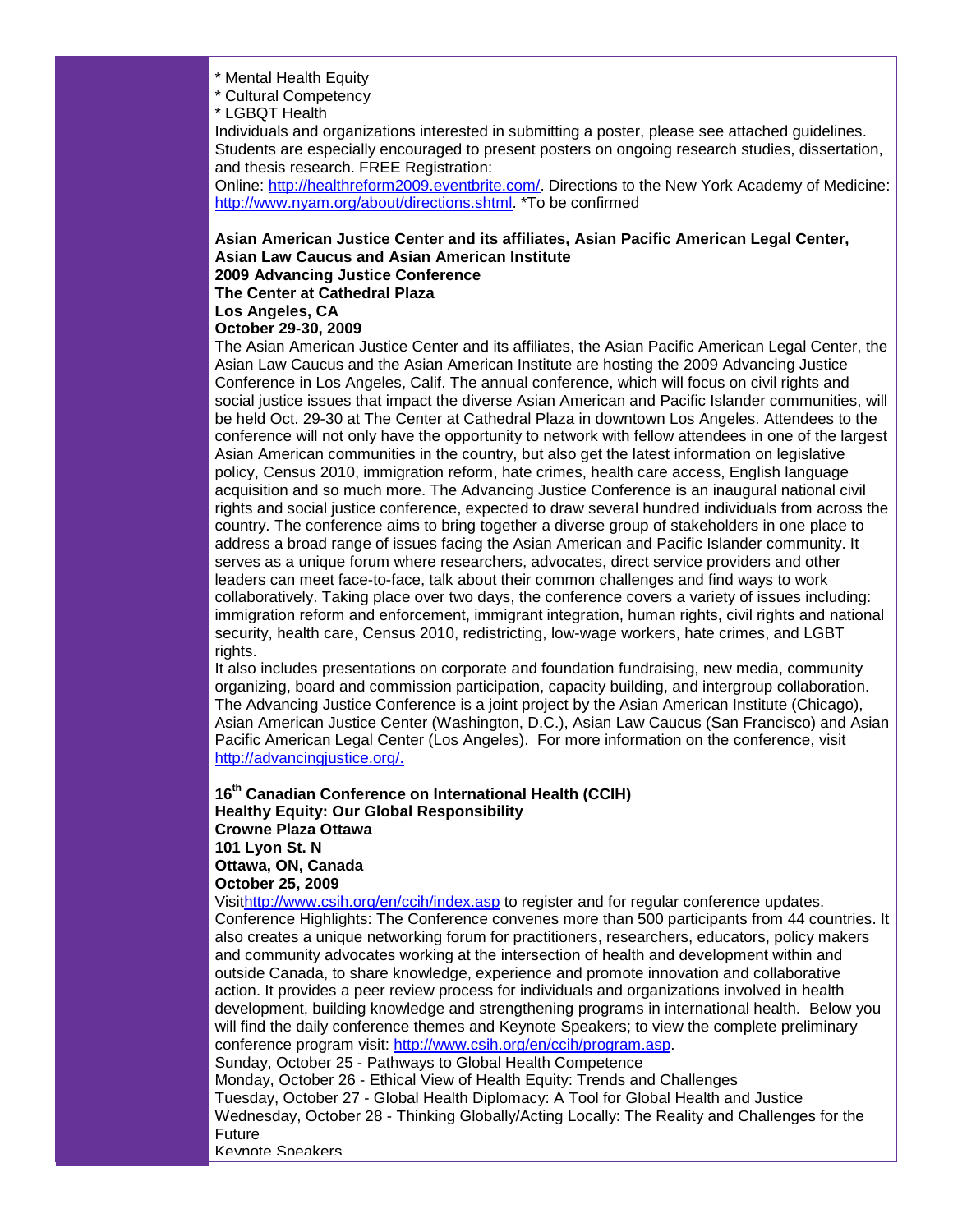"Pathways to Global Health Competence: Developing Knowledge, Skills, and a Commitment to Social Justice" - Dr. Jeffrey Turnbull - Professor of Medicine, University of Ottawa "Health Equity: Our Global Responsibility" - Dr. Solomon Benatar - Emeritus Professor of Medicine and Founding Director of the UCT, Bioethics Centre, University of Cape Town; Professor, Joint Centre for Bioethics, Dalla Lana School of Public Health University of Toronto "The Health Impact Fund: Boosting Innovation Without Obstructing Free Access" - Thomas Pogge - Philosopher and Leitner Professor of Philosophy and International Affairs at Yale University and Research Director at the Centre for the Study of Mind in Nature, University of Oslo

"Global Health Diplomacy: A Tool for Global Health and Justice" - Alex Ross - Director, Partnerships and UN Reform, WHO

"Vulnerable Peoples and Places: Is Their Voice in Diplomacy?" - Mary Simon - President of Inuit Tapiriit Kanatami (ITK)

"The Macro Challenges of the MDGs" - Jeffrey Sachs - American Director of the Earth Institute at Columbia University

"The Millennium Development Villages Project" - Sonia Sachs - Senior Health Scientist at Columbia University's Earth Institute; Health Coordinator of the Millennium Villages Project Plus over 200 Featured Speakers

How to Get Involved: If you, your organization, group or business want to get involved with this important international conference in Canada's capital, the following opportunities are available: Sponsorships, Networking Opportunities,

Volunteering. The CCIH09 Conference has launched an online discussion site [http://www.ccih09.pbworks.com](http://rs6.net/tn.jsp?et=1102701864389&s=1&e=001VaffixYFjpIHCORIksk6vjZGm7Rt7kOwpOWRxkpfrY1FitpmSVYya6IrE3l2LCGnYOk7CLasN8JNtsQuSgTwm0bDcppPctHd2OyLfseEEGEiZ2e1O1E9nw==) to facilitate pre-conference discussion of the conference theme of Health Equity as well as session topics, and individual session and poster presentations. Viewers are able to post comments and questions. For questions, to be added to the conference mailing list, or to find out more about the conference and about getting involved please contact the 2009CCIH at: [2009ccih@csih.org.](mailto:2009ccih@csih.org) The conference provides exciting opportunities for learning, networking and sharing projects and proposals, to find out more visit

[http://www.csih.org/en/ccih/overview.asp.](http://rs6.net/tn.jsp?et=1102701864389&s=1&e=001VaffixYFjpINuo3tqWgc1wJ3IbTFIs08T-qlzEuKYVfzvF0uZADEWulv34O-dmiFtJjsLBI04izhFu8xu2EaJPINP9T9xRdpwsGySLefI9v8bJ6Ug5F4hziMVbj29uAX9lOZR8g_hcw=) We hope you can join us. The 16th Canadian Conference for International Health (CCIH) is organized by The Canadian Society for International Health (CSIH). To find out more about CSIH or to become a CSIH member visit: [www.csih.org.](http://rs6.net/tn.jsp?et=1102701864389&s=1&e=001VaffixYFjpK1G7dl2XpjzFOI9iCWyADSM_bAz58v6JNMiYm6UgdcxSEWi8KryD87z6_LaYHYF0UbkBX3m5feiJ3hpjoKFTYBbogHHUJW9VM=)

#### **Community-Campus Partnerships for Health**

#### **4thcall in the 2009-2010 Educational Conference Call Series on Building Community Capacity for Research**

#### **September 23, 2009, 3:30-5:00 pm (Eastern)**

Community-Campus Partnerships for Health is pleased to announce the 4th call in our 2009-2010 Educational Conference Call Series on Building Community Capacity for Research! Register online today at

#### [https://catalysttools.washington.edu/webq/survey/ccphuw/81885.](http://rs6.net/tn.jsp?et=1102701864389&s=1&e=001VaffixYFjpIRSr1RaNuEjfiKZ4TDRUo1ZLV6g4EWGD-Mz4ml9RAZ3-ymDQHgiDcK9bqjEDWV3A_33u2EV_e_B2QUVntEJA4_EHcfW2z5cC5uaSUeIrxFzmB6YvlxSz2yE6Bvs2fQw4g8Tcx0VFdMAA3aFx-PZ81g78trRECSWAY=)

WHEN: September 23 from 3:30 - 5 pm eastern time.

WHAT: Public Participation and Community Engagement in Research: Reports & Recommendations from the NIH Council of Public Representatives

On the call, participants will learn about the National Institutes of Health. (NIH) Council of Public Representatives (COPR), its Role of the Public in Research Workgroup, and COPR reports and recommendations in these areas:

\*Definition of public participation and community engagement in research \*Peer review criteria for assessing community engagement in research proposals \*Community engagement framework for development of education and training for researchers who want to engage communities in their research. We will also discuss strategies for implementing these definitions, criteria and framework at national and local levels.

WHO: The co-chairs of the NIH COPR Role of the Public in Research Workgroup will be the featured presenters:

\*Syed Ahmed, Professor of Family and Community Medicine and Director of the Center for Healthy Communities at the Medical College of Wisconsin. See Dr. Ahmed's bio at [http://copr.nih.gov/members/indiv.asp?memberID=344](http://rs6.net/tn.jsp?et=1102701864389&s=1&e=001VaffixYFjpLSPVZu7PuWG8LHFnNeF3aHFk3ULTBptAKkP0MDEZkp840Rh-tpx-UBYjucoEfAvReioL5nGiVZqYbUtGgL0NhEwb1Jid_SzeoGqhLI-wKZ__zHQnFWh8PDQoXdJs6cHD1Gaqmwwq1zHw==)

\*Ann-Gel Palermo, Chair of the Harlem Community & Academic Partnership; Associate Director of Operations at the Center for Multicultural and Community Affairs at Mount Sinai School of Medicine; and a doctoral student in public health at City University of New York Graduate Center. See Ms. Palermo's bio at [http://copr.nih.gov/members/indiv.asp?memberID=375.](http://rs6.net/tn.jsp?et=1102701864389&s=1&e=001VaffixYFjpK5Ta9yI8k8gMLly2X-_i9trsvI-Qq9oIXAaz9k4jhFDV7PHK2gHXdt0EM-IKtRladzAOkoPtdK0nwQ86xV8Gybgt6GZFOwIajGL07RhNJHdtwZPufioDeJ_c1NwB80--lPFCaLmTGIIg==)

Background info on COPR and the material being presented on the call are available online: COPR: [http://copr.nih.gov/index.asp.](http://rs6.net/tn.jsp?et=1102701864389&s=1&e=001VaffixYFjpLV5fBLkGbv7fzgsHQtl_2NM4Ao2RtHu3ZMuezlMVbWUrYaZJfySzEdkcyFxWO0Wvn7XY_Pc9n7EwKB0OxENsj53L0onyMCZOx4c_BmKgTZ_Q==)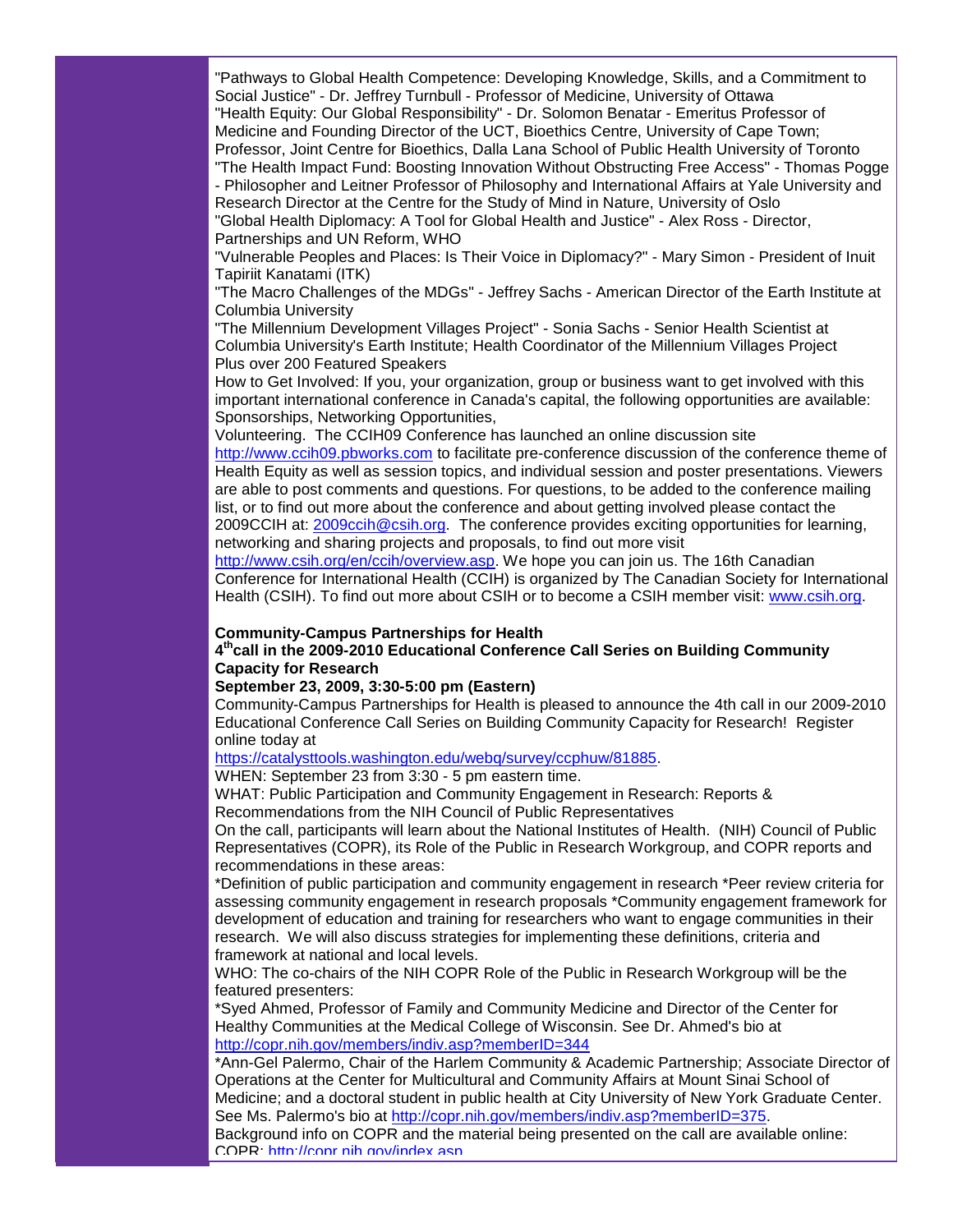Recommendations and reports being discussed on the call: [http://copr.nih.gov/reports.asp](http://rs6.net/tn.jsp?et=1102701864389&s=1&e=001VaffixYFjpLHzoSq5JE4nW0qYEuZK7LO6_FROUQht1VSDFPg_nK2i01Clk8rdttaoVdQm5uPGF2R0fqFiKiy4jPZqyQrz6pqApgcpU0_XvQI5ag83ptdtw==) (see October 31, 2008).

Although not the focus of the call, we should also mention that the nomination process for new COPR members is underway with a September 25 postmark deadline for nominations. For details, visit [http://copr.nih.gov/nomination.asp.](http://rs6.net/tn.jsp?et=1102701864389&s=1&e=001VaffixYFjpJ6ds4-qNY2F6wv8knl26uEmmUxYW-ws50VWzx1yAmD-h9UigH0N07E9DuqwUBdEDpB07DhUjoRI9noOb2v9NdC6ueuGFPfHkdTtMfWzz1smIQ5YGaFcjT0)

HOW TO REGISTER

Register for the Sept 23 online today

a[thttps://catalysttools.washington.edu/webq/survey/ccphuw/81885.](http://rs6.net/tn.jsp?et=1102701864389&s=1&e=001VaffixYFjpIRSr1RaNuEjfiKZ4TDRUo1ZLV6g4EWGD-Mz4ml9RAZ3-ymDQHgiDcK9bqjEDWV3A_33u2EV_e_B2QUVntEJA4_EHcfW2z5cC5uaSUeIrxFzmB6YvlxSz2yE6Bvs2fQw4g8Tcx0VFdMAA3aFx-PZ81g78trRECSWAY=)

Please note: The call is free of charge for those dialing in from Canada and the US. To maximize participation, we encourage you to gather colleagues to dial-in together using one phone line with conference call capabilities. Prior to the call, an email with instructions for dialing in will be sent to confirmed registrants. An audiofile and handouts from the call will be posted on the CCPH website at [www.ccph.info](http://rs6.net/tn.jsp?et=1102701864389&s=1&e=001VaffixYFjpIluCN08gPudyGiZGjHZ_In3lKz5Oa2ebkTBIavvLfySoGtzRAoHTKFV9bLp38quiAAYdt8a5vvPpSfwJHCSpwRt-k3lSYtwL0=) within 2 weeks of the call.

#### **Community-Campus Partnerships for Health**

**11th Conference "Creating the Future We Want to Be: Transformation through Partnerships"**

#### **Portland, Oregon May 12-15, 2010**

Community-Campus Partnerships for Health is delighted to announce our 11th Conference, May 12-15, 2010 in Portland, Oregon. The conference, "Creating the Future We Want to Be: Transformation through Partnerships" promises to be CCPH's best yet as hundreds of community and campus partners convene for 4 days of skill-building, networking and agenda-setting! Whether you are new to community-based participatory research (CBPR), service-learning or community-academic partnerships and looking for basics to get started, or have been involved for years and seeking more advanced knowledge and connections, this is one conference you will not want to miss! Joining us as a major partner is the Northwest Health Foundation in Portland, founded in 1997 to advance the health of the people of Oregon and southwest Washington. The Foundation explicitly identifies CBPR as one of six issue areas it invests in and views it as "as a tool to generate meaningful information about community health and build the capacity of groups united by common challenges to organize and advocate for change." The conference call for proposals will be released shortly. Watch the CCPH homepage at [www.ccph.info](http://rs6.net/tn.jsp?et=1102701864389&s=1&e=001VaffixYFjpIluCN08gPudyGiZGjHZ_In3lKz5Oa2ebkTBIavvLfySoGtzRAoHTKFV9bLp38quiAAYdt8a5vvPpSfwJHCSpwRt-k3lSYtwL0=) for the latest conference details!

#### **Community-Campus Partnerships for Health and Centre for Community-Based Research Community-University Partnerships: Bringing Global Perspectives to Local Action Waterloo Region Ontario, Canada**

**May 11-15, 2011**

Community-Campus Partnerships for Health and Centre for Community-Based Research Collaborate to Support CUexpo 2011! Mark your calendars for "Community-University Partnerships: Bringing Global Perspectives to Local Action," May 11-15, 2011 in Waterloo Region, Ontario, Canada. The Community-University Exposition (CUexpo) is a Canadian-led communityuniversity partnerships conference held every three years. An estimated 130 CCPH members attended CUexpo 2008 and found it synergistic with CCPH's mission, values and goals. Given that synergy and CCPH's growing membership in Canada, we have decided to fully support CUexpo in lieu of our own major conference in 2011. CCPH and the Centre for Community-Based Research (the hosting organization for CUexpo 2011) have signed a partnership agreement that specifies CCPH's role as a major partner in the conference. We will hold a member meeting and present the CCPH annual award at the conference, and CCPH members will receive their usual member registration discount. For more information, email [ccphuw@u.washington.edu.](mailto:ccphuw@u.washington.edu)

**International Epidemiologic Association Second IEA Capacity Building Conference for the Global South Riyadh, Saudi Arabia April 2-14, 2010 Deadline: November 1, 2009** [http://www.ieaWeb.org](http://rs6.net/tn.jsp?et=1102701864389&s=1&e=001VaffixYFjpIL6zHaAKSLYZvqvOZ_jIUbcWbNbeJINlpAPUPdRpC95oAmydc1_pT07YRv1kWHIEsihxJziOnFHjS4gdtB1jefTcLN0HBKR2A=)

This is an intermediate level residential course. The participants should already have some experience of epidemiology and have already completed some form of introductory course. It will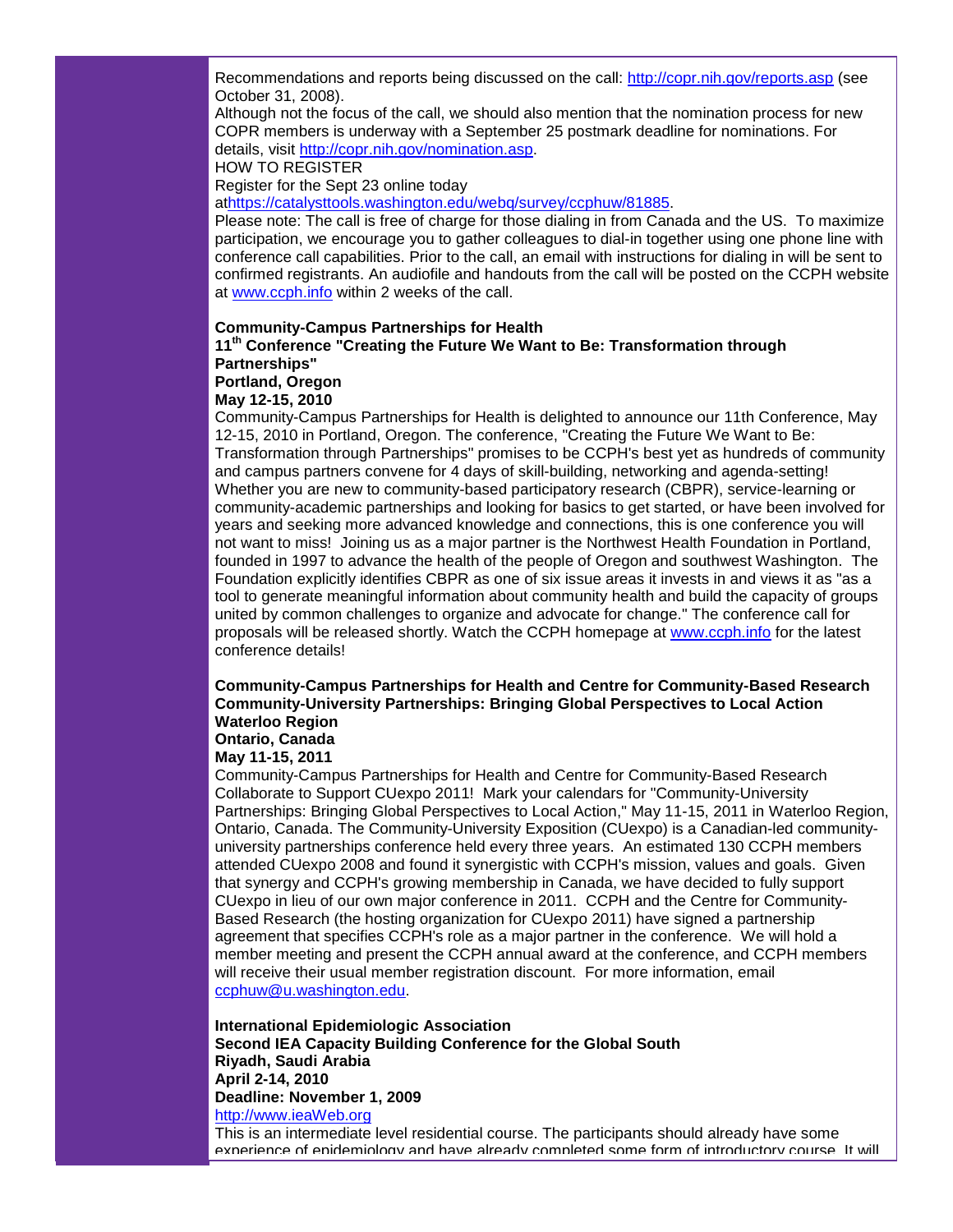include lectures, computer-based analyses (using the Stata package), exercises, discussion sessions, and practical experience in the design of a research proposal. The course will be of interest to epidemiologists, public health professionals, statisticians, and clinicians. Priority will be given to IEA members. Participants must attend the entire course from 8 a.m. Saturday 3rd to noon Wednesday 14th April. The International Course on Epidemiological Methods course Directors are:

Dr Ali Al-Zahrani (Saudi Arabia) Professor Neil Pearce (New Zealand) Professor Rodolfo Saracci (France) Dr Abdulaziz Bin Saeed (Saudi Arabia) The additional course faculty are: Professor Matthias Egger (Switzerland) Professor George Davey Smith (UK) Professor Ahmed Mandil (Saudi Arabia)

Professor Lorenzo Richiardi (Italy)

Professor Amin Kashmeery (Saudi Arabia).

Information about the course and the application form are available at: [http://www.ieaWeb.org.](http://rs6.net/tn.jsp?et=1102701864389&s=1&e=001VaffixYFjpIL6zHaAKSLYZvqvOZ_jIUbcWbNbeJINlpAPUPdRpC95oAmydc1_pT07YRv1kWHIEsihxJziOnFHjS4gdtB1jefTcLN0HBKR2A=) The aims of the IEA are "to facilitate communication among those engaged in research and teaching in epidemiology throughout the world, and to engage in the development and use of epidemiological methods in all fields of health including social, community and preventive medicine and health services administration." To advance these objectives, the IEA publishes the bi-monthly International Journal of Epidemiology and every three years organizes a World Congress of Epidemiology, with regional conferences held in the interim. [http://www.dundee.ac.uk/iea/application1.htm](http://rs6.net/tn.jsp?et=1102701864389&s=1&e=001VaffixYFjpKZR4o1bMo5MubyN-Nx00-X2mOj07ssgW_Y2DIUhy3S0-Hph6_ptuZMquFX6CI37-oaqb-z2zIUpppa_ViWkApBlx3LoJY5xbH4Kd76T56GbNbC2tvMkpcGEODCyaUZPBY=)

# **National Institutes of Health, Office of Behavioral and Social Sciences Research Understanding Health Through the Tools of the Social Sciences**

#### **Two Symposia - Symposium I: ADHERENCE and Symposium II: EDUCATION**

The Office of Behavioral and Social Sciences Research at the National Institutes of Health (NIH) is sponsoring these symposia on understanding health through the tools of the social sciences. See details below and in the attached flyer. Lectures in this series are videocast and can be viewed at: [http://videocast.nih.gov/PastEvents.asp?c=82.](http://rs6.net/tn.jsp?et=1102701864389&s=1&e=001VaffixYFjpI8V1jn5ccEAoWyHcjGeqdtv05TS4h6pE0erEST4MF1TH90Wm3__mjyFyBXEHZByyHYhG2LQeNisXjBraBFroQs55ac0ylXcuZeoCnFiXf2proL7u6qFI75FT_WkgUIYpU=) Videocasts are archive only and posted approximately one week after the lecture concludes; no live recording is available. Individuals with disabilities who need reasonable accommodation to participate, including sign language interpretation, should contact Dr. Helen Meissner, OBSSR/OD, 301-402-1146. GOAL: To elucidate factors known to influence health through the contributions of social science research. Each symposium will address an important health issue from four scientific perspectives: economics, health services, sociology and anthropology. Presentations will provide background on the concepts, definitions, methods, and theories through which social scientists study the causes of health problems and the application of this science for improving health.

#### *SYMPOSIUM #1: ADHERENCE*

# *September 29, 2009, 8:30 a.m. - 1:00 p.m.*

#### *Neurosciences Building, 6001 Executive Blvd., Room C*

Broadly defined, adherence is the extent to which health behaviors (e.g., taking medications, diet, visiting a health professional) are concordant with prevailing guidelines regarding healthy outcomes. Economics, health policies, organizational systems, social and cultural factors all play a role in adherence to healthy behaviors.

 Anthropology Perspective: Janis Jenkins, Ph.D. Professor of Anthropology University of California, San Diego Sociology Perspective: Bruce G. Link, Ph.D. Faculty Fellow, Department of Epidemiology Co-Director, Robert Wood Johnson Health & Society Scholars Program Health Services Perspective: Elizabeth A. McGlynn, Ph.D. Associate Director, RAND Health Distinguished Chair in Health Quality, RAND Economics Perspective: Dana Goldman, Ph.D.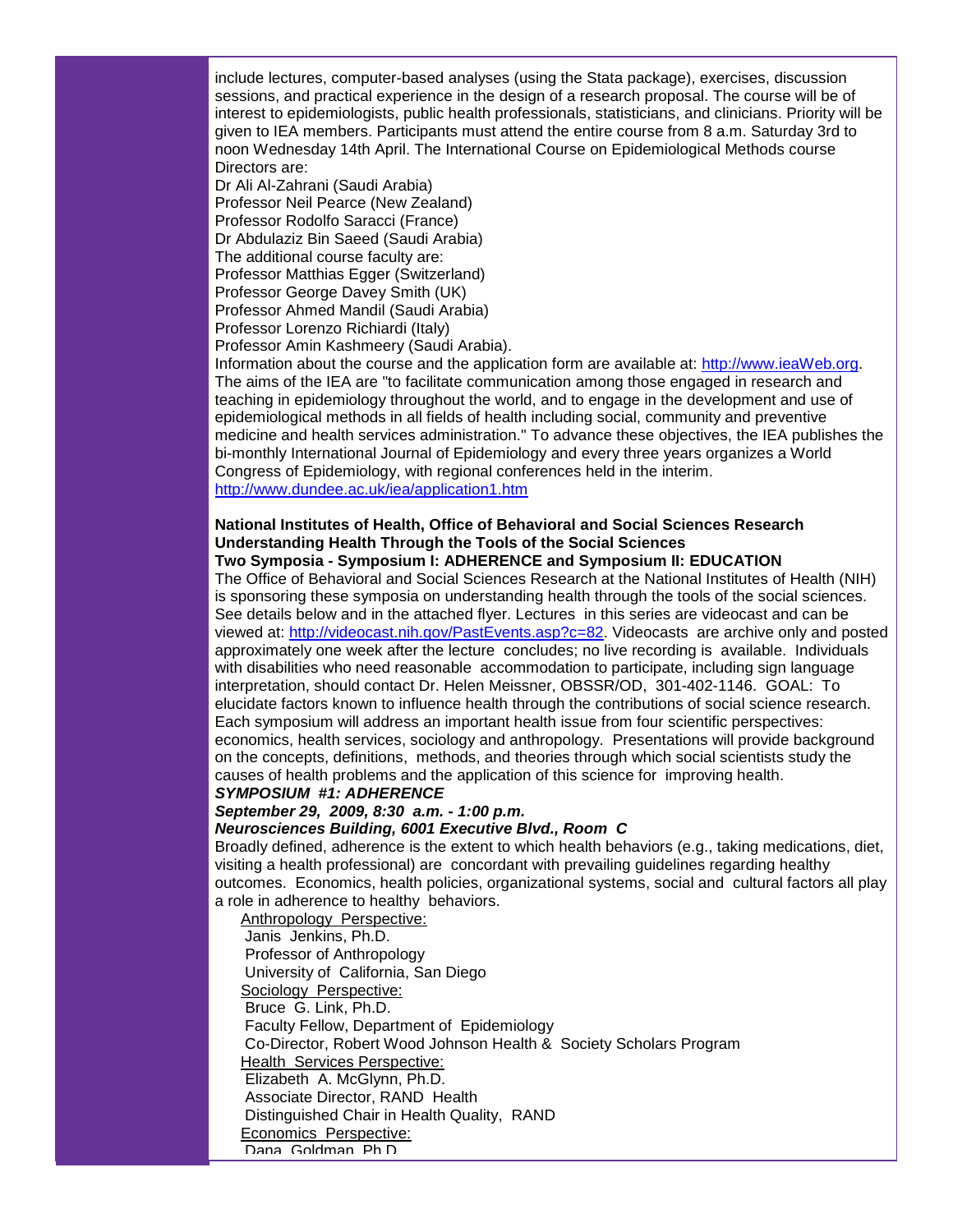Director of Health Economics, RAND Professor of Health Services and Radiology at UCLA

*SYMPOSIUM #2: EDUCATION*

*December 2, 2009, 8:30 a.m. - 1:00 p.m.*

*Neurosciences Building, 6001 Executive Blvd., Room B1/B2*

There is ample evidence demonstrating an association between educational attainment and a wide variety of health problems, behaviors and outcomes. Less is known about the mechanisms through which education influences health. Economics, health policies, organizational systems, social and cultural factors all play a role in shaping educational gradients in health.

 Anthropology Perspective: Susan J. Shaw, Ph.D. Assistant Professor of Anthropology University of Arizona Sociology Perspective: John Mirowsky, Ph.D. Professor of Sociology University of Texas Health Services Perspective: Kevin Fiscella, M.D., M.P.H. Associate Professor of Family Medicine and Community & Preventive Medicine Associate Director, Rochester Center to Improve Communication in Health Care University of Rochester Economics Perspective: James Smith, Ph.D. Senior Economist, RAND RAND Chair in Labor Markets and Demographics Studies

**NYU Center for the Study of Asian American Health 5th Annual Asian American Health Conference, "Reinvesting in Our Communities for Health Equity"**

**NYU School of Medicine 550 First Avenue New York City October 8-9, 2009**

The theme of this year's conference, *"Reinvesting in Our Communities for Health Equity"* provides an opportunity to highlight the importance of making continuous investments in our communities to address issues of inequity and provide linkages to resources for healthier communities. For more information and to register, visit [http://www.med.nyu.edu/csaah/events/conf2009.html.](http://rs6.net/tn.jsp?et=1102701864389&s=1&e=001VaffixYFjpJS5aoBbZyhDS7zzGFvOA6tVRAhGHJZsjhd28JUknvUeXEvYtKJ4PqEnJqEkAuS6lErYkdNLkbqQdUA4iJp5vuON6bMIWylDuf1uZr8rNndPTSoJopa3ojABnSpK7Prcx9MwEUjyEOYUQ==)

#### **RWJF New Connection**

**Third Annual Research and Coaching Clinical at APHA Philadelphia Marriott Downtown Philadelphia, PA**

#### **November 7-8, 2009**

The Robert Wood Johnson Foundation's New Connections program is excited to announce its Third Annual Research and Coaching Clinic which will be held November 7-8, 2009 concurrently with the American Public Health Association Meeting and Exposition in Philadelphia, PA. The Research and Coaching Clinic will take place at the Philadelphia Marriott Downtown. The Research and Coaching Clinic aims to increase the visibility and enhance the skill sets of New Connections grantees and potential applicants. Applicants to New Connections are early- to midcareer researchers from historically underrepresented communities. The Research and Coaching Clinic promises to be an exciting career development and networking opportunity, with an opening reception on Saturday evening that will allow participants to interact with colleagues and senior scholars. Highlights from Sunday's meeting include workshops addressing the scholar role, effective writing practices, and communication strategies. A limited number of investigators will be selected to participate in the Research and Coaching Clinic. Those who are selected will be eligible for reimbursement of specific travel expenses. Registration for the APHA meeting is not required to attend the New Connections Research and Coaching Clinic. Are you interested in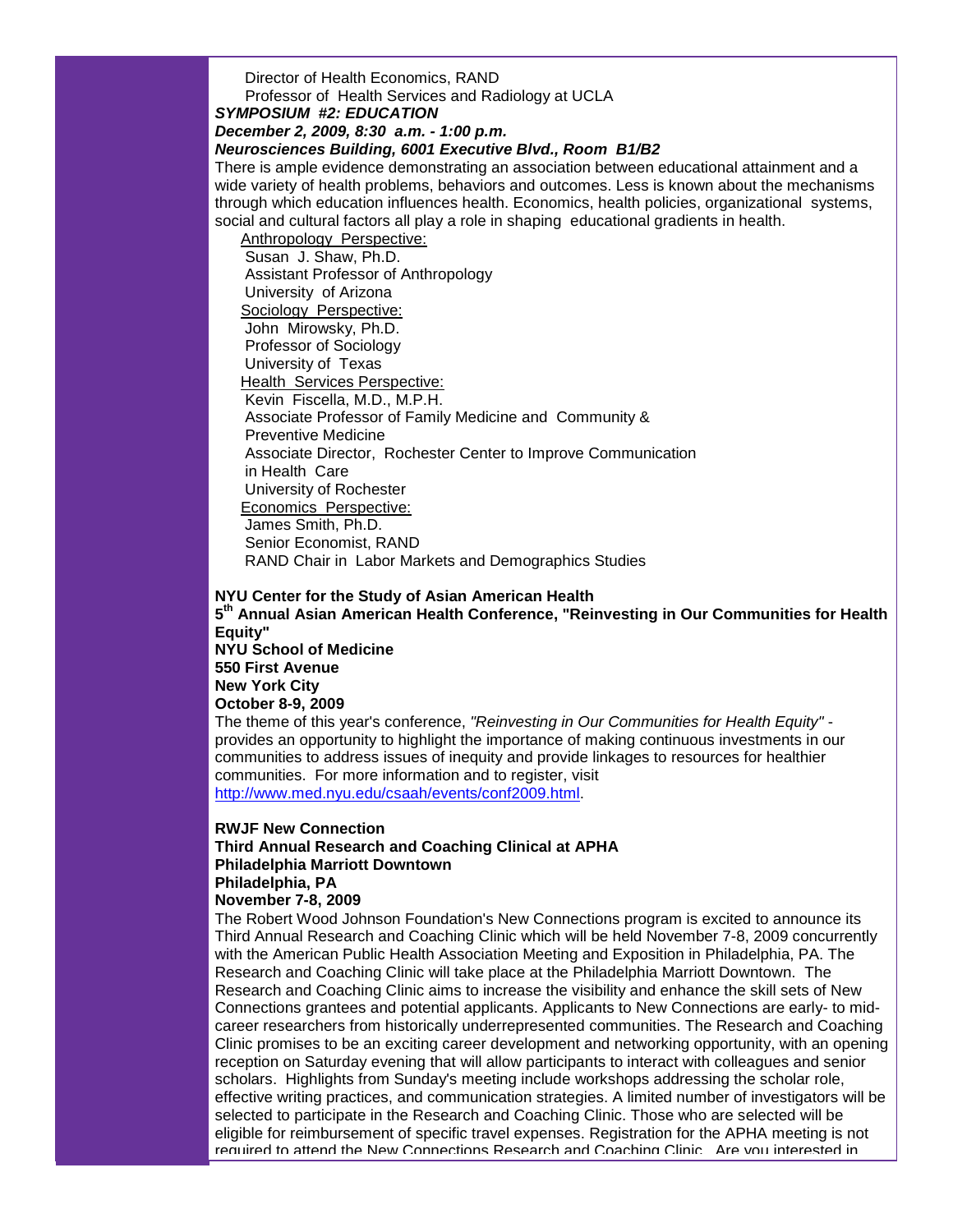attending? **The application opens on September 1st and closes on Friday, September 18th at midnight**. Please click [here f](http://rs6.net/tn.jsp?et=1102689108531&s=437&e=001AqVEtG3QbTagbKUVBtCwG25LGX92B71adQ7mrtFxZwcji4CYv_Q7_P-ZCoZYhuV1sFnLOz5xco3TXetSqwTB2QADmn1dY2un2V1yU_doC74A-Z2TiXP3xKSyL5tfQrb6sf8ATUaZWW_EQ7_s_MEhDkGPOemRjkdQlje8qtyfRoM=)or more information about the Third Annual Research and Coaching Clinic, meeting reimbursement, and application process or visit our website at [www.rwjf](http://rs6.net/tn.jsp?et=1102689108531&s=437&e=001AqVEtG3QbTYJ-Sl4e6EY3yNgiFRdBi7-lPgO_JCJpdrZTsNO5Nncag812WyOO3eBjc_wo_GyHCykgz8hMqXvDNiT_NOVWM47Go_9_r4gRPwgjRwbAUeIgxvWhEBaNh4F)[newconnections.org.](http://rs6.net/tn.jsp?et=1102689108531&s=437&e=001AqVEtG3QbTYJ-Sl4e6EY3yNgiFRdBi7-lPgO_JCJpdrZTsNO5Nncag812WyOO3eBjc_wo_GyHCykgz8hMqXvDNiT_NOVWM47Go_9_r4gRPwgjRwbAUeIgxvWhEBaNh4F) Space is limited so apply now!

#### **Think Tank for African American Progress: What is the future of Black boys? Temple of Deliverance COGIC Memphis, TN October 14-16, 2009**

**Early Registration Deadline: September 18, 2009**

Think Tank for African American Progress: What is the future of Black boys? is excited to announce this year's national convening to be held at Temple of Deliverance COGIC, Memphis, TN, October 14-16th. The Think Tank for

African American Progress is a national strategic meeting of policymakers, community activists, researchers and practitioners for the purposes of developing solutions for challenges confronting African American communities in the following areas: Health; Education/Youth Development; Economic/Community Development; and S.T.E.M (Science, Technology, Engineering, and Mathematics). Our intention is to move beyond rhetoric and re-statement of problems regarding African American boys and men toward community level strategic planning and action. Meeting Highlights and Activities: The Think Tank for African American Progress is an exciting opportunity for policymakers, community activists, researchers and practitioners to engage participants in focused dialogue about ways to address the challenges facing Black men and boys. The Think Tank also provides a valuable opportunity for participants to meet and network with dedicated community members who share similar interests. The tentative agenda includes:

� Black Male Empowerment Summit

� Solutions Forums for Health; Education/Youth Development; Economic/Community Development; and S.T.E.M.

- ◆ An Intergenerational dialogue
- ♦ Community Development Workshops on research and funding
- ◆ An evening networking reception sponsored by Rhodes College
- � Dissemination of Breaking Barriers Report

Speakers include:

- � William Darity, Duke University
- ♦ Kenneth Robinson, Shelby County
- � Debra Saunders-White, UNC-Wilmington
- ◆ Nieka Parks, Memphis City Schools
- ◆ Alford Young, University of Michigan
- ◆ Shawn Dove, Open Society
- � Dr. Elsie Scott, President Congressional Black Caucus Foundation

Registration: Registration fee is minimal. The Think Tank will waive registration fee for first authors (see call for solutions on Think Tank website). Early registration ends September 18th. How to Register: For more information about the Think Tank for African American Progress, contact Renee' Taylor at [taylorr1@rhodes.edu o](mailto:taylorr1@rhodes.edu)r 901-843-3595. To register visit [www.thinktankforprogress.org.](http://rs6.net/tn.jsp?t=fojoc4cab.0.kl4fd4cab.5gytkqcab.1&ts=S0413&p=http%3A%2F%2Fwww.thinktankforprogress.org%2F)

**Universidad Iberoamericana Puebla and the "Consejo Nacional para la Enseñanza y la Investigación en Psicología" of México 3rd International Conference on Community Psychology, "Community Agendas on Contemporary Social Problems" Puebla, Mexico June 3-5, 2010** Universidad Iberoamericana Puebla and the "Consejo Nacional para la Enseñanza y la Investigación en Psicología" of México are pleased to be hosting the III International Conference on Community Psychology at the city of Puebla, México, from 3rd to 5th June 2010. The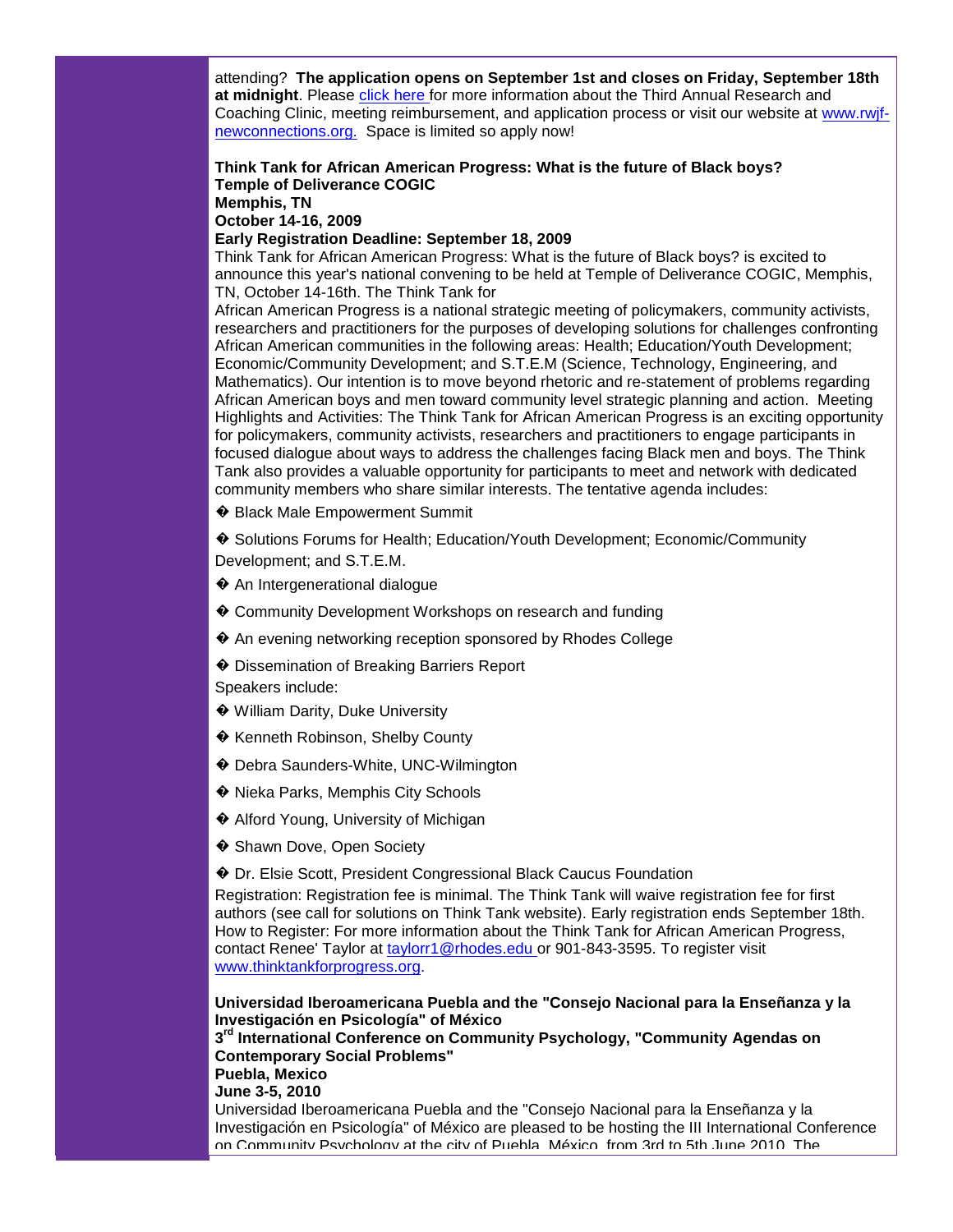conference main theme "Community Agendas on Contemporary Social Problems" will be delivered through a number of diverse community agendas focusing on four pressing problems of our times: Economic polarization, New Technologies, Interculturality and Politicization of violence. Online registration form: www.3iccp2010.org**.**

#### **Winston Salem State University and Center of Excellence for the Elimination of Health Disparities**

**Faces of a Healthy Future, National Conference to End Health Disparities II [Twin City Quarter](http://rs6.net/tn.jsp?t=fojoc4cab.0.ll4fd4cab.5gytkqcab.1&ts=S0413&p=http%3A%2F%2Fwww.twincityquarter.com%2F)**

**460 N Cherry St. Winston-Salem, NC, 27101**

**November 3-6, 2009**

#### **Early Bird Registration Deadline: October 1, 2009**

[http://www.ceehd.com/index.php?option=com\\_content&task=view&id=65&Itemid=59](http://rs6.net/tn.jsp?t=fojoc4cab.0.ml4fd4cab.5gytkqcab.1&ts=S0413&p=http%3A%2F%2Fwww.ceehd.com%2Findex.php%3Foption%3Dcom_content%26task%3Dview%26id%3D65%26Itemid%3D59)

Conference Purpose: The purpose of Faces of a Healthy Future: National Conference to End Health Disparities II is to again bring together representatives from local, regional, state, and national organizations, along with consumers, in a forum addressing the NCMHD and Healthy People 2010 goals through the conference objectives. The goals of Healthy People 2010 are to improve health and to eliminate health disparities. This conference will give the attendees an opportunity to determine progress toward these goals through viewing and assessing projects related to the NCMHD strategic goals (research, research infrastructures and providing public information and community outreach). Individuals and organizations will be given opportunities through poster presentations, oral paper presentations, and panel discussion to detail the success of their projects based on outcomes evidence. This conference will be a call for further action and will capture momentum and move energy forward in assisting with the national planning and implementation to eliminate health disparities. The conference will offer attendees opportunities to accomplish their goals through the following objectives:

OBJECTIVE 1: Assess the last 10 years of progress on public, private, and faith-based strategies to eliminate health disparities

OBJECTIVE 2: Celebrate individuals, communities, cultures, and organizations that have demonstrated outstanding contributions to the elimination of health disparities

OBJECTIVE 3: Examine and build on best practices in research, capacity-building, provider education, health services, and community program models that effectively and efficiently address health disparities

OBJECTIVE 4: Engage national working groups of health disparities stakeholders at the conference to continue identifying and bridging gaps in health disparities strategies

OBJECTIVE 5: Interact with program officers from federal, state and private organizations in a setting designed for effective interchange of idea and information

OBJECTIVE 6: Inclusion of women, ethnic minority groups, and individuals with disabilities in planning, organization and presentations

OBJECTIVE 7: Engage students in discussions with speakers and presenters as well as promote student presentations in an effort to stimulate interest in disparities research and/or the healthcare profession

OBJECTIVE 8:Incorporate cutting-edge technology to facilitate networking; obtain a record of the conference proceedings; allow immediate audience response, session interactions, and electronic interchanges (e.g., blogs and forums); enable the national working groups to begin their efforts; and provide practical, actionable follow-up information and strategies to attendees and other interested stakeholders

The conference will produce the following innovative outcomes:

- 1. A "creativity incubator" (using the blogs and forums) where ideas from educators, researchers, community representatives, health care providers, and consumers can be recorded and developed into research, capacity-building, provider education, health services, and community program projects (town meeting, roundtable discussions, panel discussion, Internet café, working groups meetings).
- 2. National working groups that will continue their efforts beyond the conclusion of the conference (working group meetings).
- 3. Venues where communities can connect and share experiences and ideas (community showcase).
- 4. A cinematic montage of patient-centered vignettes illuminating the true needs and wants of women, racial and ethnic minority, and disabled patients that will be distributed to attendees and national stakeholders, to be used in developing strategies for better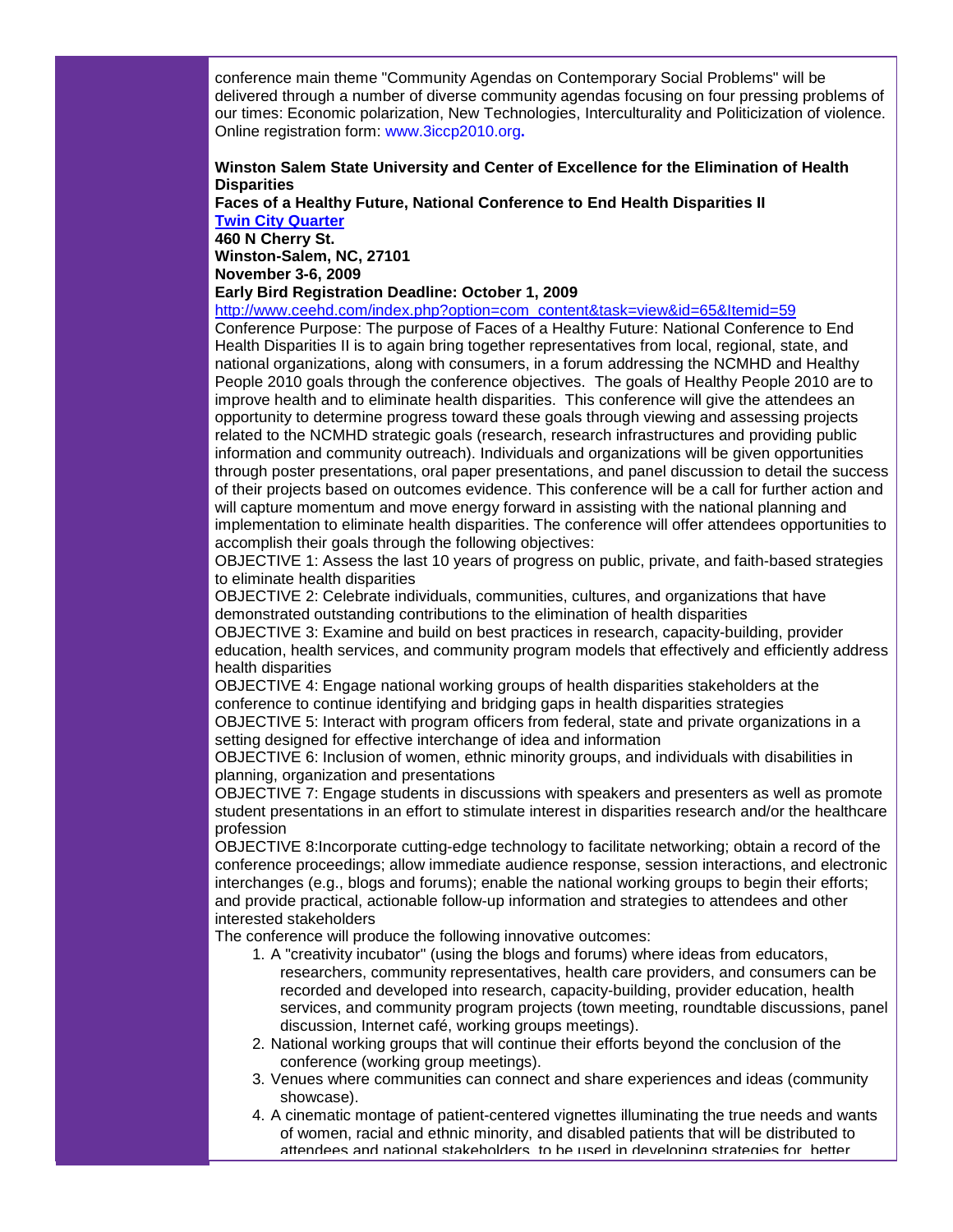patient care and research (to be shown by video through the conference).

- 5. Models for effective and efficient coordination of follow-up services for those individuals who are without resources, yet who are experiencing the need for further health care (working groups, poster and paper presentations).
- 6. Opportunities for attendees to meet individually or in forums with program funders to discuss opportunities (funding exhibitors).
- 7. Exploration of educational opportunities related to research and training for healthcare providers including MDs and research-based PhDs(educational and healthcare institutions).

The conference will offer an opportunity for attendees to interact with program offices from federal, state, and private funding organizations throughout the conference. Space with booths will be made available for individual discussion and as breakout space for panels/forums regarding funding opportunities. Another benefit of this opportunity will be for program officers. They will learn of ideas that may influence their funding strategies; they may also become members of national working groups; they may also actually have opportunities to meet with leaders in the fight against health disparities. Opportunities will also be offered to universities, colleges, and community college students and faculty to present information to students about their programs that lead to graduate PhD education, healthcare provider programs, and medical schools. Conference Program and Format

Program sessions are designed to address the NCMHD and Healthy People 2010 strategic goals through the conference objectives. Attendees will be given opportunities to share and examine best practices in research, capacity-building, provider education, health services, and community program models addressing health disparities and to determine if these practices can be translated to similar situations. The program presentations will consist of successful projects, their outcomes, and their documented effects on health disparities. There will be ample opportunities for exploring emerging trends/issues and ideas for the future as they relate to health disparities. Technology is an important part of this conference. Technology will allow us to capture significant information and to pull information through each session to the end and to continue this work through the National Working Groups beyond the conference.The Smart Badge Technology will allow real-time audience response stimulating more interaction between presenters and audiences. Audiences can be instantly polled and results instantly displayed. This technology also enhances networking. Through the Internet Café computers will be available throughout the conference for interacting, sharing, exploring, and developing strategies for eliminating disparities. The CEEHD website's forum and blog will be available for interactions with individual at the conference and others. Video capability will also be available and select presentations will constantly be available for review in the Internet café and at other strategic locations. The program agenda will include student, faculty, researcher, and provider presentations on research and/or interventions as well as brainstorming sessions led by creative experts and advocates. The program will also include pre-conference sessions, a town hall meeting, keynote speakers, roundtable discussions, concurrent sessions, and panel discussions. A call for posters and papers for oral presentation will be issued; peer reviewers will select presentations based on established criteria for abstract submission which will include but are not limited to quality and relevance to the conference objectives. Student presentations may reflect either undergraduate or graduate work. Students may submit projects in progress; however, the work must be completed before being presented at the conference.

**[back to top](#page-0-1)**

# <span id="page-25-0"></span>**RESOURCES**

### **Publications**

**Children of Immigrants: National and State Characteristics** [KARINA FORTUNY](http://rs6.net/tn.jsp?t=fojoc4cab.0.nl4fd4cab.5gytkqcab.1&ts=S0413&p=http%3A%2F%2Fwww.urban.org%2FKarinaFortuny), [RANDOLPH CAPPS](http://rs6.net/tn.jsp?t=fojoc4cab.0.ol4fd4cab.5gytkqcab.1&ts=S0413&p=http%3A%2F%2Fwww.urban.org%2FRandolphCapps), [MARGARET SIMMS](http://rs6.net/tn.jsp?t=fojoc4cab.0.pl4fd4cab.5gytkqcab.1&ts=S0413&p=http%3A%2F%2Fwww.urban.org%2FMargaretSimms), [AJAY CHAUDRY](http://rs6.net/tn.jsp?t=fojoc4cab.0.ql4fd4cab.5gytkqcab.1&ts=S0413&p=http%3A%2F%2Fwww.urban.org%2FAjayChaudry) **Publication Date:** May 13, 2009 **[http://www.urban.org/UploadedPDF/411939\\_childrenofimmigrants.pdf](http://rs6.net/tn.jsp?t=fojoc4cab.0.rl4fd4cab.5gytkqcab.1&ts=S0413&p=http%3A%2F%2Fwww.urban.org%2FUploadedPDF%2F411939_childrenofimmigrants.pdf) Permanent Link: [http://www.urban.org/url.cfm?ID=411939](http://rs6.net/tn.jsp?t=fojoc4cab.0.sl4fd4cab.5gytkqcab.1&ts=S0413&p=http%3A%2F%2Fwww.urban.org%2Furl.cfm%3FID%3D411939)** Abstract:Up-to-date state information on children of immigrants is essential for social policies that affect children and families. This brief, accompanying the Urban Institute's interactive Children of

Immigrants Data Tool, describes the national and state characteristics of children of immigrants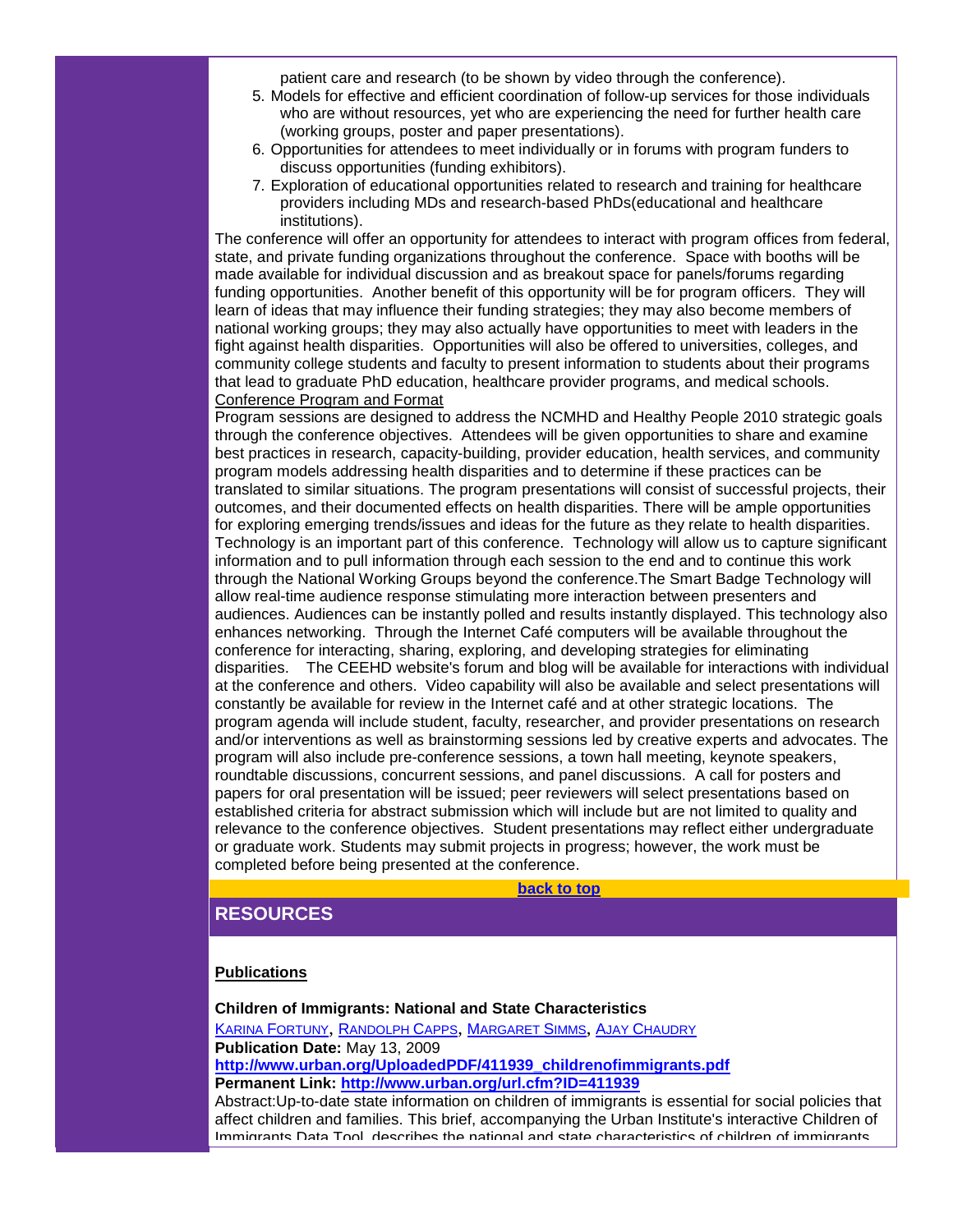based on recent American Community Survey data. Since children of immigrants account for almost a quarter (24 percent) of children under age 5, their share in the school-age population will increase, with important implications for education policy. In addition, children of immigrants' poverty and low-income rates vary across states, highlighting the importance of state and local policies in promoting children's well-being. Also visit the interactive [Children of Immigrants Data](http://rs6.net/tn.jsp?t=fojoc4cab.0.tl4fd4cab.5gytkqcab.1&ts=S0413&p=http%3A%2F%2Fdatatool.urban.org%2Fcharts%2Fdatatool%2Fpages.cfm)  [Tool](http://rs6.net/tn.jsp?t=fojoc4cab.0.tl4fd4cab.5gytkqcab.1&ts=S0413&p=http%3A%2F%2Fdatatool.urban.org%2Fcharts%2Fdatatool%2Fpages.cfm) for comprehensive information on the characteristics of children of immigrants nationwide and for individual states and the District of Columbia.

#### **Institute of Medicine Local Government Actions to Prevent Childhood Obesity [http://www.iom.edu/?ID=72798](http://rs6.net/tn.jsp?t=fojoc4cab.0.ul4fd4cab.5gytkqcab.1&ts=S0413&p=http%3A%2F%2Fwww.iom.edu%2F%3FID%3D72798)**

In the United States, 16.3 percent of children and adolescents between the ages of two and 19 are obese. The prevalence of obesity is so high that it may reduce the life expectancy of today's generation of children and diminish the overall quality of their lives. While parents and other adult caregivers play a fundamental role in teaching children about healthy behaviors, those positive efforts can be undermined by local environments that are poorly suited to supporting healthy behaviors-and may even promote unhealthy behaviors. Local governments can play a crucial role in creating environments that make it easier for children to eat healthy diets and move more. The Institute of Medicine's Committee on Childhood Obesity Prevention Actions for Local Governments was convened to identify promising actions that local governments can take to curb obesity among children. The committee sought action steps that are within the jurisdiction of local governments; likely to directly affect children; based on the experience of local governments or sources that work with local governments; take place outside of the school day; and have the potential to promote healthy eating and adequate physical activity. The 2009 report *Local Government Actions to Prevent Childhood Obesity* presents the committee's menu of recommended action steps for local government officials to consider in their efforts to prevent childhood obesity in their community.

# **Global Burden of Diseases, Injuries and Risk Factors Study Operations Manual Final Draft - January 20, 2009**

#### **Harvard University; Institute for Health Metrics and Evaluation at the University of Washington; Johns Hopkins University;**

#### **University of Queensland; World Health Organization**

*The final draft of the Global Burden of Diseases, Injuries and Risk Factors Study Operations Manual is now available. It is intended to serve as a guide for the Expert Groups working on the GBD Study. There are opportunities to provide input and feedback, and instructions to do so are included in the operations manual.* 

Available online as PDF file [142p.] at:

#### [http://www.globalburden.org/GBD\\_Study\\_Operations\\_Manual\\_Jan\\_20\\_2009.pdf](http://rs6.net/tn.jsp?t=fojoc4cab.0.vl4fd4cab.5gytkqcab.1&ts=S0413&p=http%3A%2F%2Fwww.globalburden.org%2FGBD_Study_Operations_Manual_Jan_20_2009.pdf)

".....The GBD Study will focus on more than 220 diseases and injuries and more than 43 risk factors for 21 regions of the world. The GBD Study will not only serve to systematically incorporate the evidence on each major disease and risk factor into a coherent set of epidemiological estimates. It will also provide an opportunity for concerted work on new age- and sex-specific mortality estimates, disability weight measurement, estimates of probabilities of disabling sequelae, standardization of tools and methods for resolving inconsistencies, dealing with missing data and quantifying uncertainty. The GBD Study will conduct epidemiological reviews of all diseases, injuries, and risk factors; estimate mortality and causes of death for all countries in the world; derive new disability weights for an updated list of disabling sequelae, all leading to final, consistent and comprehensive estimates of the burden of diseases, injuries and risk factors for 1990 and 2005...."

#### **TABLE OF CONTENTS**

**Chapter 1:** Introduction

- **Chapter 2:** Participating Institutions
- **Chapter 3:** Products and Deliverables
- **Chapter 4:** Management Structure, Flow Diagrams, and Timeline
- **Chapter 5:** Roles and Responsibilities
- **Chapter 6:** Core Team Members
- **Chapter 7:** External Advisory Board Members
- **Chapter 8:** Analysis and Presentation of Regions
- **Chapter 9:** Age Groups
- **Chapter 10:** Mortality Envelopes (All-Cause Mortality)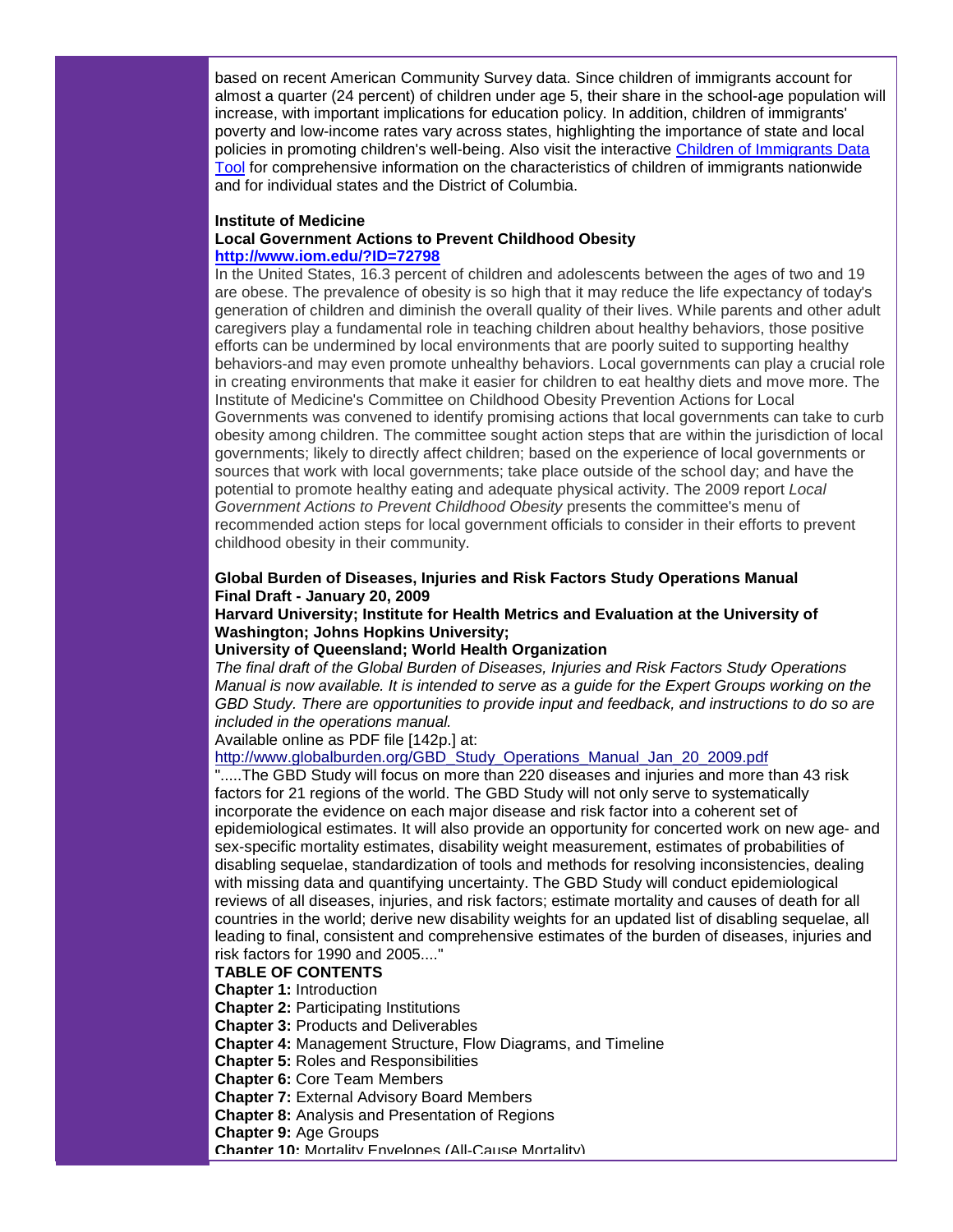**Chapter 11:** Causes of Death

**Chapter 12:** Concepts and Definitions for Quantifying Burden of Diseases, Injuries, and Risk Factors

**Chapter 13:** The GBD Study Cause Lists: Diseases and Injuries, Risk Factors, and Diseases as Risks

**Chapter 14:** Sequelae Definitions and Selection Criteria

**Chapter 15:** Disability Weights

**Chapter 16:** Years Lived with Disability (YLD) Estimation for Diseases and Injuries

**Chapter 17:** Using DisMod to Estimate Missing Epidemiological Parameters and Check Internal **Consistency** 

**Chapter 18:** Comparative Risk Assessment and Diseases as Risk Factors

**Chapter 19:** Systematic Review

**Chapter 20:** Dealing with Bias and Missing Data

**Chapter 21:** Describing and Analyzing Uncertainty

**Chapter 22:** Publication Peer Review Process and Principles

#### **Making sense of health statistics**

**Gerd Gigerenzer, Harding Center for Risk Literacy, Max Planck Institute for Human Development, Lentzeallee 94, 14195 Berlin, Germany.**

**Bulletin of the World Health Organization 2009;87:567-567. doi: 10.2471/BLT.09.069872 Volume 87, Number 8, August 2009, 565-644** 

**[http://www.who.int/bulletin/volumes/87/8/09-069872/en/index.html](http://rs6.net/tn.jsp?t=fojoc4cab.0.wl4fd4cab.5gytkqcab.1&ts=S0413&p=http%3A%2F%2Fwww.who.int%2Fbulletin%2Fvolumes%2F87%2F8%2F09-069872%2Fen%2Findex.html)**

"....Many physicians, patients, health journalists and politicians do not understand health statistics. Yet we make little effort to educate our children in statistical thinking or our medical students in understanding health statistics. "

This collective statistical illiteracy has resulted in serious consequences for health.1 I argue that statistical illiteracy is largely caused by non-transparent framing of information. Albeit not always intentional, non-transparency is often a deliberate tactic to manipulate or persuade people. I also argue that there is a simple solution: confusing numbers can be easily understood when represented in a transparent way.2 In this editorial, I give two illustrations: unlike relative risks and 5-year-survival rates, which mislead many people, absolute risks and mortality rates provide transparent tools for risk communication....

#### **Mapping for Health Advocates The Opportunity Agenda**

"Mapping for Health Advocates" -- a series of reports commissioned by The Opportunity Agenda - - see description below, followed by table of contents text & chapters of report available at: [http://opportunityagenda.org/mapping.](http://rs6.net/tn.jsp?t=fojoc4cab.0.xl4fd4cab.5gytkqcab.1&ts=S0413&p=http%3A%2F%2Fopportunityagenda.org%2Fmapping)

Text from website: "The Opportunity Agenda, with support from the Health Policy Institute at the Joint Center for Political and Economic Studies, commissioned a series of papers examining the effectiveness of web based mapping, and the role it can play in promoting health equity. Offering scholarly, practical, technical, and historical perspectives on the usefulness of mapping, health advocates can deepen their understanding of this powerful and persuasive tool. In each report, case studies and best practices are presented. Looking across disciplines and at a wide range of social justice issues, advocates learn how maps can break down the complex data and research, developing visual aids that uncover the structural and social barriers that stand in the way of opportunity. Since John Snow first published his map identifying the source of London's 1853 cholera epidemic, health advocates have been using maps to tell their story in a new and persuasive way. Advances with geographic information systems (GIS) have allowed developers to pull information from a large data set. This frees an unimaginable wealth of information right at their fingertips. Fuse this with the rise of engaging new and social media on the Internet, and the power to advocate effectively increases exponentially. Interactive and GIS mapping holds many great benefits. At the core is room for organizations to work and collaborate together. Once the basic technical and data rich infrastructure has been set in place, the only thing left is the imagination. Pulling from their own expertise, the authors in this volume present best practices and address the technical issues that need to be overcome in making these tools become even more widely used. Demand is a driving force in shaping how technology is used, and what tools will withstand the test of time. It is for this reason that we hope the reports found on this page will best familiarize you with this engaging technology, and provide you with the knowledge and desire that collectively can help us break down the barriers to health inequity in our country." Table of Contents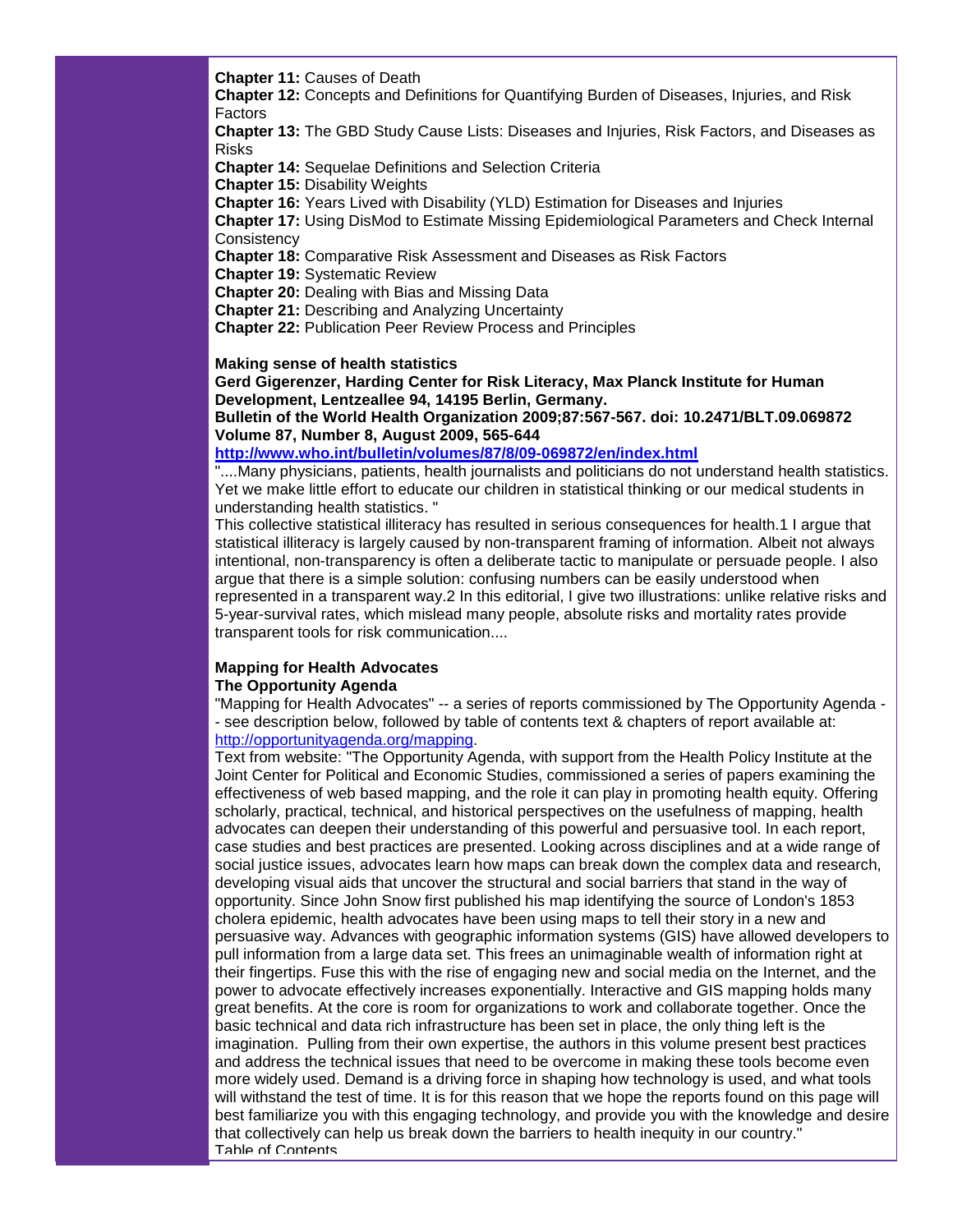Executive Summary

GIS and Business Applications, Paul Amos

Electronic Mapping and Social Justice Journalism: A Perfect Match, Craig Flournoy

The Challenge of Local Public Health Practice in Eliminating Health Disparities: Using GIS as a Tool to Illustrate Health Inequity, Anthony B. Iton, M.D., J.D., MPH

What GIS Tells Us About Environmental and Public Health: Academic Research Synthesis,

Michael Jerrett, Ph.D., with Sara Gale, MPH, and Caitlin Kontgis, MS Student

Utilizing GIS to Support Advocacy and Social Justice: A Case Study of University-Led Initiatives, Kirwan Institute for the Study of Race and Ethnicity

How the Web was Won: Web-Based GIS Tools for Health Advocacy, Peter Manzo and Bill Pitkins The Numbers Behind the Maps, Michael L. Rodrian and Jim Watkins, CPA, MPPA Community Mapping for Health Equity Advocacy, Sarah Treuhaft All chapters are in PDF format.

# **Migrants Count: Five Steps Toward Better Migration Data Center for Global Development (CGD)**

# **[Download the report](http://rs6.net/tn.jsp?t=fojoc4cab.0.yl4fd4cab.5gytkqcab.1&ts=S0413&p=http%3A%2F%2Fwww.cgdev.org%2Ffiles%2F1422146_file_CGD_migration_FINAL_web.pdf) (PDF)**

Those who migrate from relatively poor countries to relatively rich countries improve their wellbeing and their family's well-being, and new analyses are showing that such migration also benefits the communities and countries they leave behind. But what the research also shows is an extensive lack of good data-a lack that has stunted global understanding and domestic political discourse on a critical development issue.

In this CGD report, the Commission on International Migration Data for Development Research and Policy presents their five recommendations to remedy the lack of good data on migration and its effects on development. The recommendations are politically and technically practical and would allow countries to greatly improve their migration data at low cost, and with existing mechanisms:

- 1. Ask basic census questions and make the data publicly available.
- 2. Compile and release existing administrative data.
- 3. Centralize Labor Force Surveys.
- 4. Provide access to microdata, not just tabulations.
- 5. Include migration modules on more existing household surveys.

Read the CGD Migration Data Report Card (not a product of the commission), [http://www.cgdev.org/doc/2009/Migration%20Data%20Scorecard.pdf.](http://rs6.net/tn.jsp?t=fojoc4cab.0.zl4fd4cab.5gytkqcab.1&ts=S0413&p=http%3A%2F%2Fwww.cgdev.org%2Fdoc%2F2009%2FMigration%2520Data%2520Scorecard.pdf) Other CGD downloads:

- [Improving Migration Data](http://rs6.net/tn.jsp?t=fojoc4cab.0.9l4fd4cab.5gytkqcab.1&ts=S0413&p=http%3A%2F%2Fwww.cgdev.org%2Fsection%2Finitiatives%2F_active%2Fmigration_data_commission)
- **[Michael Clemens](http://rs6.net/tn.jsp?t=fojoc4cab.0.8l4fd4cab.5gytkqcab.1&ts=S0413&p=http%3A%2F%2Fwww.cgdev.org%2Fcontent%2Fexpert%2Fdetail%2F2570%2F)**

Articles

[CGD Launches Commission on Migration Data](http://rs6.net/tn.jsp?t=fojoc4cab.0.7l4fd4cab.5gytkqcab.1&ts=S0413&p=http%3A%2F%2Fblogs.cgdev.org%2Fglobaldevelopment%2F2008%2F05%2Flets_do_the_numbers_cgd_launch.php)

#### **National Health Policy Forum Four new publications**

The National Health Policy Forum announces the availablity of several new publications. Topics include meaningful use of health information technology, coverage and payment for drugs under Medicare Part B, the Medicare drug benefit low-income subsidy, and budget neutrality and Medicaid waivers. To download any paper, click on the title of the publication.

(1) [Stimulus Bill Implementation: Expanding Meaningful Use of Health IT](http://rs6.net/tn.jsp?t=fojoc4cab.0.6l4fd4cab.5gytkqcab.1&ts=S0413&p=http%3A%2F%2Fwww.nhpf.org%2Flibrary%2Fdetails.cfm%2F2753)

The American Recovery and Reinvestment Act authorizes an estimated \$38 billion in incentives and supports for health information technology (IT) from 2009 to 2019. After years of sluggish HIT adoption, this crisis-driven investment of public funds creates a unique opportunity for rapid diffusion of a technology that is widely expected to improve care, save money, and facilitate transformation of the troubled U.S. health system. Achieving maximal effect from the stimulus funds is nevertheless a difficult challenge. The Recovery Act strengthens the federal government's leadership role in promoting HIT. But successful adoption and utilization across the health system will also require development of a supportive infrastructure and broad-based efforts by providers, vendors, state-based agencies, and other health system stakeholders. Optimal use of IT for health care may require extensive reengineering of medical practice and of existing systems of payment. The future course of HIT adoption will also be subject to the effects of any health care reform legislation and of technological innovation in the fast-changing world of electronic communications.

(2) [Coverage and Payment for Prescription Drugs Under Medicare Part B: A Complex Patchwork](http://rs6.net/tn.jsp?t=fojoc4cab.0.5l4fd4cab.5gytkqcab.1&ts=S0413&p=http%3A%2F%2Fwww.nhpf.org%2Flibrary%2Fdetails.cfm%2F2755)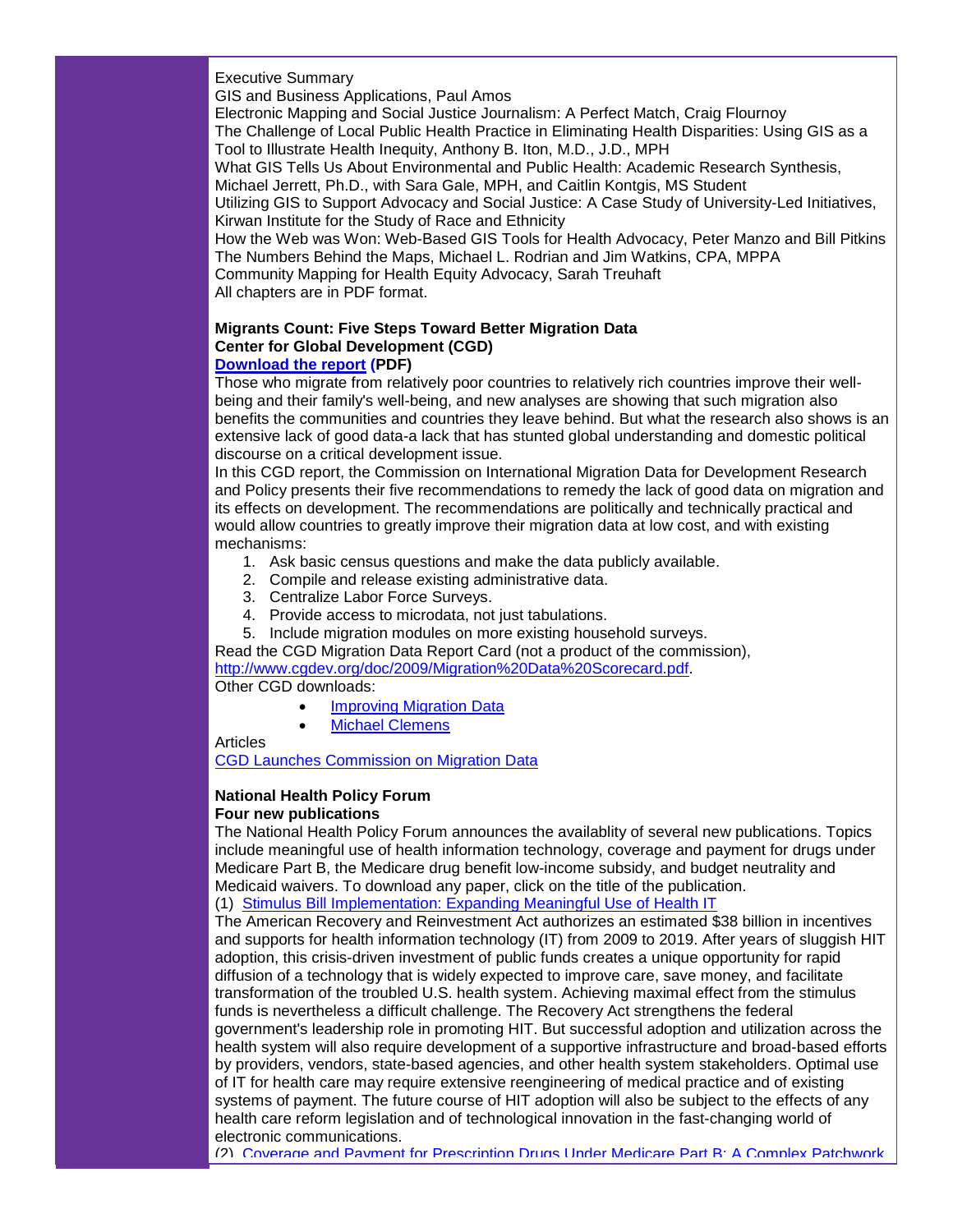As part of the diverse discussions around health care reform, many have looked to refining Medicare payment systems as a way to give health care practitioners and providers greater incentives to deliver care more efficiently, and thus slow health care spending growth. Understanding how Medicare currently pays for Part B services, including drugs covered under Part B, is essential to understanding the potential impact of these types of reforms. Most items and services covered under Part B, including most Part B drugs, are paid individually, which means practitioners and providers generally receive more payments for providing more services. Some reform proposals would expand the use of bundled payments under Medicare to pay for items and services as a group, rather than separately, to curb incentives to provide unnecessary care. If such reforms were to include Part B drugs, it would be a significant change from current payment policies. A close look at coverage and payment for Part B drugs reveals complex policies and interactions with Part D drug coverage.

#### (3) [The Medicare Drug Benefit: Update on the Low-Income Subsidy](http://rs6.net/tn.jsp?t=fojoc4cab.0.4l4fd4cab.5gytkqcab.1&ts=S0413&p=http%3A%2F%2Fwww.nhpf.org%2Flibrary%2Fdetails.cfm%2F2752)

The Medicare drug benefit (Medicare "Part D"), provides federal subsidies to pay premiums and cost sharing for low-income beneficiaries---almost 10 million in 2009. Yet there are several policy issues concerning these low-income beneficiaries under Part D. First, over 2 million individuals who may qualify for the subsidies have not enrolled. Second, in some states, low-income beneficiaries have little choice of plans (while non low-income beneficiaries have dozens of choices), unless they pay out-of-pocket for premium amounts above what the subsidy covers. And third, millions of those who have enrolled in the benefit face the prospect each year of switching drug plans or paying more to keep their current drug plan. What led to this state of affairs? Are there lessons to be learned from Medicare Part D as Congress debates how to provide health insurance subsidies on behalf of low-income individuals?

#### (4) [Medicaid Waivers and Budget Neutrality](http://rs6.net/tn.jsp?t=fojoc4cab.0.nmkhd4cab.5gytkqcab.1&ts=S0413&p=http%3A%2F%2Fwww.nhpf.org%2Flibrary%2Fdetails.cfm%2F2754)

All states operate one or more Medicaid waiver programs. In order to gain approval from CMS for waiver programs, states must first show that the activities under the waiver will be "budget neutral," meaning federal Medicaid expenditures over the waiver approval period must be no greater than they would have been without the waiver. This publication explains the concept of budget neutrality in the context of Medicaid waivers and how it is calculated

#### **Prevention Institute Reports**

**(1) [A Primary Prevention Framework for Substance Abuse and Mental Health](http://rs6.net/tn.jsp?t=fojoc4cab.0.omkhd4cab.5gytkqcab.1&ts=S0413&p=http%3A%2F%2Fwww.preventioninstitute.org%2Fdocuments%2FSMBHRS_MainDoc_050909_000.pdf)**

[http://www.preventioninstitute.org/documents/SMBHRS\\_MainDoc\\_050909\\_000.pdf](http://rs6.net/tn.jsp?t=fojoc4cab.0.omkhd4cab.5gytkqcab.1&ts=S0413&p=http%3A%2F%2Fwww.preventioninstitute.org%2Fdocuments%2FSMBHRS_MainDoc_050909_000.pdf) (Full Report) [http://www.preventioninstitute.org/documents/SMBHRS\\_ExecSumm\\_032709.pdf](http://rs6.net/tn.jsp?t=fojoc4cab.0.pmkhd4cab.5gytkqcab.1&ts=S0413&p=http%3A%2F%2Fwww.preventioninstitute.org%2Fdocuments%2FSMBHRS_ExecSumm_032709.pdf) (Executive Summary)

San Mateo County's Primary Prevention Framework identifies strategies that aim to reduce the number of County residents needing mental health and alcohol and other drug (AOD) services by promoting policy and organizational practice changes and interdisciplinary partnership. **(2) [First Steps: Taking Action Early To Prevent Violence](http://rs6.net/tn.jsp?t=fojoc4cab.0.qmkhd4cab.5gytkqcab.1&ts=S0413&p=http%3A%2F%2Fwww.preventioninstitute.org%2Ffirststeps.html)**

[http://www.preventioninstitute.org/firststeps.html#DownloadPDF\(](http://rs6.net/tn.jsp?t=fojoc4cab.0.smkhd4cab.5gytkqcab.1&ts=S0413&p=http%3A%2F%2Fwww.preventioninstitute.org%2Ffirststeps.html%23DownloadPDF)Order a printed version) The *First Steps* report presents research and recommendations related to effective violence prevention efforts for children 0-5 years of age. The report includes a discussion of mental health problems in parents and children as a major risk factor, features good mental health as a protective factors, and includes attention to mental health as a major recommendation.

**(3) [Strengthening Communities: A Prevention Framework for Eliminating Health](http://rs6.net/tn.jsp?t=fojoc4cab.0.tmkhd4cab.5gytkqcab.1&ts=S0413&p=http%3A%2F%2Fwww.preventioninstitute.org%2Fdocuments%2FStrengtheningCommunitiesHDPreventionFramework.pdf)  [Disparities](http://rs6.net/tn.jsp?t=fojoc4cab.0.tmkhd4cab.5gytkqcab.1&ts=S0413&p=http%3A%2F%2Fwww.preventioninstitute.org%2Fdocuments%2FStrengtheningCommunitiesHDPreventionFramework.pdf)**

[http://www.preventioninstitute.org/documents/StrengtheningCommunitiesHDPreventionFramewor](http://rs6.net/tn.jsp?t=fojoc4cab.0.tmkhd4cab.5gytkqcab.1&ts=S0413&p=http%3A%2F%2Fwww.preventioninstitute.org%2Fdocuments%2FStrengtheningCommunitiesHDPreventionFramework.pdf) [k.pdf](http://rs6.net/tn.jsp?t=fojoc4cab.0.tmkhd4cab.5gytkqcab.1&ts=S0413&p=http%3A%2F%2Fwww.preventioninstitute.org%2Fdocuments%2FStrengtheningCommunitiesHDPreventionFramework.pdf) (Report)

In the paper developed for The California Endowment, the Institute describes how a communityenvironmental approach could reduce disparities in California. The paper delineates a framework consisting of four clusters (built environment, social capital, services and institutions, and structural factors) with twenty community factors. A number of these factors are related to mental health outcomes and research is provided.

#### **Race, Ethnicity, and Language Data: Standardization for Health Care Quality Improvement. Report Brief**

#### **Institute of Medicine**

**[http://www.iom.edu/Object.File/Master/72/817/Race%20Ethnicity%20report%20brief%20FIN](http://rs6.net/tn.jsp?t=fojoc4cab.0.umkhd4cab.5gytkqcab.1&ts=S0413&p=http%3A%2F%2Fwww.iom.edu%2FObject.File%2FMaster%2F72%2F817%2FRace%2520Ethnicity%2520report%2520brief%2520FINAL%2520for%2520web.pdf) [AL%20for%20web.pdf](http://rs6.net/tn.jsp?t=fojoc4cab.0.umkhd4cab.5gytkqcab.1&ts=S0413&p=http%3A%2F%2Fwww.iom.edu%2FObject.File%2FMaster%2F72%2F817%2FRace%2520Ethnicity%2520report%2520brief%2520FINAL%2520for%2520web.pdf)**

There is strong evidence that the quality of health care varies as a function of race, ethnicity, and language. Having quality metrics stratified by race, Hispanic ethnicity, granular ethnicity, and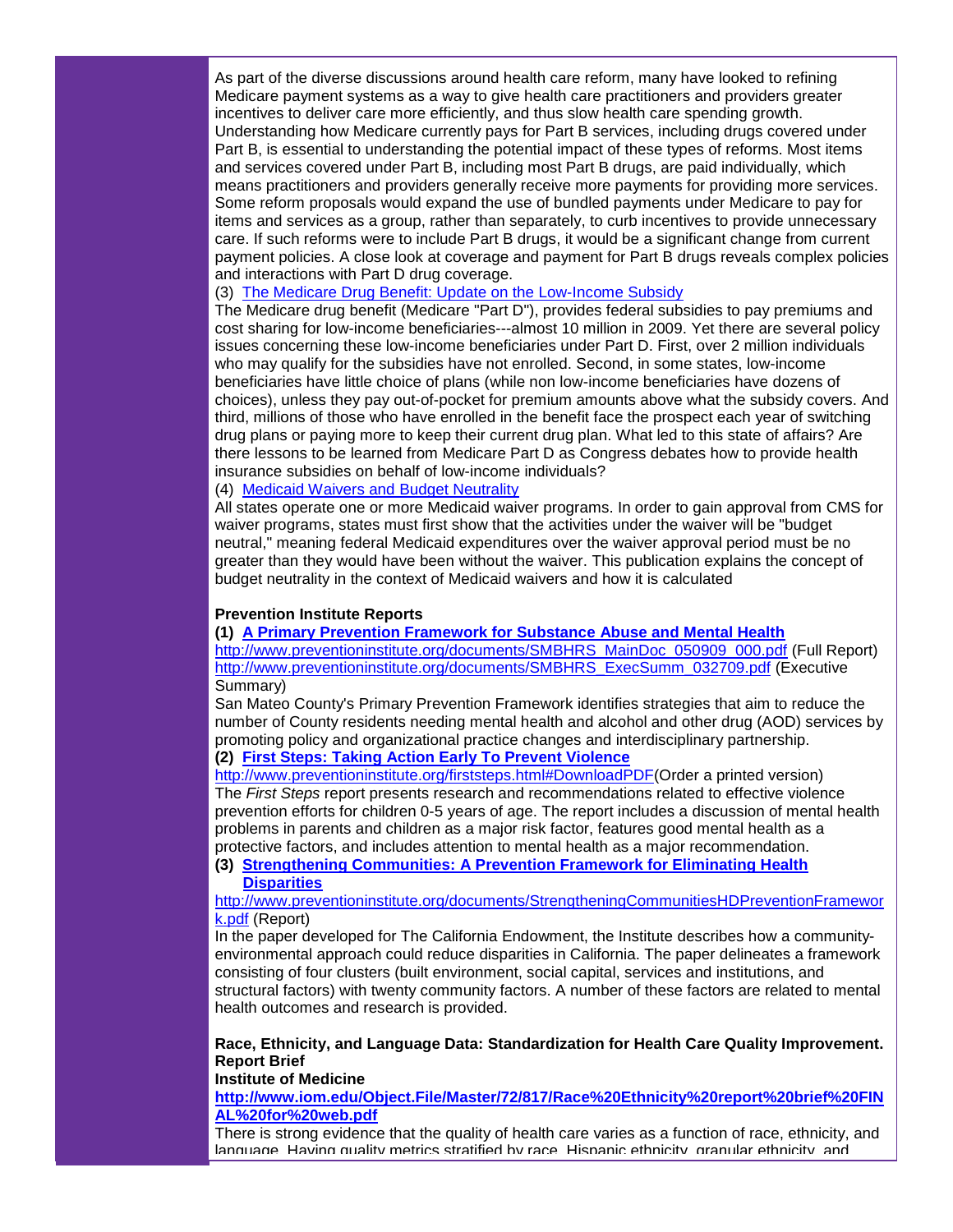language need can assist in improving overall quality and promoting equity.

#### **Race and Ethnicity and Rural Mental Health Treatment**

**Stephen Petterson, Ishan Canty Williams, Emily J. Hauenstein, Virginia Rovnyak, Elizabeth Merwin**

*Journal of Health Care for the Poor and Underserved* **- Volume 20, Number 3, August 2009, pp. 662-677**

#### **[http://muse.jhu.edu/login?uri=/journals/journal\\_of\\_health\\_care\\_for\\_the\\_poor\\_and\\_underse](http://rs6.net/tn.jsp?t=fojoc4cab.0.vmkhd4cab.5gytkqcab.1&ts=S0413&p=http%3A%2F%2Fmuse.jhu.edu%2Flogin%3Furi%3D%2Fjournals%2Fjournal_of_health_care_for_the_poor_and_underserved%2Fv020%2F20.3.petterson.pdf) [rved/v020/20.3.petterson.pdf](http://rs6.net/tn.jsp?t=fojoc4cab.0.vmkhd4cab.5gytkqcab.1&ts=S0413&p=http%3A%2F%2Fmuse.jhu.edu%2Flogin%3Furi%3D%2Fjournals%2Fjournal_of_health_care_for_the_poor_and_underserved%2Fv020%2F20.3.petterson.pdf)**

The article examines mental health treatment rates across different racial and ethnic groups. The researchers found that racial and service system factors, such as the number of providers or health services available, may have a bigger influence on racial and ethnic disparities in urban areas, where more mental health services are offered, than in rural areas.

#### **Targeting Root Causes to Address Health Inequities and Improve Health: Implications for Health Reform**

#### **Policy Brief, Center for Health Improvement, July 2009**

#### **[http://www.chipolicy.org/pdf/6166.HealthInequities2009.pdf](http://rs6.net/tn.jsp?t=fojoc4cab.0.wmkhd4cab.5gytkqcab.1&ts=S0413&p=http%3A%2F%2Fwww.chipolicy.org%2Fpdf%2F6166.HealthInequities2009.pdf)**

At the end of July, CHI published a policy brief analyzing the root causes of health inequities and identifying steps California can take toward achieving health equity among its residents. In light of national health reform discussions and the budget crisis in California, the brief highlights the need to address the role played by the larger social context in which people live and the inequities implicit within it. Building on policy principles including "embrace

the concept of health in all policy," "Targeting Root Causes to Address Health Inequities and Improve Health: Implications for Health Reform," urges policymakers to: 1) Support healthy behaviors through increased opportunities to engage in physical activity and to access healthy foods; 2) Improve housing options; 3) Improve transit options by providing incentives for use of mass transit and non-motorized vehicle transportation; and 4) Improve air, water, and soil quality. The Center for Health Improvement is a national, independent nonprofit organization dedicated to improving population health and encouraging healthy behaviors. For nearly 15 years, our team of public health, health services research, and health policy experts has worked to address the causes underlying America's increasingly unhealthy population. Focusing on disease prevention and health promotion, CHI employs a systems approach, using evidence-based analyses to translate knowledge gained through research into policies and practice, supporting communitybased programs that target change at multiple levels, and crafting broad awareness-raising strategies. CHI envisions a future in which the health and well-being of all individuals is fully enabled by the organizations and communities where they live and work. Our work aims to effect change across the lifespan:

- \* Children's Health
- \* Infectious Disease Prevention
- \* Worksite Wellness
- \* Health Care Quality
- \* Chronic Disease Management
- \* Healthy Aging

[http://www.chipolicy.org/](http://rs6.net/tn.jsp?t=fojoc4cab.0.xmkhd4cab.5gytkqcab.1&ts=S0413&p=http%3A%2F%2Fwww.chipolicy.org%2F)

# **The Effects of the Economic Recession on Communities of Color Issue Brief Prepared by Julia Berndt and Cara James, Kaiser Family Foundation, Race/Ethnicity and Health Care Program**

# **[http://www.kff.org/minorityhealth/upload/7953.pdf](http://rs6.net/tn.jsp?t=fojoc4cab.0.ymkhd4cab.5gytkqcab.1&ts=S0413&p=http%3A%2F%2Fwww.kff.org%2Fminorityhealth%2Fupload%2F7953.pdf)**

This issue brief examines some of the challenges associated with employment, daily life and access to health care among racial minorities, who tend to be disproportionately affected by many of the consequences of economic hard times. High unemployment rates, coupled with vast differences in savings and wealth, have left many individuals struggling to afford such basic necessities as housing and food, and have resulted in lapses in health coverage and difficulties paying for needed medical care.

#### **Toward the Elimination of Cancer Disparities Medical and Health Perspectives**

**Koh, Howard K. (Ed.). 2009, XII, 384 p. 28 illus., Hardcover, ISBN: 978-0-387-89442-3 Online version available: [http://www.springer.com/biomed/cancer/book/978-0-387-89442-3](http://rs6.net/tn.jsp?t=fojoc4cab.0.zmkhd4cab.5gytkqcab.1&ts=S0413&p=http%3A%2F%2Fwww.springer.com%2Fbiomed%2Fcancer%2Fbook%2F978-0-387-89442-3)** About this book: The societal burden of cancer is one of the major public health challenges of our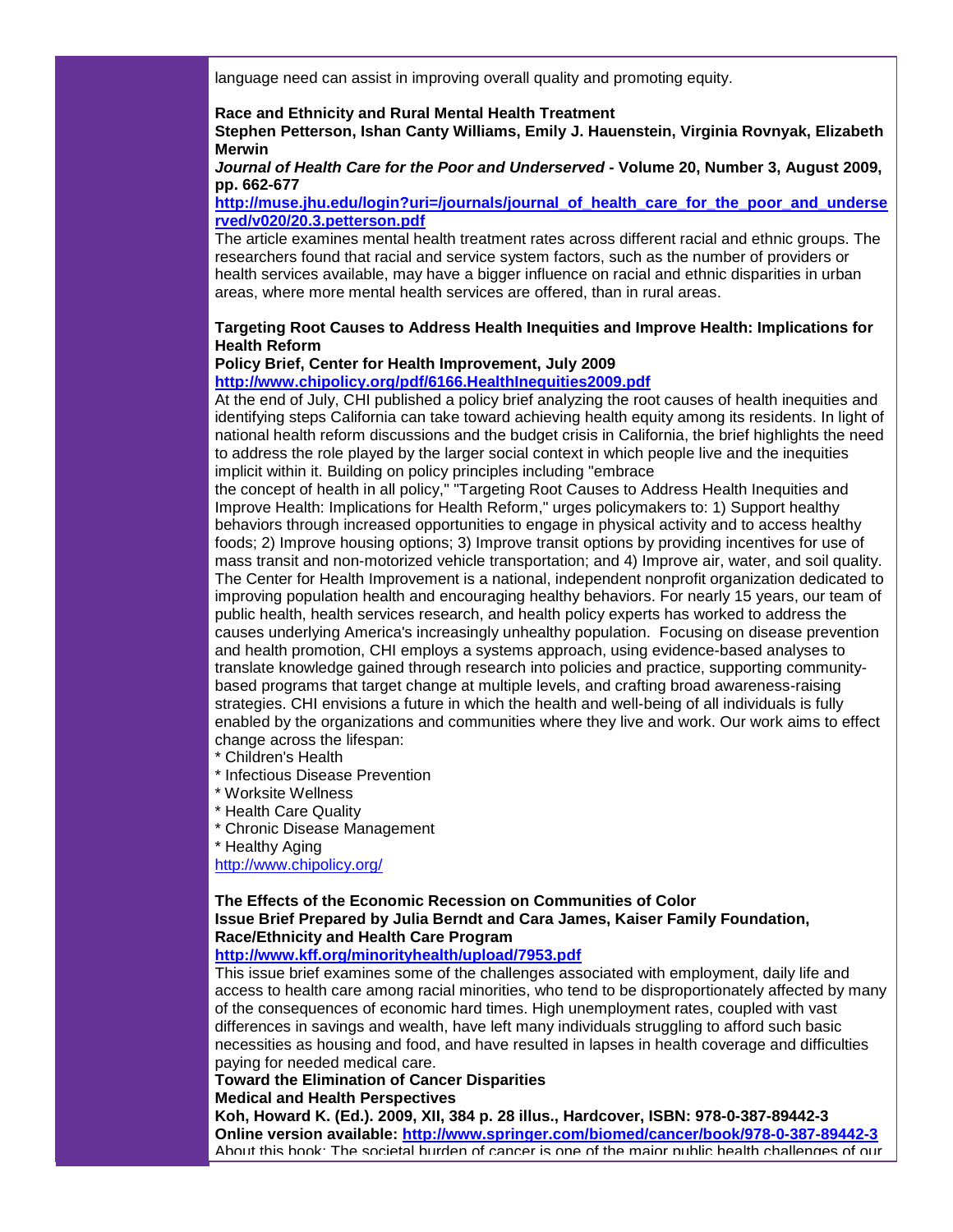time, yet that burden is not equally shared by all. Troubling disparities have been documented not only by racial/ethnic group but also by social class, insurance status, geography, and a host of other factors. Furthermore, such disparities represent the end result of a constellation of forces stemming from both within the health care system and outside of it. Many currently existing cancer disparities are preventable. To date, few publications capture the breadth and depth of the dimensions of cancer disparities from both the clinical and public health perspective. This volume broadens concepts of disparities beyond traditional race/ethnicity discussions to explore a more systematic analysis of how, where, and why disparities occur across the cancer continuum. We will also analyze the issue of social disparities with respect to certain major cancers, with emphasis on the particular role of socioeconomic position. This volume reflects the work of a number of experts in cancer disparities, led by members of the Executive Committee of the Program-in-Development for the Dana Farber / Harvard Cancer Center. In particular, this volume updates and expands an earlier 2005 monograph on the topic published in the journal Cancer Causes and Control (Nancy Krieger PhD, Editor).

Written for: Those working in the cancer, from basic researchers to clinicians, and public health professionals as well as the educated general public.

Table of contents

Part I Dimensions of Cancer Disparities

1 Defining, Investigating, and Addressing Cancer Inequities: Critical Issues, Nancy Krieger, Karen M. Emmons, and David Williams

2 Cancer Disparities: Data Systems, Sources, and Interpretation, Barbara D. Powe, Ahmedin Jemal, Dexter Cooper, and Lokie Harmond

3 Genes, Environment, and Cancer Disparities, Alexandra E. Shields, Stephanie M. Fullerton, and Kenneth Olden

4 Work and Occupation: Important Indicators of Socioeconomic Position and Life Experiences Influencing Cancer Disparities, Glorian Sorensen, Grace Sembajwe, Amy Harley, and Lisa Quintiliani

Part II Specific Challenges in Cancer Disparities

5 Disparities in Tobacco Use and Lung Cancer, Howard K. Koh, Loris Elqura, and Sarah Massin **Short** 

6 Socioeconomic Status and Breast Cancer Disparities, Sherrie Flynt Wallington, Otis W. Brawley, and Michelle D. Holmes

7 Disparities and Colorectal Cancer, Eric C. Schneider

8 Disparities in Prostate Cancer, Otis W. Brawley and Sherrie Flynt Wallington

9 Disparities and Cervical Cancer, Marcela del Carmen and Teresa Diaz-Montez

10 Melanoma and Primary Hepatocellular Carcinoma, Christopher A. Aoki, Alan Geller, and Moon S. Chen

Part III Some Avenues to Address Cancer Disparities

11 Interventions, Policy, and Advocacy, Deborah Klein Walker and Christine M. Judge

12 Health Communication and Communication Inequalities in Addressing Cancer Disparities, K. Viswanath and Karen M. Emmons

13 Overcoming Barriers to Cancer Care: Patient and Public Perspectives, Karen Donelan 14 Community-Based Approaches to Cancer Disparities, Barbara Gottlieb Index

#### **Understanding Health Inequalities. 2nd ed.**

**Graham H (ed). Open University Press, 2009.**

**see: [http://www.mcgraw-hill.co.uk/html/0335234593.html](http://rs6.net/tn.jsp?t=fojoc4cab.0.9mkhd4cab.5gytkqcab.1&ts=S0413&p=http%3A%2F%2Fwww.mcgraw-hill.co.uk%2Fhtml%2F0335234593.html)**

From the website: Understanding Health Inequalities second edition provides an accessible and engaging exploration of why the opportunityto live a long and healthy life remains profoundly unequal. Hilary Graham and her contributors outline the enduring link between people's socioeconomic circumstances and their health and tacklequestions at the forefront of research and policy on healthinequalities. These include:

\* How health is influenced by circumstances across people's lives and by the areas in which they live

\* How health is simultaneously shaped by inequalities of gender, ethnicity and socioeconomic position

\* How policies can impact on health inequalities

All the chapters have been specially written for the new edition by internationally-recognised researchers in social and health inequalities. The book provides an authoritative guide to these fields as well as presenting new research.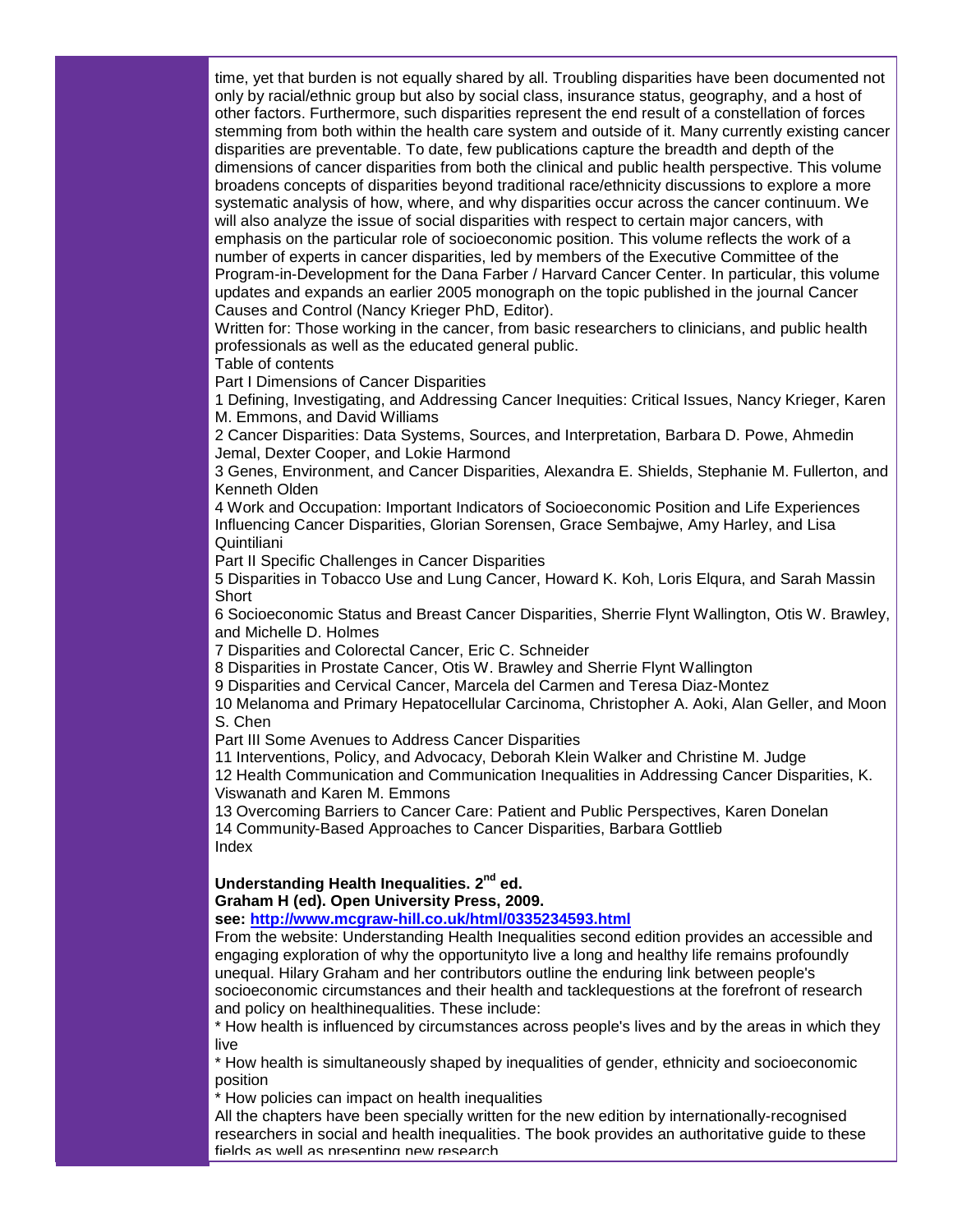Book blurb: "Thoroughly updated and revised, this new edition of Understanding Health Inequalities, edited by Hilary Graham, remains a welcome and timely contribution. Replete with thoughtful essays on health inequities analyzed in relation to societal structure, social position and geography ... the volume provides important insights into how class, racial/ethnic, gender, and spatial health inequities are produced - and how they can be rectified. The world economic crisis launched by the implosion of unregulated financial markets in the fall of 2008 only serves tounderscore the volume's central conclusion: that government regulation and intervention, premised on a commitment to equity, is essential for tackling health inequalities. Health professionals, students, and any and all working for healthy and sustainable ways of living will benefit from this collection." Nancy Krieger, Harvard School of Public Health, USA Table of contents

**Introduction** 

1. The challenge of health inequalities - Hilary Graham

Part I: Health inequalities: understanding patterns over time and place

2. Life course influences on children's futures - Catherine Law

3. Life course influences on health at older ages - Mel Bartley & David Blane

4. Geographical inequalities in health over the last century - Danny Dorling & Bethan Thomas

5. Neighbourhoods, social class and health - Sally Macintyre & Anne Ellaway

Part II: Health inequalities: understanding intersections

6. Religion, ethnicity and health inequalities - James Nazroo & Saffron Karlsen

7. Negotiating ethnic identities and health - Karl Atkin

8. Gender and socioeconomic inequalities in mortality and health behaviours: an overview - Kate Hunt and G David Batty

9. Class cultures and the meaning of young motherhood - Naomi Rudoe and Rachel Thomson Part III: Health inequalities: understanding policy impacts

10. Unequal consequences of ill-health: researching the role of public policy -Margaret Whitehead, Barbara Hanratty and Bo Burstrom

11. Tackling health inequalities: the scope for policy - Hilary Graham

#### **Web site**

#### **DataMasher**

#### **[http://ow.ly/jnmR](http://rs6.net/tn.jsp?t=fojoc4cab.0.8mkhd4cab.5gytkqcab.1&ts=S0413&p=http%3A%2F%2Fow.ly%2FjnmR)**

How do the States Compare? Mash up some government data to find out!

The Federal Government produces an immeasurable amount of data each day. DataMasher helps citizens have a little fun with those data by creating mashups to visualize them in different ways and see how states compare on important issues. Users can combine different data sets in interesting ways and create their own custom rankings of the states.

Data: Much of the data was pulled from Data.gov, some of it directly from Federal Government sites. In some cases we pull from third parties who draw upon Federal Government or State Data. See the source info for each data set for more.

Tools and services used:

- LAMP (Linux, Apache, MySQL, PHP) and cURL
- Acquia Drupal (social publishing software)
- Mollom (spam filter)
- Fla-shop (interactive Flash Map)

License: MIT License

The DataMasher Team

- Sandy Smith Technical Lead and the Man with the Vision
- Norman Bucknor Genius Developer
- Courtney Clark Information Architect and Design
- Michaela Hackner Project Manager and Fearless Leader
- Joe Pringle Catering

DataMasher was created by [Forum One Communications](http://rs6.net/tn.jsp?t=fojoc4cab.0.7mkhd4cab.5gytkqcab.1&ts=S0413&p=http%3A%2F%2Fwww.forumone.com%2F) as an entry for the Apps for America II [competition.](http://rs6.net/tn.jsp?t=fojoc4cab.0.6mkhd4cab.5gytkqcab.1&ts=S0413&p=http%3A%2F%2Fwww.sunlightlabs.com%2Fcontests%2Fappsforamerica2%2F%2522)

#### **Kaiser Family Foundation Statehealthfacts.org**

Statehealthfacts.org has recently added new and updated data on [Demographics and the](http://rs6.net/tn.jsp?t=fojoc4cab.0.5mkhd4cab.5gytkqcab.1&ts=S0413&p=http%3A%2F%2Fsmtp01.kff.org%2Ft%2F2454%2F390862%2F1781%2F0%2F)  [Economy](http://rs6.net/tn.jsp?t=fojoc4cab.0.5mkhd4cab.5gytkqcab.1&ts=S0413&p=http%3A%2F%2Fsmtp01.kff.org%2Ft%2F2454%2F390862%2F1781%2F0%2F)[,Health Status,](http://rs6.net/tn.jsp?t=fojoc4cab.0.4mkhd4cab.5gytkqcab.1&ts=S0413&p=http%3A%2F%2Fsmtp01.kff.org%2Ft%2F2454%2F390862%2F1782%2F0%2F) [Health Costs & Budgets,](http://rs6.net/tn.jsp?t=fojoc4cab.0.ankhd4cab.5gytkqcab.1&ts=S0413&p=http%3A%2F%2Fsmtp01.kff.org%2Ft%2F2454%2F390862%2F1783%2F0%2F)[Medicare,](http://rs6.net/tn.jsp?t=fojoc4cab.0.bnkhd4cab.5gytkqcab.1&ts=S0413&p=http%3A%2F%2Fsmtp01.kff.org%2Ft%2F2454%2F390862%2F1784%2F0%2F) [Providers & Service Use](http://rs6.net/tn.jsp?t=fojoc4cab.0.cnkhd4cab.5gytkqcab.1&ts=S0413&p=http%3A%2F%2Fsmtp01.kff.org%2Ft%2F2454%2F390862%2F1785%2F0%2F)[,Minority](http://rs6.net/tn.jsp?t=fojoc4cab.0.dnkhd4cab.5gytkqcab.1&ts=S0413&p=http%3A%2F%2Fsmtp01.kff.org%2Ft%2F2454%2F390862%2F1786%2F0%2F)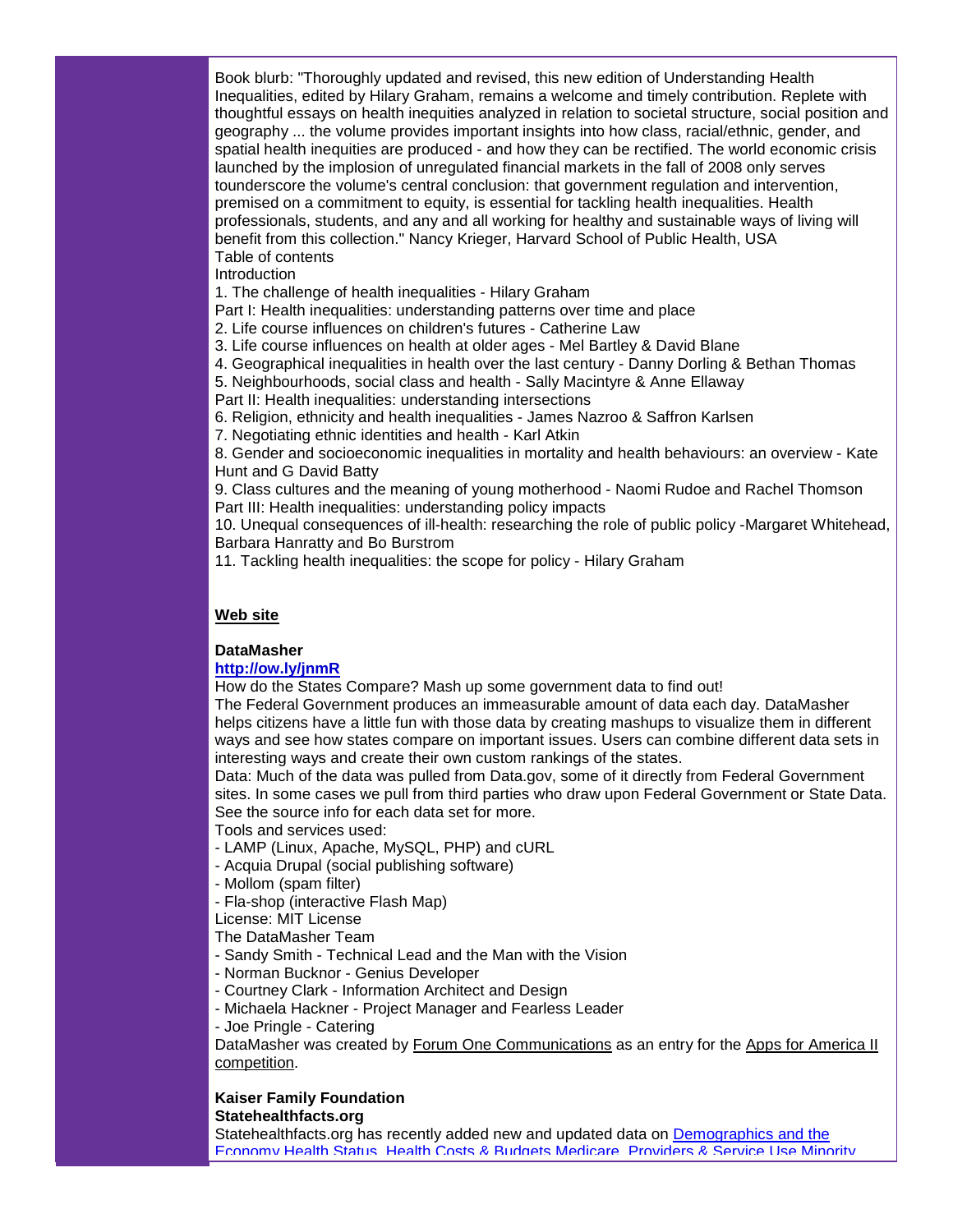Health and [HIV/AIDS.](http://rs6.net/tn.jsp?t=fojoc4cab.0.enkhd4cab.5gytkqcab.1&ts=S0413&p=http%3A%2F%2Fsmtp01.kff.org%2Ft%2F2454%2F390862%2F1787%2F0%2F) You can also view a list of all [recent updates.](http://rs6.net/tn.jsp?t=fojoc4cab.0.fnkhd4cab.5gytkqcab.1&ts=S0413&p=http%3A%2F%2Fsmtp01.kff.org%2Ft%2F2454%2F390862%2F1788%2F0%2F)

# **National Library of Medicine HSR Information**

### **[http://www.nlm.nih.gov/hsrinfo/](http://rs6.net/tn.jsp?t=fojoc4cab.0.gnkhd4cab.5gytkqcab.1&ts=S0413&p=http%3A%2F%2Fwww.nlm.nih.gov%2Fhsrinfo%2F)**

The HSR Information Central website has been enhanced with added functionality, easier navigation, featured resources, and expanded content-all designed to make health services research resources easier to find. HSRIC is a health services research portal designed to serve the information needs of the health services research community. The National Information Center on Health Services Research and Health Care Technology (NICHSR) at the National Library of Medicine (NLM) initiated this resource. Since the goal was to make the site as user-friendly as possible, the HSRIC homepage has a new look as well as several new features. For example:

- o "In the Spotlight": Updated weekly, this area highlights an HSR resource of interest
- o Featured Resources: Direct links to prominent health services research tools
- o FAQs: Frequently Asked Questions
- o Sitemap: A new map of the site
- o "New" HSR News: New news items are accessible from the middle of the homepage

o What's New Button: Links to a report that reflects all new items added to the site.

For navigational ease, several updates were made. For example:

- o An alphabetical listing of all resources within HSRIC is accessible from the upper right hand corner of the homepage
- o In depth category "breakdowns" are posted and hyper linked at the top of each category page
- o New content was added to all categories; for example, the State Resources category now includes relevant information from all 50 states.

HSR Information Central invites suggestions for links to government and non-profit organizations that serve as gateways to information on a variety of topics related to health services research. When suggesting a new link for HSR Information Central to another site, please consider that site's enduring value and the frequency with which it is updated. To submit a link for consideration please visit [http://www.nlm.nih.gov/hsrinfo/hsrsuggestlink.html](http://rs6.net/tn.jsp?t=fojoc4cab.0.hnkhd4cab.5gytkqcab.1&ts=S0413&p=http%3A%2F%2Fwww.nlm.nih.gov%2Fhsrinfo%2Fhsrsuggestlink.html) and follow the instructions.

#### **National Institutes of Health**

#### **RePORTER - newest tool on the RePORT website**

#### **[www.RePORT.nih.gov](http://rs6.net/tn.jsp?t=fojoc4cab.0.inkhd4cab.5gytkqcab.1&ts=S0413&p=http%3A%2F%2Fwww.report.nih.gov%2F)**

#### **http://projectreporter.nih.gov/reporter.cfm**

NEW NIH TOOL MAKES FUNDING DATA, RESEARCH RESULTS AND PRODUCTS SEARCHABLE -- Comprehensive funding information for NIH grants and contracts is now available on the NIH Research Portfolio Online Reporting Tool (RePORT) thanks to a new, userfriendly system called the RePORT Expenditures and Results, or RePORTER. RePORTER combines NIH project databases and funding records, PubMed abstracts, full-text articles from PubMed Central, and information from the U.S. Patent and Trademark Office with a robust search engine, allowing users to locate descriptions and funding details on NIH-funded projects along with research results that cite the NIH support. "With the addition of RePORTER, we have taken a big step toward providing NIH's broad community of stakeholders-including biomedical researchers, research administrators, science policy makers, and members of the general publicwith richer information, accessible in a form designed to meet their diverse set of needs," said Sally Rockey, Ph.D., acting deputy director of extramural research. "In addition to a being a public service to our stakeholders, it's a good example of the transparency and openness in government that the public deserves and has come to expect." User-defined searches allow the public to refine, export and analyze results and provide insights into NIH spending, as well as research results across NIH-funded projects, institutions, investigators or scientific concepts. Searching for grants funded by the Recovery Act is made especially easy by a checkbox that limits searches to that area of interest. Plans for improvements in RePORTER include allowing users to personalize their experience. NIH's goal is to provide users the ability to save favorite searches, set alerts for new grants, publications and patents, and even export the entire RePORTER database. RePORTER is the newest tool on the RePORT website, NIH's comprehensive online repository of reports, data and analyses of research-related funding. RePORT provides a wealth of data on NIH's research-related grant and contract funding, including general reports and statistics, funding by research, condition and disease categories, new data visualization tools, and more. Dynamic reports and geographic mapping tools offer unparalleled access to information on NIH's Recovery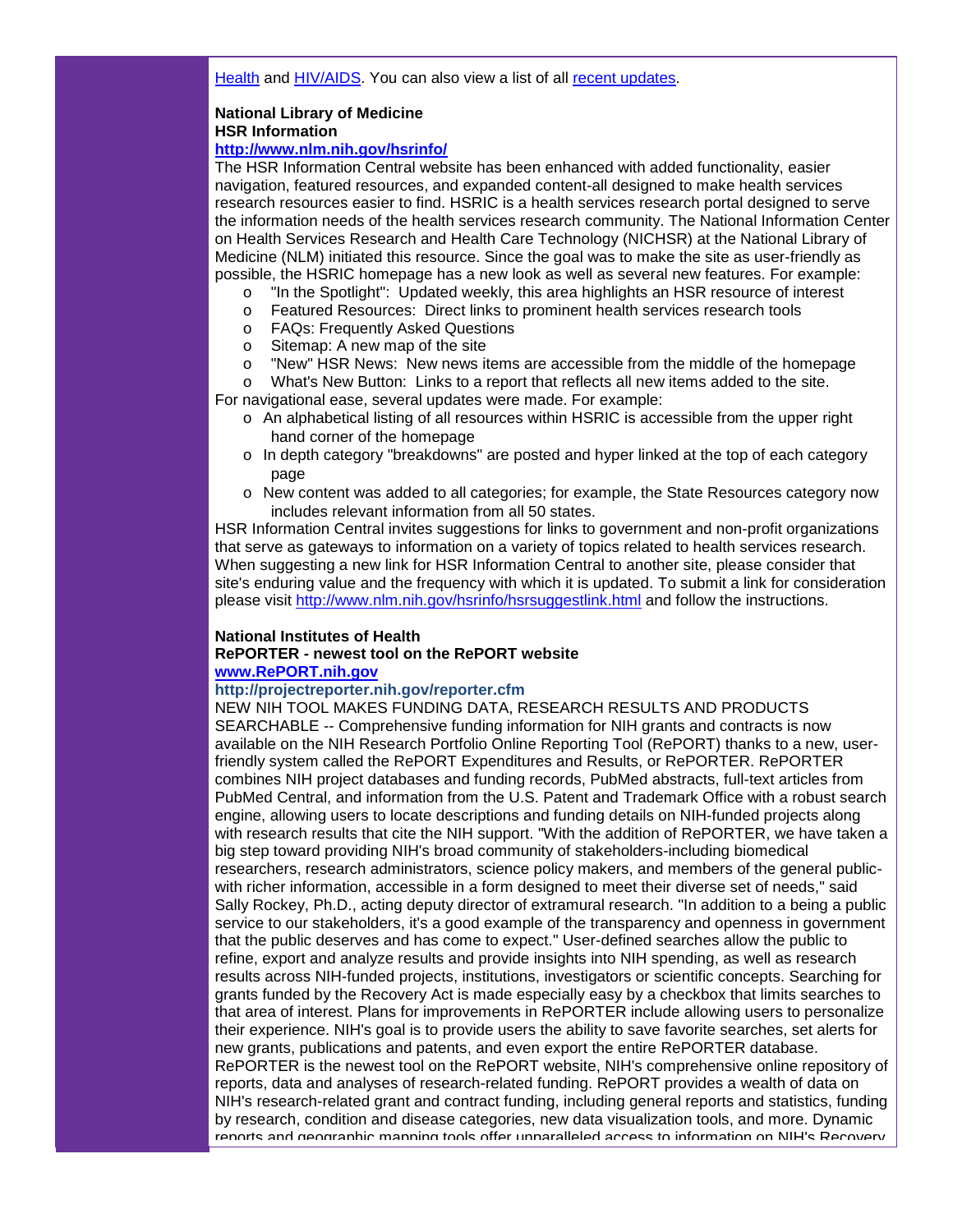Act grant funding on an individual project, state or national level. RePORT is available at [www.RePORT.nih.gov.](http://rs6.net/tn.jsp?t=fojoc4cab.0.inkhd4cab.5gytkqcab.1&ts=S0413&p=http%3A%2F%2Fwww.report.nih.gov%2F) The project search tool, RePORTER, is available through the RePORT site or by going directly to http://projectreporter.nih.gov/reporter.cfm. The Office of the Director, the central office at NIH, is responsible for setting policy for NIH, which includes 27 Institutes and Centers. This involves planning, managing, and coordinating the programs and activities of all NIH components. The Office of the Director also includes program offices which are responsible for stimulating specific areas of research throughout NIH. Additional information is available at [<http://www.nih.gov/icd/od/>](http://rs6.net/tn.jsp?t=fojoc4cab.0.pp5zyxcab.5gytkqcab.1&ts=S0413&p=http%3A%2F%2Fwww.nih.gov%2Ficd%2Fod%2F).

#### **New Website Launched: The Future of Children**

The Future of Children is excited to announce the roll out of its new website. While you can still find us in the same place[,www.futureofchildren.org,](http://rs6.net/tn.jsp?t=fojoc4cab.0.jnkhd4cab.5gytkqcab.1&ts=S0413&p=http%3A%2F%2Fwww.futureofchildren.org%2F) our look and functionality is new and improved. We hope you enjoy some of the new features: embedded webcasts, our blog, and separate sections for our different types of publications. Join us on Facebook and Twitter:We have joined Facebook and Twitter! Pleas[eclick here](http://rs6.net/tn.jsp?t=fojoc4cab.0.knkhd4cab.5gytkqcab.1&ts=S0413&p=http%3A%2F%2Fwww.facebook.com%2Fpages%2FPrinceton-NJ%2FThe-Future-of-Children%2F101780318789) to become a fan on Facebook o[rclick here](http://rs6.net/tn.jsp?t=fojoc4cab.0.lnkhd4cab.5gytkqcab.1&ts=S0413&p=http%3A%2F%2Fwww.twitter.com%2Ffuturechildren) to follow us on Twitter.

#### **Primary Data Source. Making Data Easy [http://www.primarydatasource.com/](http://rs6.net/tn.jsp?t=fojoc4cab.0.mnkhd4cab.5gytkqcab.1&ts=S0413&p=http%3A%2F%2Fwww.primarydatasource.com%2F)**

Here you can download 2009 ESRI community data and current shapefiles. Many types of geographies are available including streets, zip codes and neighborhoods. Data can be downloaded as table (data only), in shapefile format (shapefiles & data) and shapefiles only (no data)

#### **Others**

#### **Center for Global Development (CGD) Multimedias**

- [Beyond the Fence \(event\)](http://rs6.net/tn.jsp?t=fojoc4cab.0.nnkhd4cab.5gytkqcab.1&ts=S0413&p=http%3A%2F%2Fwww.cgdev.org%2Fcontent%2Fmultimedia%2Fdetail%2F1422591%2F)
- [Michael Clemens Presents New Ideas for Migration](http://rs6.net/tn.jsp?t=fojoc4cab.0.onkhd4cab.5gytkqcab.1&ts=S0413&p=http%3A%2F%2Fwww.cgdev.org%2Fcontent%2Fmultimedia%2Fdetail%2F1422002%2F)
- [Migration and Development \(Interview\)](http://rs6.net/tn.jsp?t=fojoc4cab.0.pnkhd4cab.5gytkqcab.1&ts=S0413&p=http%3A%2F%2Fwww.cgdev.org%2Fcontent%2Fmultimedia%2Fdetail%2F16777%2F)

#### **Jane: suggesting journals, finding experts Schuemie MJ, Kors JA., Department of Medical Informatics, Erasmus University Medical Center Rotterdam The Netherlands**

SUMMARY: With an exponentially growing number of articles being published every year, scientists can use some help in determining which journal is most appropriate for publishing their results, and which other scientists can be called upon to review their work. Jane (Journal/Author Name Estimator) is a freely available web-based application that, on the basis of a sample text (e.g. the title and abstract of a manuscript), can suggest journals and experts who have published similar articles.

AVAILABILITY: [http://biosemantics.org/jane](http://rs6.net/tn.jsp?t=fojoc4cab.0.qnkhd4cab.5gytkqcab.1&ts=S0413&p=http%3A%2F%2Fbiosemantics.org%2Fjane)

*Have you recently written a paper, but you're not sure to which journal you should submit it? Or maybe you want to find relevant articles to cite in your paper?* 

*Or are you an editor, and do you need to find reviewers for a particular paper? Jane can help* **How does Jane work?** Jane first searches for the 50 articles that are most similar to your input\*. For each of these articles, a similarity score between that article and your input is calculated. The similarity scores of all the articles belonging to a certain journal or author are summed to calculate the confidence score for that journal or author. The results are ranked by confidence score. For more information, you can read [our paper.](http://rs6.net/tn.jsp?t=fojoc4cab.0.rnkhd4cab.5gytkqcab.1&ts=S0413&p=http%3A%2F%2Fwww.ncbi.nlm.nih.gov%2Fpubmed%2F18227119%3Fordinalpos%3D2%26itool%3DEntrezSystem2.PEntrez.Pubmed.Pubmed_ResultsPanel.Pubmed_RVDocSum)

\* For the computer geeks: we use the open source search engine [Lucene.](http://rs6.net/tn.jsp?t=fojoc4cab.0.snkhd4cab.5gytkqcab.1&ts=S0413&p=http%3A%2F%2Flucene.apache.org%2F) Queries using keywords are parsed with the QueryParser class, titles and abstracts are parsed using the MoreLikeThis parser class.

**How often is the data behind Jane updated?** We are currently updating the data once every month.

**Which journals are included in Jane?** Basically, all journals included in Medline are included in Jane. However, in order to show only active journals, we do not show journals for which no entry was found in Medline in the last year. We have sent requests to several publishers (e.g. ACM and IEEE) whether we could also use their data, but have not received any response.